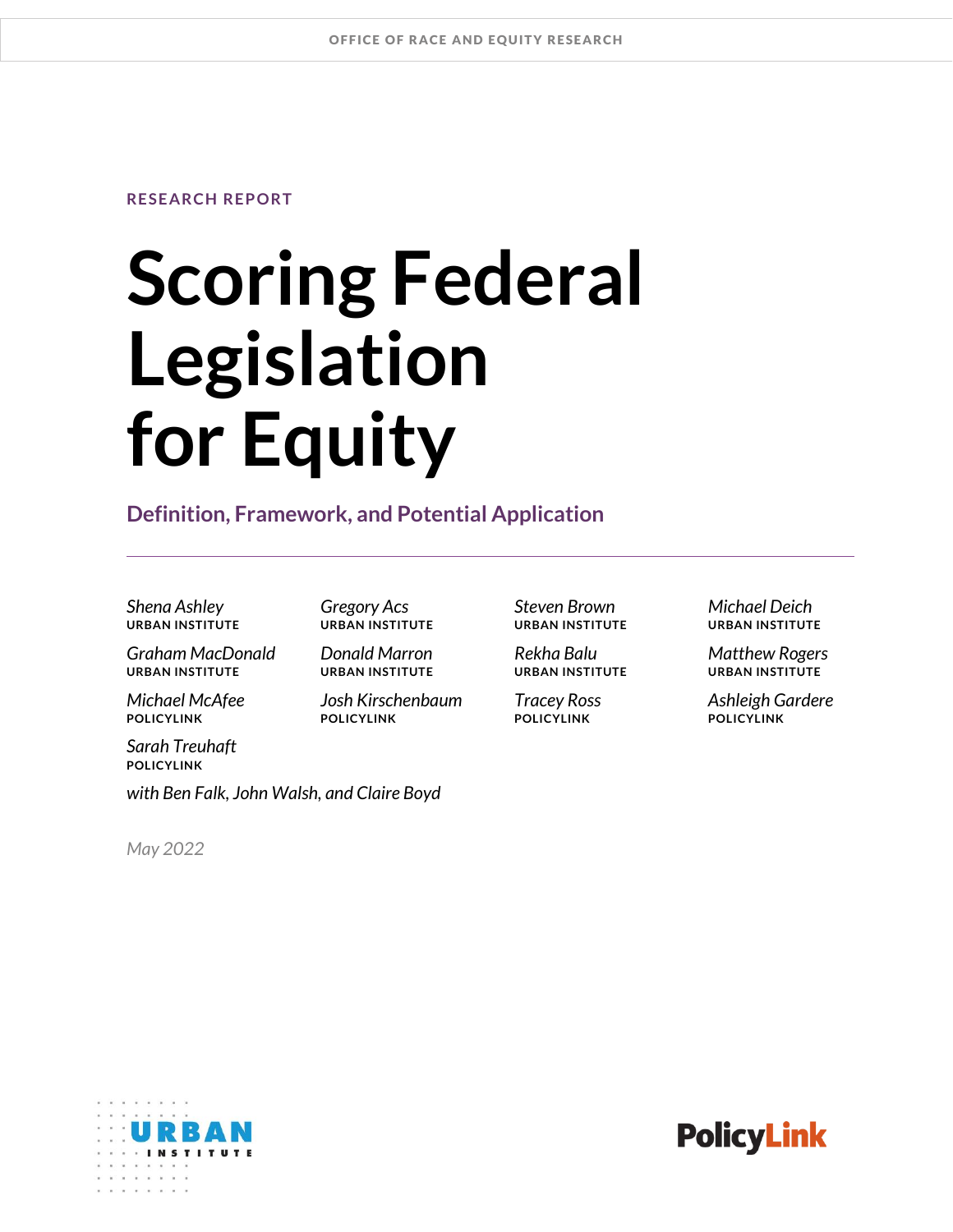#### **ABOUT THE EQUITY SCORING INITIATIVE**

*A partnership of PolicyLink and the Urban Institute*

Federal legislation is fundamental to building a nation in which all can participate, prosper, and reach their full potential. Since our nation's founding, in many ways, federal legislation has created and exacerbated racial inequities, leaving one-third of the population experiencing material poverty and preventing our democracy from realizing the promise of equity.

To ensure the federal government serves us all, we must accurately understand and assess whether every policy advances or impedes equity.

The Equity Scoring Initiative (ESI) exists to establish the foundation for a new legislative scoring regime. By scoring for equity, we can begin to create an accountable, responsive democracy.

#### **Advisory Council**

[Andre Perry,](https://www.brookings.edu/experts/andre-m-perry/) Senior Fellow, Brookings Institution

[Ash-Lee Henderson,](https://highlandercenter.org/our-story/staff/) Co-executive Director, Highlander Research and Education Center

[Doug Elmendorf,](https://www.hks.harvard.edu/faculty/douglas-elmendorf) Former Director, Congressional Budget Office

[Julie Nelson,](https://www.raceforward.org/about/staff/julie-nelson) Senior Vice President of Programs, Race Forward

[Lorella Praeli,](https://communitychange.org/people/) Co-president, Community Change

[Shaun Donovan,](https://obamawhitehouse.archives.gov/blog/author/Shaun-Donovan) Former Director, Office of Management and Budget; Former Secretary, US Department of Housing and Urban Development

[Spencer Overton,](https://jointcenter.org/about/staff/) President, Joint Center for Political and Economic Studies



#### **ABOUT THE URBAN INSTITUTE**

The nonprofit Urban Institute is a leading research organization dedicated to developing evidence-based insights that improve people's lives and strengthen communities. For 50 years, Urban has been the trusted source for rigorous analysis of complex social and economic issues; strategic advice to policymakers, philanthropists, and practitioners; and new, promising ideas that expand opportunities for all. Our work inspires effective decisions that advance fairness and enhance the well-being of people and places.

## **PolicyLink**

### **ABOUT POLICYLINK**

PolicyLink is a national research and action institute advancing racial and economic equity by Lifting Up What Works®. To advance equity, PolicyLink advocates for groundbreaking policy changes that enable everyone, especially people of color, to be economically secure, live in healthy communities of opportunity, and benefit from a just society. PolicyLink is guided by the belief that the solutions to the nation's challenges lie with those closest to these challenges: when the wisdom, voice, and experience of those traditionally absent from policymaking drive the process, profound policy transformations emerge.

Copyright © March 2022. Urban Institute and PolicyLink. Permission is granted for reproduction of this file, with attribution to the Urban Institute and PolicyLink.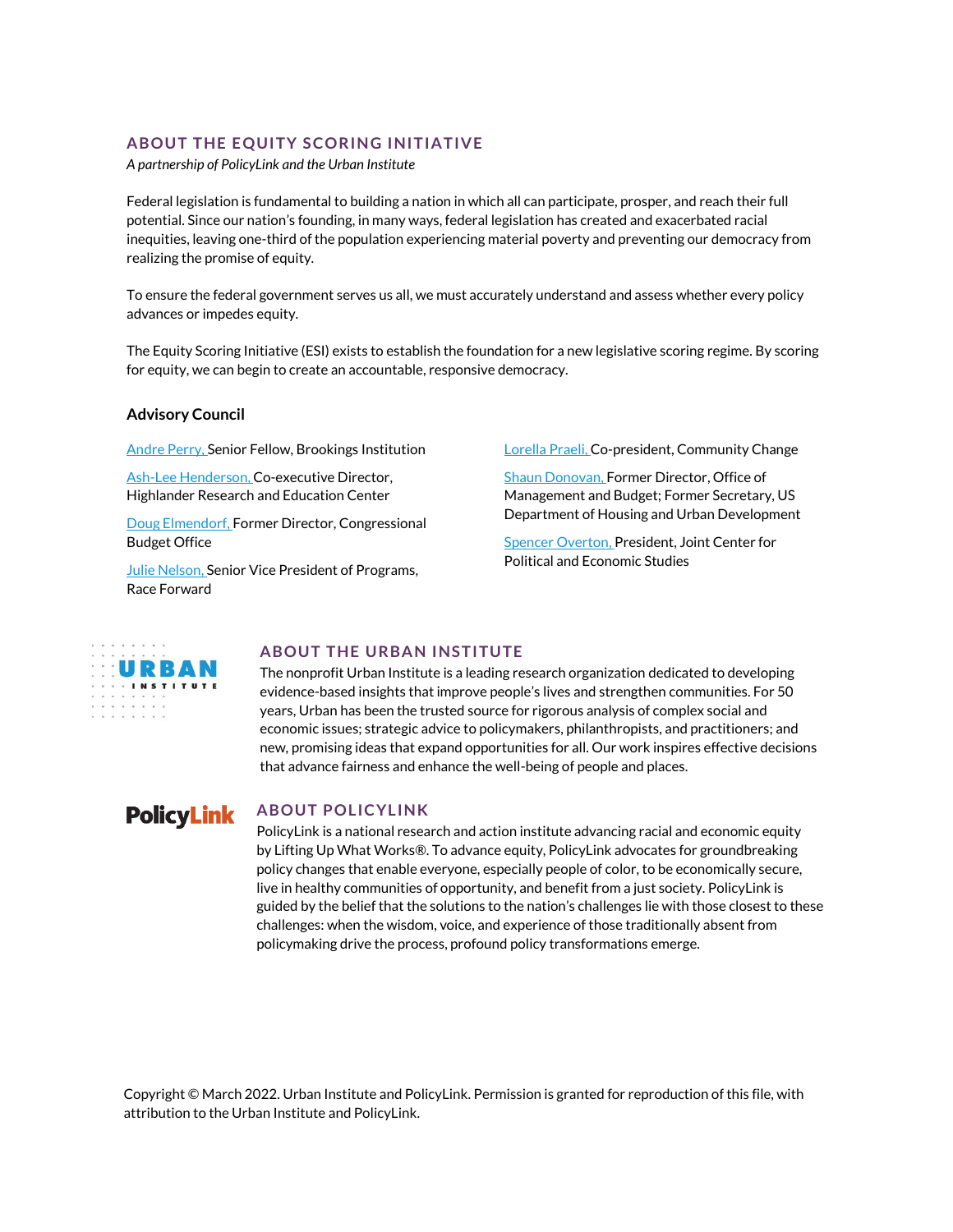## **Contents**

| Acknowledgments                                                                       | iv                             |
|---------------------------------------------------------------------------------------|--------------------------------|
| 1. Equity Scoring: Measuring What We Value<br>How Will Scoring Help Advance Equity?   | $\mathbf{1}$<br>$\overline{2}$ |
| What Will It Take?                                                                    | 3                              |
| 2. A Framework for Equity Scoring: Building on the Budget Scoring Experience          | 6                              |
| <b>Equity Scoring Should Focus on Outcomes</b>                                        | 6                              |
| <b>Quantifying Equity Scores</b>                                                      | 10                             |
| Scores Connect to the Legislative Process                                             | 14                             |
| 3. Federal Budget Scoring Is the Right Precedent for Equity Scoring                   | 16                             |
| <b>Scoring Shapes Legislation</b>                                                     | 16                             |
| Approaches to Scoring Have Evolved                                                    | 18                             |
| Beyond Budget Scoring: Unfunded Mandates                                              | 21                             |
| <b>Expanding Budget Scoring to Include Equity</b>                                     | 22                             |
| Conclusion                                                                            | 23                             |
| 4. State and Local Governments Have Led on Equity Assessments                         | 24                             |
| Background                                                                            | 24                             |
| Summary of State and Local Processes                                                  | 25                             |
| Conclusion                                                                            | 29                             |
| <b>Appendix. Racial Equity Impact Assessment Case Studies</b>                         | 30                             |
| Washington, DC, Racial Equity Impact Assessments                                      | 30                             |
| Minneapolis Racial Equity Impact Analysis                                             | 32                             |
| Iowa Racial Impact Statement                                                          | 33                             |
| Montgomery County, Maryland, Racial Equity and Social Justice Legislative Review Tool | 34                             |
| <b>Notes</b>                                                                          | 37                             |
| <b>References</b>                                                                     | 40                             |
| <b>About the Authors</b>                                                              | 42                             |
| <b>Statement of Independence</b>                                                      | 47                             |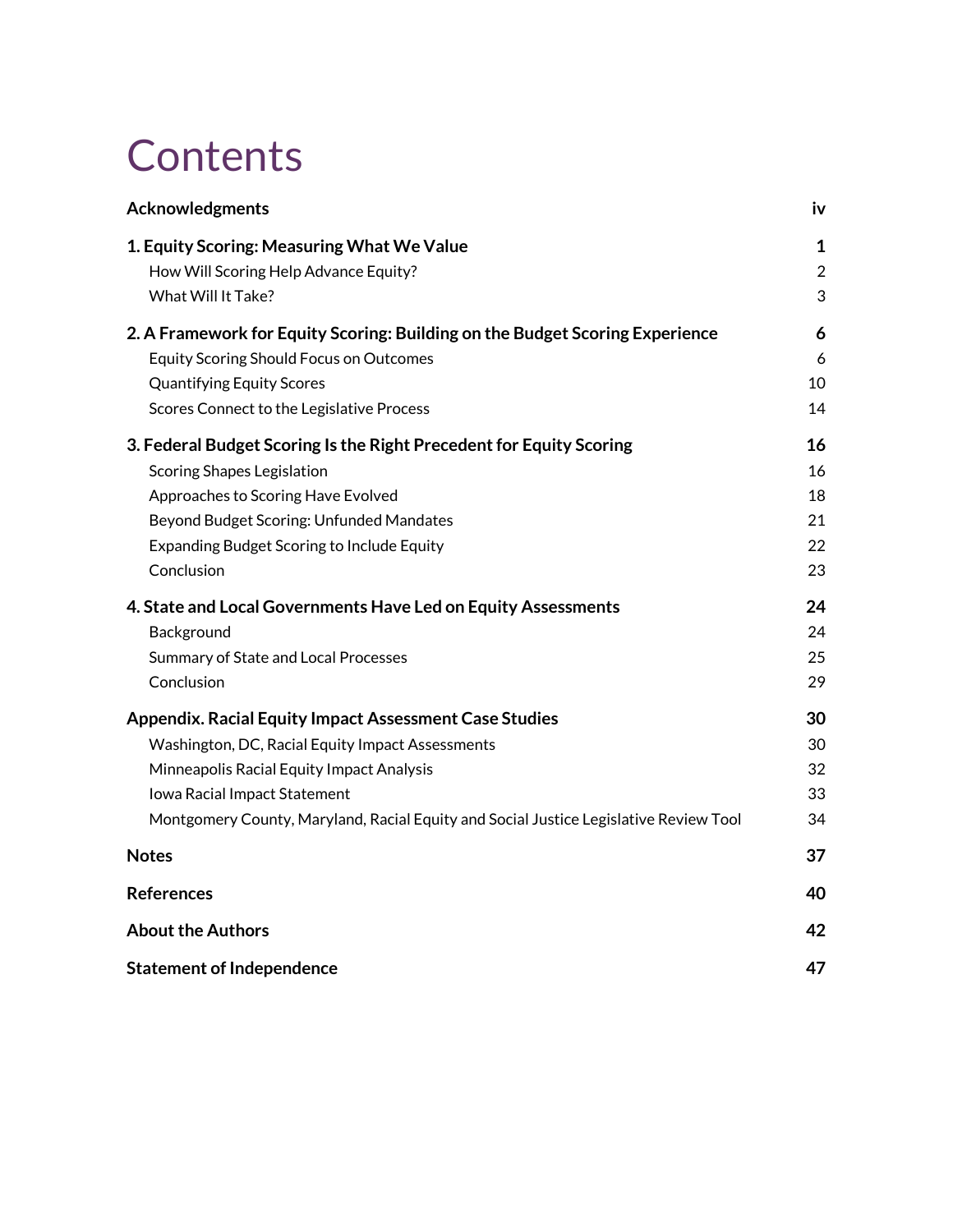## Acknowledgments

This report was funded by PolicyLink, as part of the Equity Scoring Initiative (RESI), a partnership of PolicyLink and the Urban Institute. We are grateful to them and to all our funders, who make it possible for Urban to advance its mission.

The views expressed are those of the authors and should not be attributed to the Urban Institute, its trustees, or its funders. Funders do not determine research findings or the insights and recommendations of Urban experts. Further information on the Urban Institute's funding principles is available at [urban.org/fundingprinciples.](http://www.urban.org/fundingprinciples)

The Equity Scoring Initiative is a cornerstone project of the PolicyLink Racial Equity Governing Agenda—building antiracist governments and institutions to realize a flourishing multiracial democracy. The authors are grateful for the nearly 40 participants in our convenings with racial equity advocates, budget scoring experts, congressional staff members, and equity researchers for their reflections and insights, especially Brian McClure from the DC Council Office of Racial Equity. We thank Debo Adegbile, Elise Boddie, Lisa Cylar Barrett, Jin Hee Lee, and Donald Verrilli for their insight into the legal debate on equity. And we thank David Hinson, Danny Rose, John Sankofa, Jimena Vallejo, and Sarah Rosen Wartell at Urban for their collaboration, advice, and insight in developing and launching this report.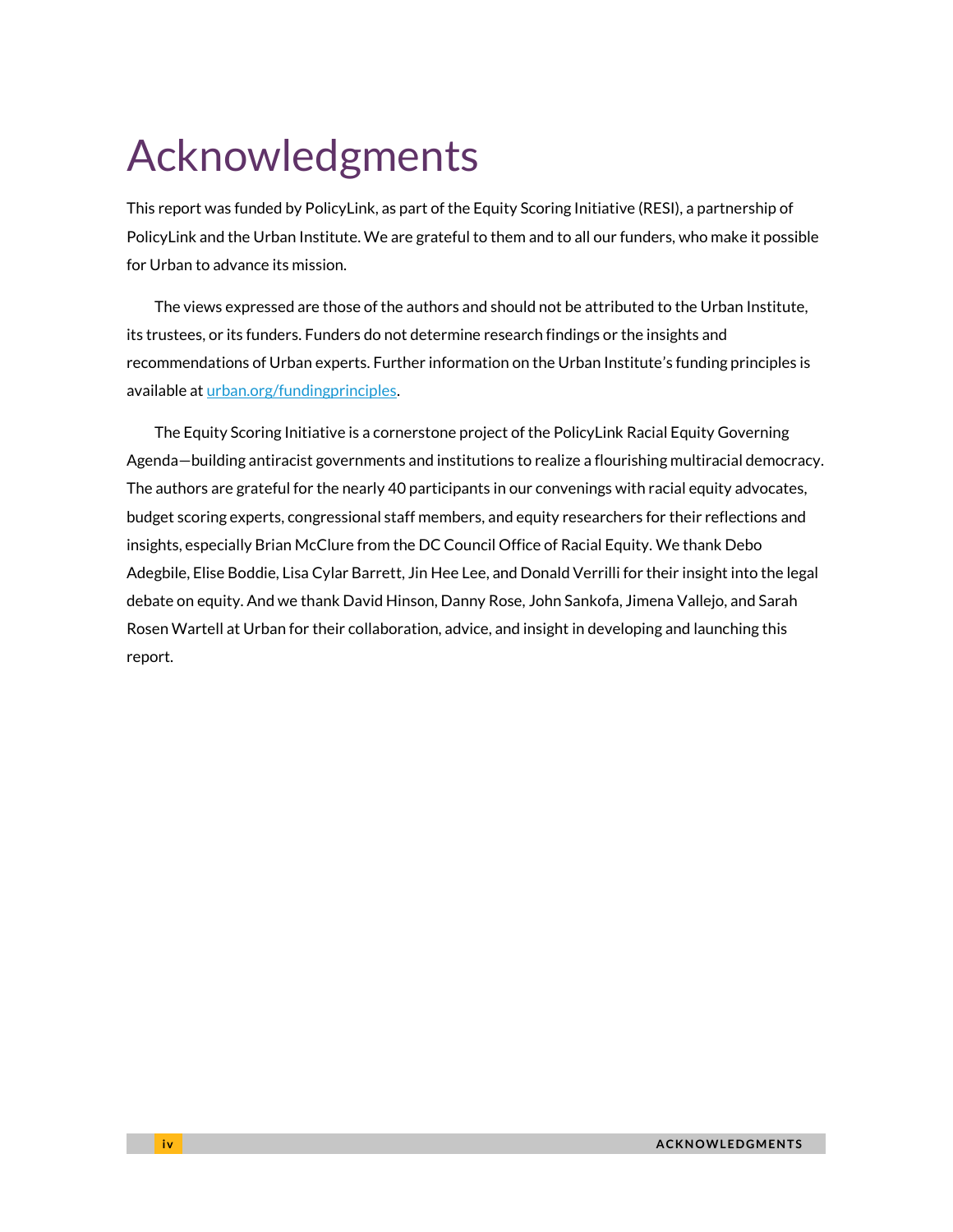## 1. Equity Scoring: Measuring What We Value

*"Achieving equity will require lifting up the 100 million people left behind by a society that never managed to support all. We thrive as a country when everyone is included."<sup>1</sup>*

At its best, the United States has sought to be a nation where who you are or what you look like does not determine opportunity. The Constitution rests on the understanding that the country can evolve and that we have an obligation to make it better. This evolution requires building a multiracial democracy that works for all—one that builds racial equity by remediating past harms and creating future opportunities for all.

President Biden's day-one executive order on advancing racial equity changed the game for the federal government.<sup>2</sup> In declaring that "Affirmatively advancing equity, civil rights, racial justice, and equal opportunity is the responsibility of the whole of our Government," this order sought to establish racial equity as a bedrock principle for the executive branch—a reorientation apparent in actions across departments—and underscored the federal government's responsibility to advance racial equity across the whole of government. $^3$ 

To have a whole-of-government approach to racial equity, a similar reorientation is needed in legislative policymaking. As policies and budgets are designed and policy alternatives are debated, a Congress that prioritizes racial equity would consider their potential to remediate or exacerbate inequitable outcomes and design policies and budgets accordingly. But even when intending to do so, Congress frequently lacks the data to check its work. Analysts at the Congressional Budget Office (CBO) and Joint Committee on Taxation (JCT) currently are not required to score legislation for its effect on racial equity, though CBO is starting to present analyses disaggregated by race and ethnicity. CBO recently noted that showing income, taxes, and transfers by race is sometimes not possible because of limited data disaggregated by race or privacy concerns regarding whether race and ethnicity data can be matched to common administrative data sources.<sup>4</sup> Without sufficient data or analysis to understand the disparate effects of policies across racial and ethnic groups, policies are often adopted that inadvertently reinforce preventable and unfair differences in social and economic outcomes between racial and ethnic groups.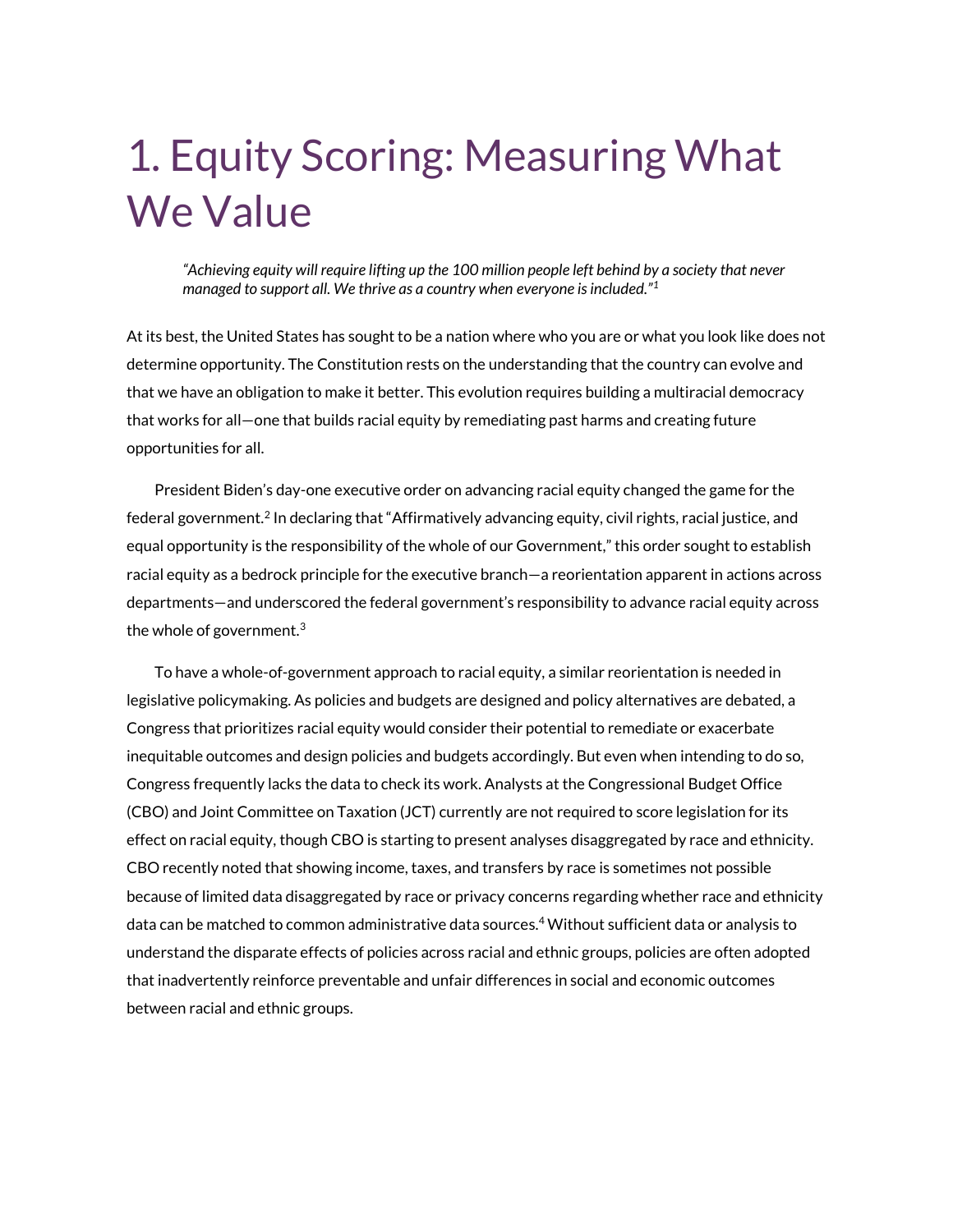The Equity Scoring Initiative (ESI) aims to establish the foundation for a new legislative scoring regime. Over the past few decades, great strides have been made in both budget scoring and equity assessment. ESI seeks to bring this work together to create a government that is truly for everyone.

As with other forms of scoring, the depth and rigor of equity scores would improve over time. Collecting more disaggregated data and analyzing in greater detail the interactions between different dimensions of equity (e.g., race, ethnicity, gender, geography, disability, and immigration status) would significantly improve the ability of analysts and scorekeepers to assess the equity impact of legislative proposals. Each dimension of equity may have specific data needs, opportunities, and challenges. To make the discussion of equity analysis more concrete in this paper, we focus our examples on racial equity as an urgent dimension for scoring.

Despite the complexity, we believe both that it is possible to begin equity scoring *today*, and that getting the full benefits of equity scoring is a generational task. We are at the beginning of a complex and long-term project to build the tools to create a better governing system. And we are excited to get started.

## How Will Scoring Help Advance Equity?

We define equity scoring as a type of equity analysis and assessment that provides quantitative information on how federal legislation affects equity outcomes and how that data and evidence play an explicit role in the legislative process. These components—quantitative information, focused on outcomes, that connects to the legislative process—create its potential power as a legislative tool and a tool for changing narratives. By accurately understanding and assessing the effects of legislative proposals on equitable outcomes and connecting these analyses to the legislative process, the data that equity scoring provides can give federal legislators the tools to prioritize equitable policies and help racial equity movement leaders, the media, and the public change public and private narratives about legislation. In practice, this might mean helping committee chairs set standards for advancing equitable legislation or enabling leaders to create rules roadblocks for bills that widen gaps. Or it might mean creating data points that advocates can use to change the public conversation about a bill that seems helpful but exacerbates inequities.

Long term, we expect that equity scoring can help advance policies that improve outcomes in line with expanding or shifting policy frameworks and goals. In the near term, scoring can document effects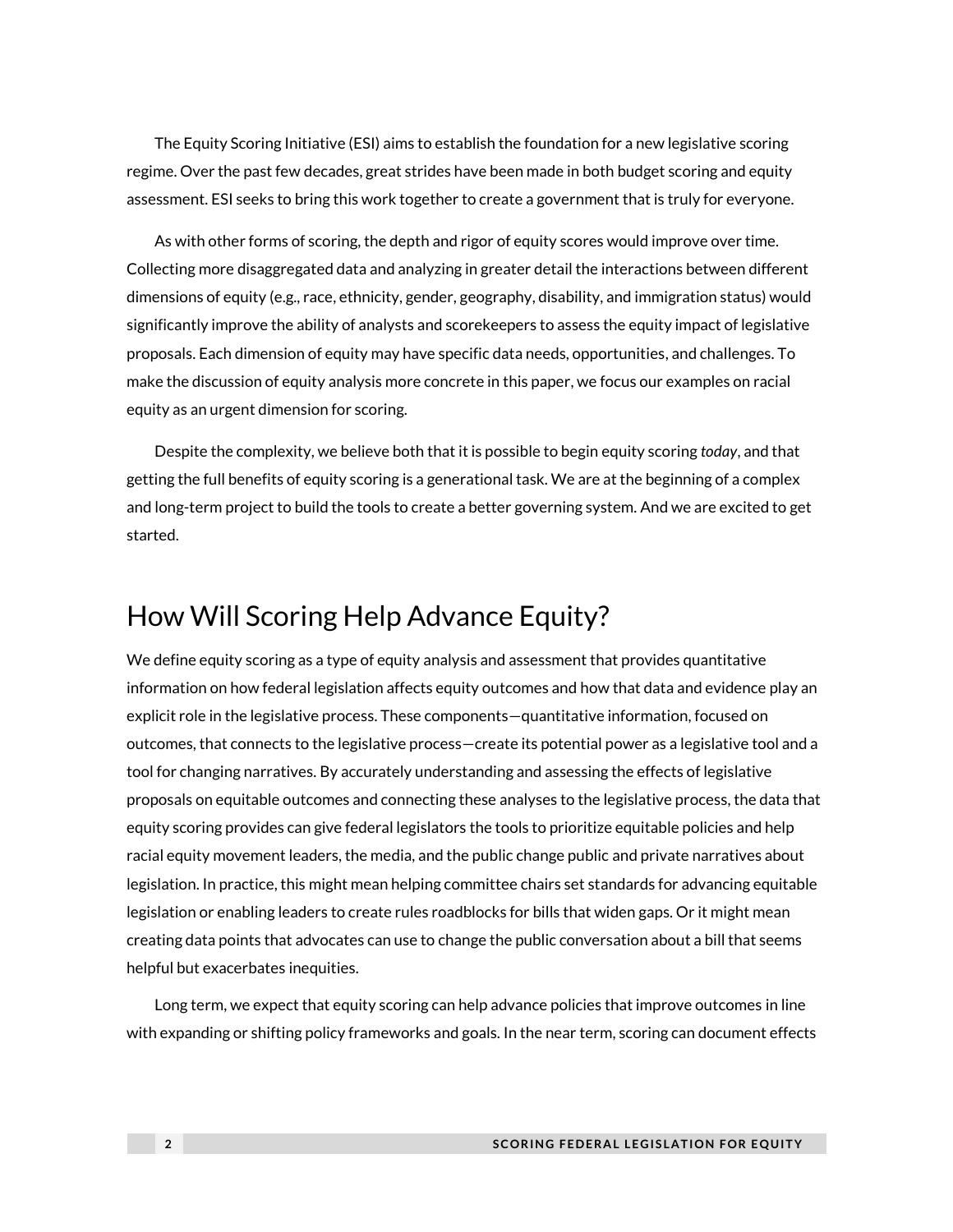of legislation emerging from current frameworks and highlight policies that reduce racial gaps in key outcomes and demand debate on policies that widen gaps.

This theory of change is grounded in the experience of budget scoring. Before most legislation is considered, it gets scored by the nonpartisan CBO or JCT.<sup>5</sup> Thanks to this process, we usually learn the expected costs and revenues, and sometimes the expected effects on economic growth and the expected distribution of benefits and taxes on people with different incomes. These scores help policymakers vote their economic values and help the public hold them accountable if they do not. And the scores matter: major policy decisions often are shaped by budget constraints established by congressional rules or key legislators' priorities.

Right now, legislators and the public can usually only make informed guesses as to whether proposed policies might affect equity in terms of race, gender, or other dimensions, even if they develop agendas meant to advance it (House Committee on Ways and Means 2021). But some policymakers have already recognized that equity scoring can build upon past scoring precedents, introducing legislation such as the Social and Economic Equity Promotion Act (H.R. 2078) and the CBO Fair Scoring Act (S. 2723) that would require CBO to estimate equity impacts of some legislation.<sup>6</sup> Thus far, CBO has presented analyses such as the demographic distribution of households scheduled to receive pandemic unemployment benefits in 2020<sup>7</sup> and the pandemic's effects on employment outcomes by gender and race. But these distributional analyses are missing an overall framework for assessing scope of benefit or harm in terms of critical dimensions of equity (e.g., race, ethnicity, gender, geography, disability, and immigration status).

## What Will It Take?

Equity scoring is not an abstract idea. The underlying infrastructure—in federal legislative processes, equity assessments for policymaking, and the capacity to project the racial equity impacts of some legislation—exists today. Researchers (including those at the Urban Institute) already analyze policy proposals for their effects on racial equity (box 1), sometimes even before they reach Congress. These analyses help legislators choose which policies to prioritize, help advocates make their case for or against new proposals, and help journalists increase public understanding. They spur debate, prompt action, and shape the civil discourse essential to advancing equitable policymaking. And with investments in generating more and higher-quality data, nongovernment actors can produce more detailed analysis to lay the groundwork for a government scoring function. $8$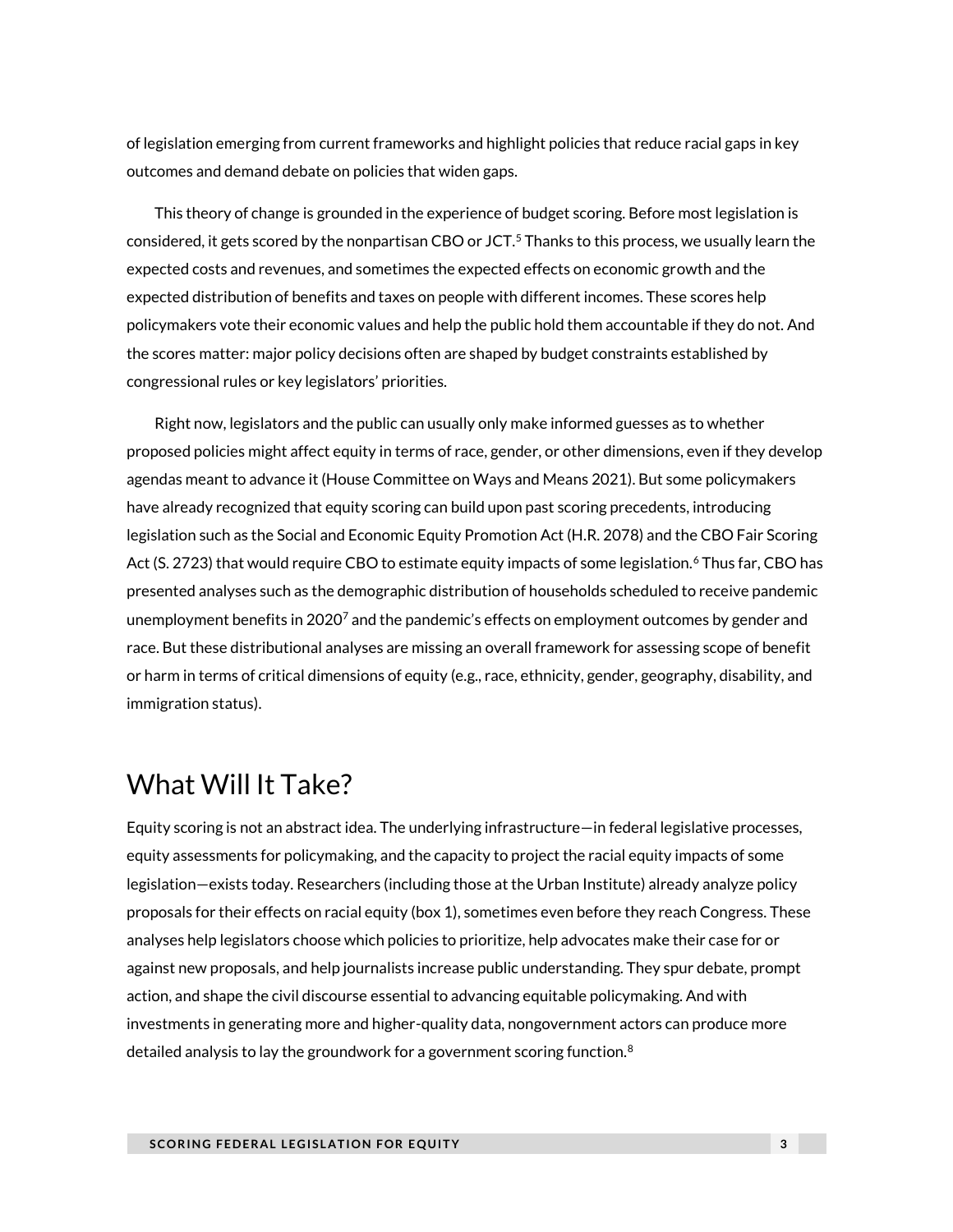It is essential that we continue to build the field. The methods and data analysts are developing today are the foundation for a future equity scoring mechanism. To help us get there, this report explores the current landscape and discusses why equity scoring matters, how it can make a difference, and what it will take to make it a reality.

#### BOX 1

#### **What Would a Basic Equity Score Look Like?**

A recent analysis of expansions to the child tax credit (CTC) shows what a basic equity score could look like.<sup>a</sup> In recent years, the CTC provided a credit of up to \$2,000 for each child in a family younger than 17. Families with very low incomes could not claim the full value of the credit because they owed too little in taxes. The credit phases out for families with very high incomes (e.g., married couples with taxable income over \$400,000). The American Rescue Plan Act of 2021 temporarily increased the credit's value from \$2,000 to \$3,000 for children ages 6 to 16 and to \$3,600 for younger children, expanded the number of children eligible for the credit by including 17-year-olds, and made it fully refundable so that all families with low incomes and qualifying children can claim its full value. The Biden administration has proposed to extend that expansion for five years.

Urban Institute analysts used the Analysis of Transfers, Taxes, and Income Security (ATTIS) microsimulation model to project the impact of a permanent expansion of the CTC, estimating that it would keep 4.3 million children out of poverty in a typical year, cutting child poverty by more than 40 percent. (The study used the Supplemental Poverty Measure.) But beyond that topline finding, the study showed that expanding the CTC would reduce poverty for children from all racial and ethnic backgrounds, with particularly large impacts for Black and Hispanic children.

| Race or ethnicity                                                        | Poverty rate before<br><b>CTC</b> expansion (%) | <b>Poverty rate after</b><br><b>CTC</b> expansion (%) | <b>Fewer children</b><br>living in poverty |
|--------------------------------------------------------------------------|-------------------------------------------------|-------------------------------------------------------|--------------------------------------------|
| <b>Black</b>                                                             | 20 4                                            |                                                       | $100$ million                              |
| <b>Hispanic</b>                                                          | 24 2                                            | 15 N                                                  | 1.70 million                               |
| Asian and Pacific Islander                                               | 149                                             | 11.3                                                  | $0.13$ million                             |
| White                                                                    |                                                 |                                                       | 1.20 million                               |
| American Indian, Alaska Native, and<br>children not classified elsewhere |                                                 |                                                       | $0.27$ million                             |

#### **Share of Children in Poverty, by Race or Ethnicity, before and after CTC Expansion**

Source: Gregory Acs and Kevin Werner, "[How a Permanent Expansion of the Child Tax Credit Could Affect Poverty](https://www.urban.org/sites/default/files/publication/104626/how-a-permanent-expansion-of-the-child-tax-credit-could-affect-poverty.pdf)" (Washington, DC: Urban Institute, 2021).

**Notes:** CTC = child tax credit. Black and white children are non-Hispanic.

This program shows success across multiple conceptions of equity. First, the CTC program shows broad reductions in poverty for children across racial and ethnic lines, with the poverty rate falling between approximately 24 percent for Asian Americans and Pacific Islanders to slightly over 50 percent for Black people, with millions of children being lifted out of poverty. Furthermore, even as the poverty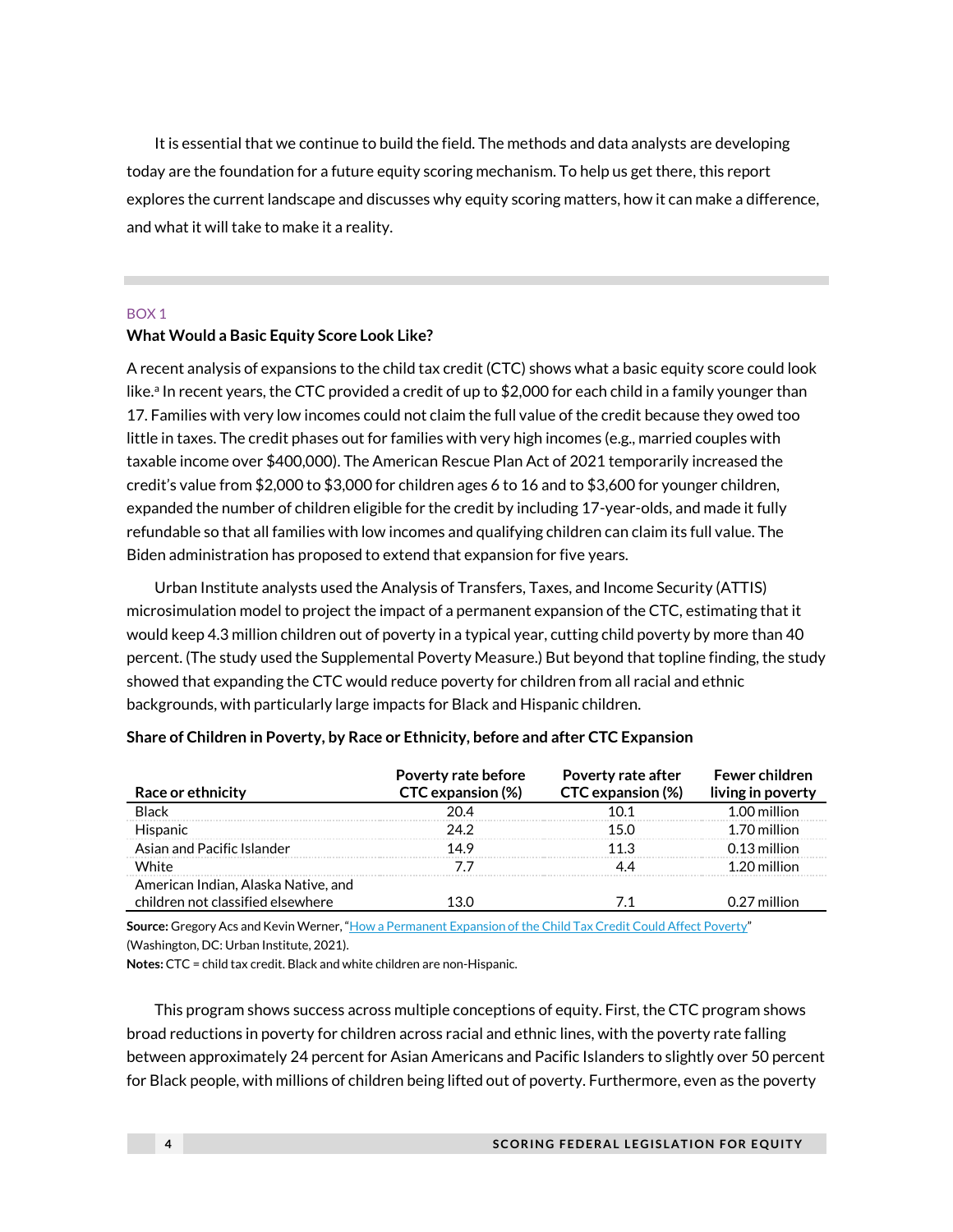rate declines across racial and ethnic lines, many of the racial and ethnic gaps in child poverty shrink as well. With this policy, all groups benefited, even as the groups with greater need saw outsized benefit. Although the poverty rates for children of color (and Hispanic children in particular) remains higher than for white children, the improvements are substantial.

Equity scoring can be applied to various outcomes and in several ways. The example above "scores" the CTC expansion based on poverty rates in a given year, but the CTC may influence other outcomes, such as food security, child health, and parental employment. Further, reducing child poverty may have effects that emerge in adolescence and adulthood, such as greater levels of educational attainment and higher lifetime earnings. As data, models, and analytic techniques improve, "scorekeepers" will be able to provide richer assessments of the equity-enhancing or equity-inhibiting effects of policy proposals.

aGregory Acs and Kevin Werner, "[How a Permanent Expansion of the Child Tax Credit Could Affect Poverty](https://www.urban.org/sites/default/files/publication/104626/how-a-permanent-expansion-of-the-child-tax-credit-could-affect-poverty.pdf)" (Washington, DC: Urban Institute, 2021).

Section 2 begins to provide a framework for equity scoring, exploring the components of our definition and providing a foundation for future work.

Section 3 describes the evolution of scoring in the context of federal legislation and shows that extending current practice to include equity scoring would be consistent with the prior scoring changes designed not only to provide a more accurate picture of the budgetary impacts of legislative proposals but also to focus congressional attention on related policy goals.

Section 4 documents themes in how state and local legislators have begun to use equity assessments to inform policymaking, demonstrating both the feasibility of equity scoring and key lessons to consider in designing a federal scoring regime. As the adage goes, we measure what we value, and we value what we measure. Adopting more robust scoring measures will shed light on the ways policy proposals affect racial equity, ensuring greater transparency and enabling accountability for policies that do not help this country live up to its promise of opportunity for all.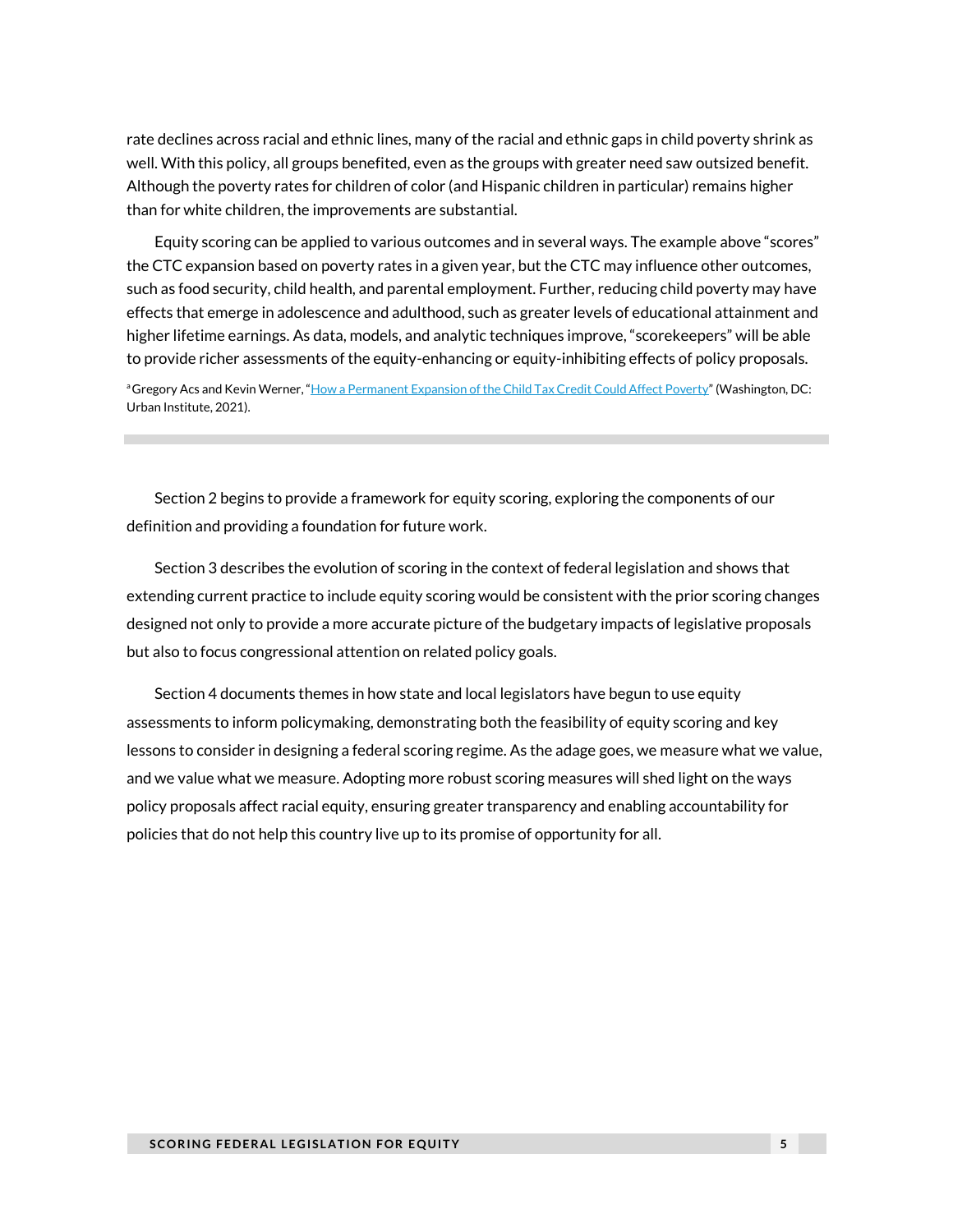## 2. A Framework for Equity Scoring: Building on the Budget Scoring **Experience**

As the Office of Management and Budget (OMB) documents in its recent report, equity assessment is a developing field focused on measuring equity in public policy and other areas (OMB 2021). We use "equity scoring" to refer to a particular type of equity assessment that provides sufficient quantitative information on how federal legislation affects equity outcomes and plays an explicit role in the legislative process. In this section, we look at each component—outcomes focus, sufficient quantitative information, and connection to the legislative process—to explain the origins of this definition and to raise key questions about how to approach equity scoring going forward.

#### TABLE 1

| COMPONENTS OF EQUITY SCOLES |                                                                                                                                                                                                                                                                                                                                                                                                                                                                                                                                                                  |
|-----------------------------|------------------------------------------------------------------------------------------------------------------------------------------------------------------------------------------------------------------------------------------------------------------------------------------------------------------------------------------------------------------------------------------------------------------------------------------------------------------------------------------------------------------------------------------------------------------|
| Design versus<br>outcomes   | Equity scores focus on outcomes. Equity assessments can have a broader focus. They<br>can consider outcomes but may also analyze justice, fairness, and other aspects of<br>policy or program design. Assessments may consider historical evidence and other<br>research on known constraints, systemic barriers, and outcomes from similar efforts,<br>among other factors.                                                                                                                                                                                     |
| Measured outcomes           | Some equity issues can be analyzed with precise, quantitative measures. Others may be<br>best done as descriptive analysis. Equity scores sit at the quantitative end of this<br>spectrum. Equity scores will likely include quantitative measures that contextualize<br>how potential policies affect subgroups of interest and for the population as whole.                                                                                                                                                                                                    |
| Policy processes            | Equity assessments can be performed in many contexts, including research, advocacy,<br>and policy development. One particularly important context is the use of analytic<br>information in formal policymaking. Examples include the use of budget estimates in<br>the congressional budget process and benefit-cost analyses in developing and<br>reviewing regulations. Lawmakers could decide to include equity outcome measures in<br>official policy processes. If so, analyses that estimate effects or measure outcomes<br>would be called equity scores. |

### **Components of Equity Scores**

## Equity Scoring Should Focus on Outcomes

Similar to establishing a budget, advancing equity is a statement of values. But we acknowledge that for all the challenges of budget scoring legislation, measuring and scoring equity is more complex. Before determining whether a piece of legislation leads to more equity or less equity, we need to establish clarity around what equity is and what equity does. Prominent definitions of equity—such as those put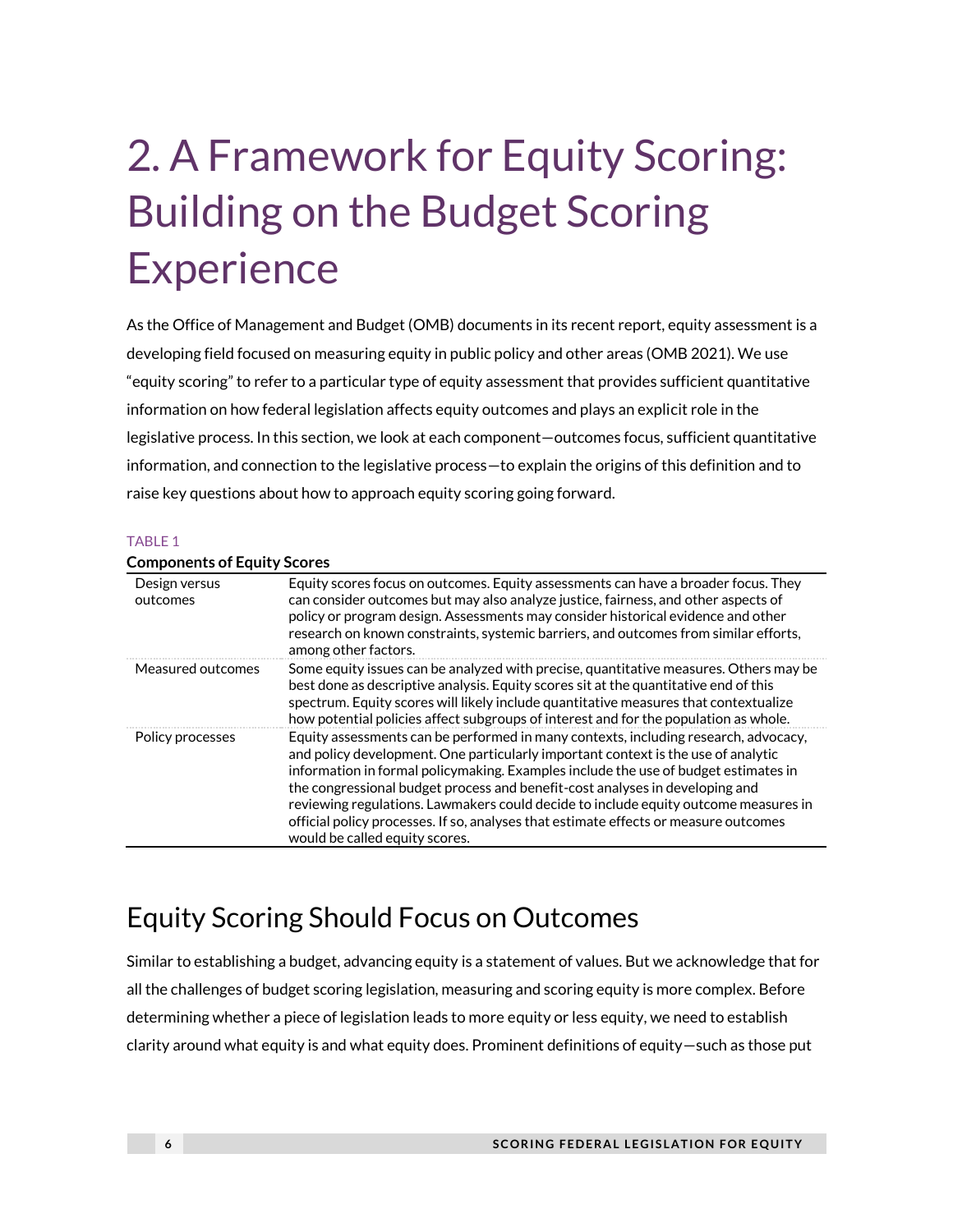forward by PolicyLink,<sup>9</sup> Race Forward,<sup>10</sup> and the Government Alliance for Racial Equity (GARE)<sup>11</sup>– share three characteristics:

- inclusive teams and communities driving and supporting advancement, particularly for those who have disproportionately faced the burdens of systemic racism
- the application of justice and fairness via formalizing new processes or programs
- a vision for shared prosperity in which all participate and thrive, racial inequities are eliminated, and benefits are broadly shared (e.g., the curb-cut effect<sup>12</sup>).

These three characteristics can be roughly translated into three aspects of policy development (design and process, implementation, and outcomes) that are all part of equity considerations in policy development and are described below. Different actors committed to equitable policy have distinctly emphasized one or more of these different aspects, even while acknowledging that all of them are critical. For example, activists and community members have called for institutional change and a seat at the table, noting that without their input and influence, the policy design process will most likely perpetuate inequality. At the same time, President Biden's Executive Order on Advancing Racial Equity in the federal government highlights treatment (fair access) and implementation in its definition of equity.<sup>13</sup> Finally, Ibram Kendi has articulated the deeply resonant view that antiracist policies address and resolve disparate outcomes, noting that intentions of equity are insufficient (Kendi 2019).

### **Inclusive Design**

*Who was included in the design process, representing what perspectives, and how does this affect the policy and its likely outcomes?* 

An equitable policy design would include the perspectives and recommendations of underserved communities and individuals and organizations working on behalf of those communities. The design would also include policy innovations directly from those communities. Not only do these individuals and communities stand to gain the most from equitable policymaking, they have been working to address the issues in their own communities and have practical, intuitive, and innovative ideas on how to solve the problems they face daily. And although legislative policymaking is responsive to the communities that elected the officials, the policy design process would need to incorporate community feedback ideally through community-engaged methods or other efforts to gather input such as through focus groups or engagement with trusted community representatives. Research on underserved communities is often extractive in ways that do not treat the people in those communities as experts in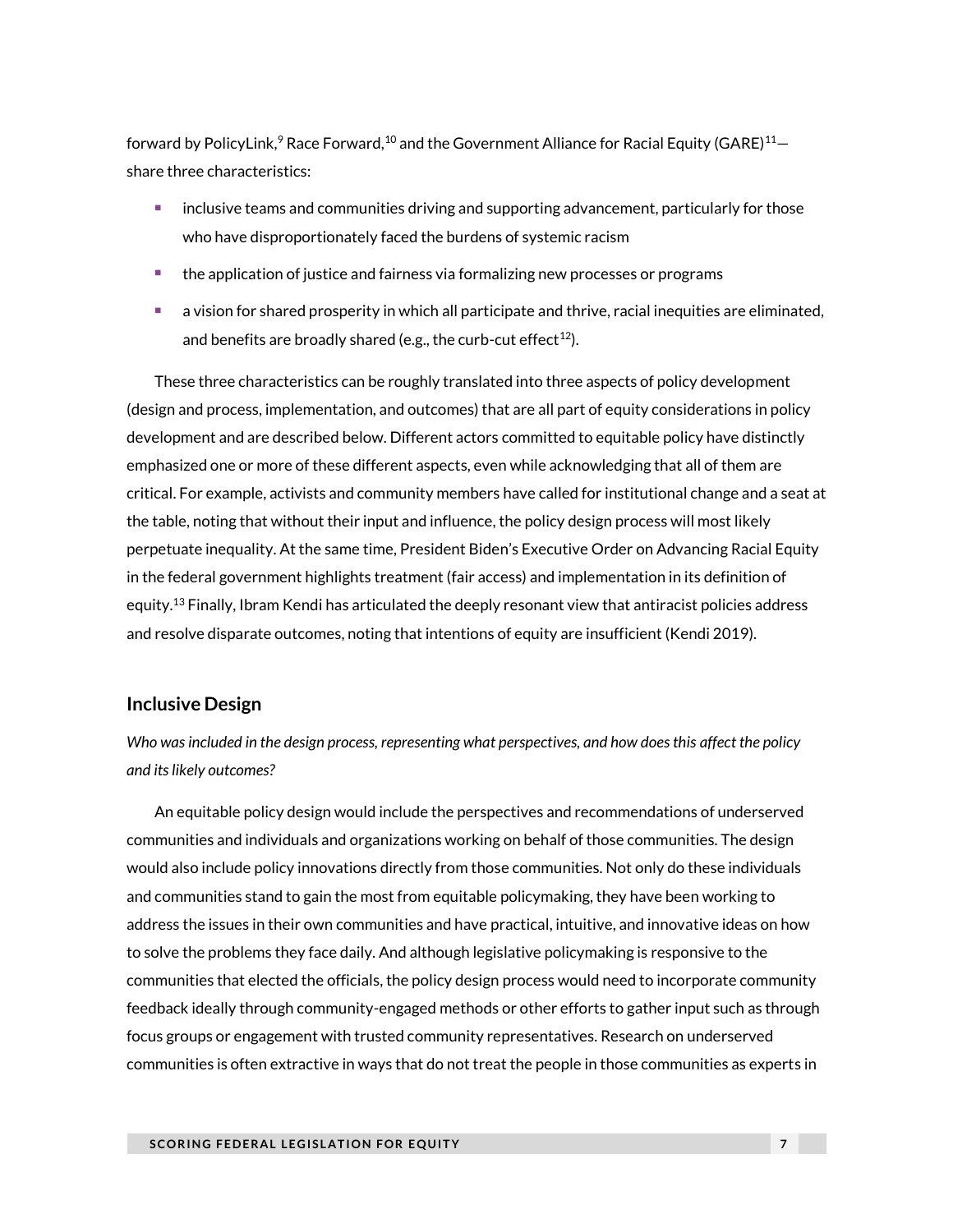their own experiences or develop solutions that improve the trajectories of people's lives.<sup>14</sup> Community-engaged methods and processes that meaningfully incorporate community input into research and policy design may lead to more accurate research and may also contribute to more empathetic and impactful policymaking (Scally et al. 2019).

### **Implementation**

*What features of the policy specify eligibility, access, and experiences? Does the policy recognize and aim to overcome initial disparities and inequities? Was the policy implemented as intended, and how might this affect equitable outcomes?* 

We define implementation as the mechanisms included in a policy or legislative proposal. An equitable approach to implementation requires targeting and expanding programs to serve the people with the highest need of assistance or redress. Mechanisms that include various forms of targeting based on need, or targeting that expands opportunity, may be

- available to everyone below a defined income threshold;
- progressively scaled along the income distribution;
- targeted toward neighborhoods, cities, or regions or possibly states with particular characteristics, including past disinvestment or disadvantage from past policies;
- designed to meet the material or health-related needs for people in specified circumstances; and
- designed to address or redress a previous or ongoing harm for a particular underserved or discriminated-against group, such as women; LGBTQIA people; people with disabilities; Black, Indigenous, Latinx, and Asian American people; and other people of color.

An equitable approach to implementation acknowledges that achieving fairness and justice typically does not mean covering everyone with the same policy and with the same level of access or intensity (powell, Menendian, and Ake 2019). Many policies have some differentiation around who is served, particularly around income (e.g., Medicaid and the earned income tax credit), but many other programs fall short of overcoming inequities. Programs like Housing Choice Vouchers lead to more stable housing, prevent homelessness, and improve child outcomes, but only one in four eligible families receives housing assistance (Fischer, Acosta, and Gartland 2021). As a result, many families who would otherwise qualify for assistance could wait years before receiving it or never receive any assistance.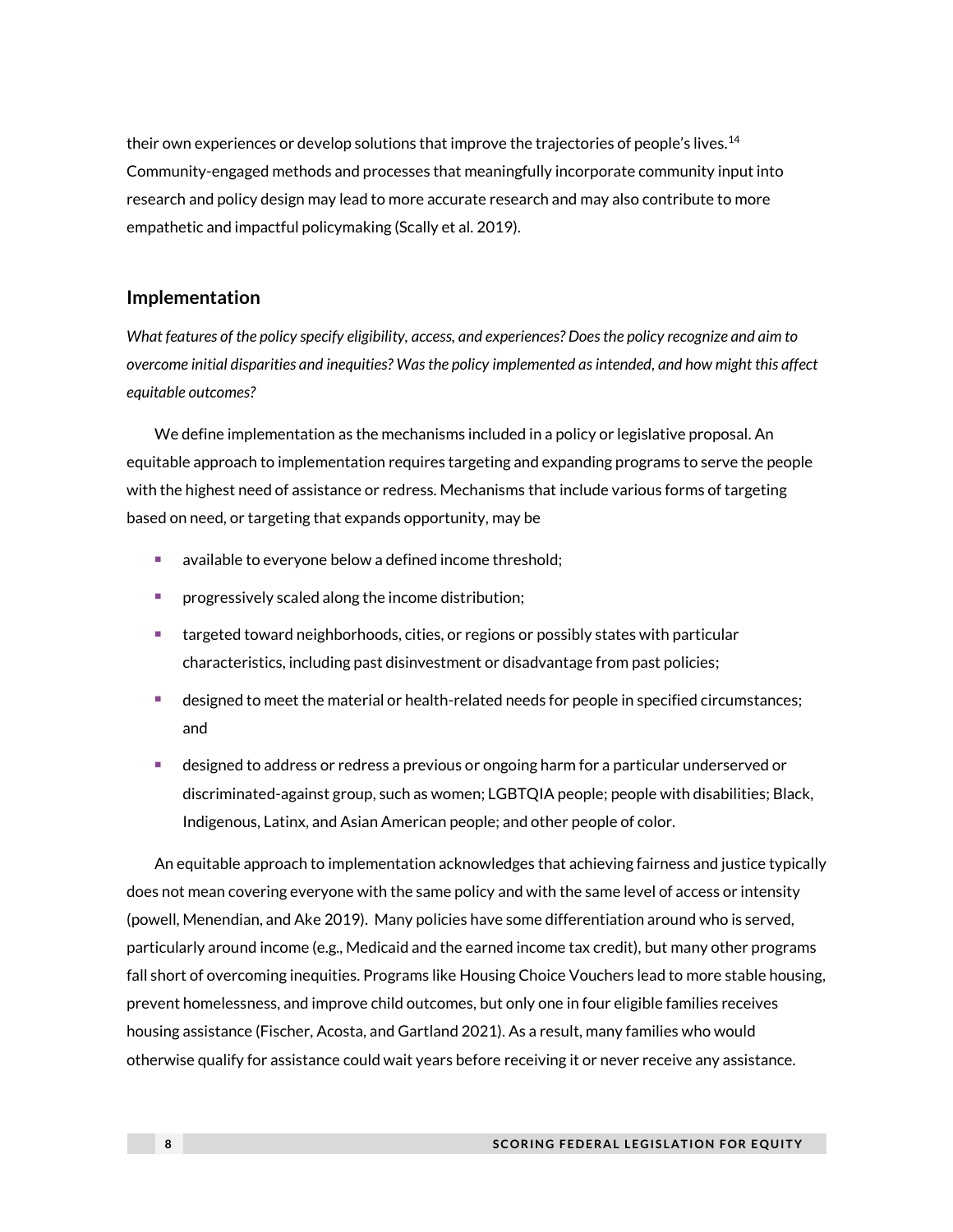To understand whether a policy yielded an equitable impact, analysts would need to account for implementation (e.g., eligibility, delivery, and coverage) to understand whether the legislation was appropriately targeted and sufficiently scaled.

### **Outcomes**

*Does the policy close gaps in access and reduce disparities in outcomes across groups (e.g., Black and white, wealthy and low-wealth, overserved and underserved neighborhoods)? Does it increase access to opportunity and prosperity for all?*

Policies that produce equitable outcomes could lead to

- net improvement for targeted groups,
- relative improvement for targeted groups (e.g., closing or shrinking gaps), and
- <sup>◼</sup> policy gains and improvements experienced by all groups (e.g., sharing prosperity).

The promise of equitable policy design are improvements in outcomes that lead to shared prosperity. Efforts such as targeted universalism design a policy that seeks to target and benefit certain groups while leading to policy improvements that benefit everyone (powell, Menendian, and Ake). For instance, curb cuts in sidewalks were designed to make sidewalks and streets more navigable and accessible, but the usefulness of curb cuts to many people, such parents walking strollers, workers pushing carts, and travelers with suitcases, led to widespread adoption.<sup>15</sup> An equitable world is one where characteristics such as race, gender, and neighborhood of birth are no longer predictive of education, health, or financial well-being. It is important to consider all aspects of a policy, from start to finish, when scoring for equity. Even best practices to create opportunity can fall short when inclusive design, precise targeting, and implementation miss factors that lead to unintended consequences.

State-supported and universal paid family leave plans (e.g., those in California, Colorado, New York, and Washington State) are examples of targeted universalism that improve equity. People of color, particularly those working in hourly-wage and low-paying jobs where they are overrepresented, disproportionately benefit from these policies, and being able to spend more time with their child, while still being paid and without fear of losing their job, is advantageous for the parents and for the child's psychological and physical well-being during a particularly formative stage (Isaacs, Healy, and Peters 2017).<sup>16</sup> These policies can benefit workers who already have employer-provided leave by increasing the likelihood that they take leave (California EDD 2014). Research also shows that workers see significant benefit with little to no burden to employers (Appelbaum and Milkman 2011). The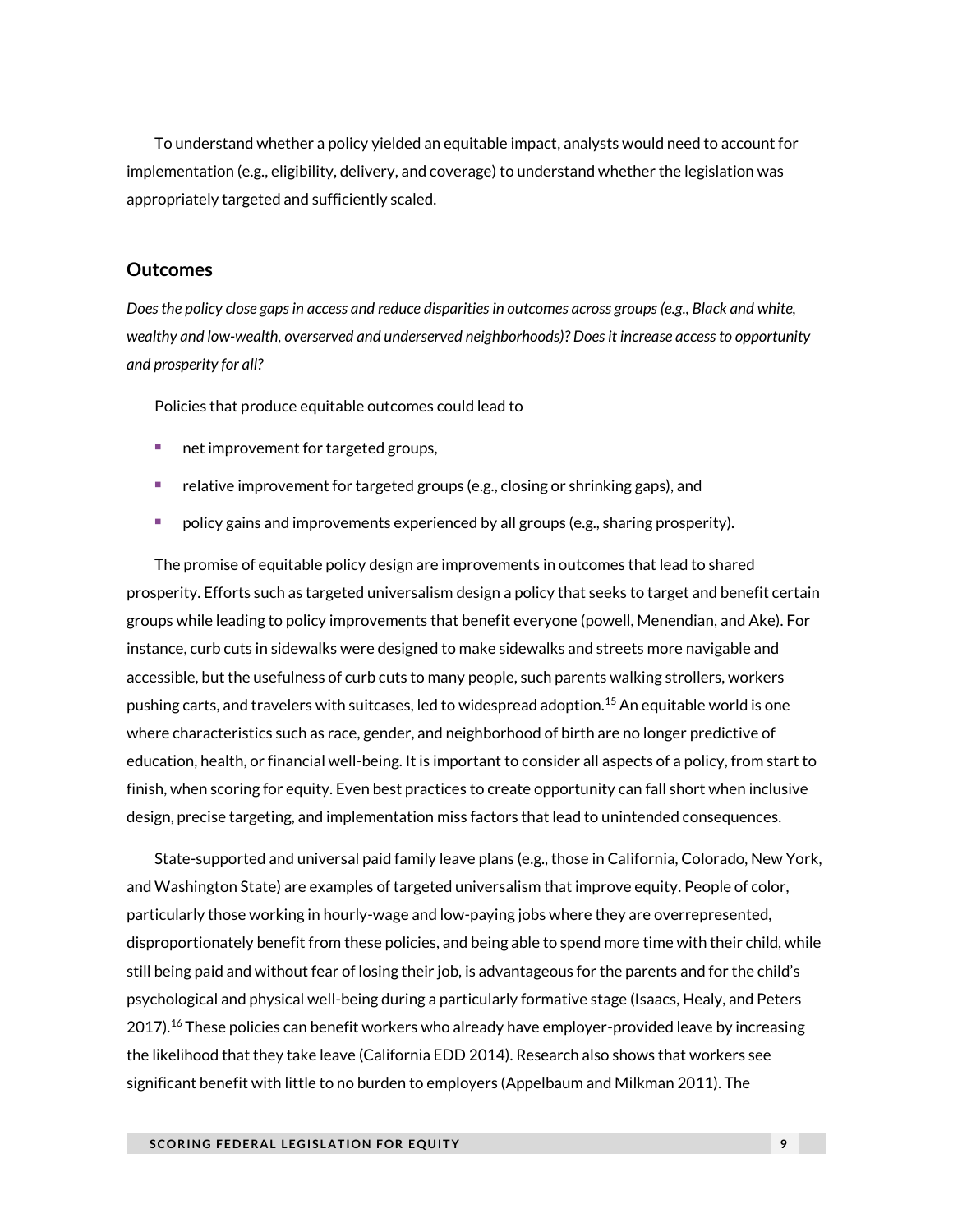advantages to taking this leave are widespread, not only for parents of color and parents working in vulnerable jobs who were otherwise unprotected, but for all workers and the children they are raising.

Understanding the design (whether it was inclusive) and the implementation (whether there was a universal goal appropriately tailored based on need and impact) will help us understand why we might see differences in the potential outcomes of legislation and better identify where improvements could be made. To improve the likelihood of equitable design and implementation, a scoring initiative could have advisory panels analogous to CBO and Census Bureau advisory panels that include community leaders from affected groups.

But ultimately, seeing improvements in outcomes is essential to advancing equity. And although all aspects of the process could inform the analysis for scoring legislation, any final score or decision points dependent upon the score should be primarily based on the legislation's potential impacts on outcomes, with particular emphasis on the outcomes for those who have disproportionately faced the burdens of systemic racism.

Up until now, policymakers' tools to address equity have been more closely limited to designing for implementation considerations without a clear sense up front of whether the outcomes would match the intentions. Equity scoring could change this.

## Quantifying Equity Scores

Equity scores provide information about the equity impacts of proposed legislation, much as today's budget scores provide information about revenue and spending impacts.

An equity score could involve point estimates of policy impacts, as in budget scoring. The earlier analysis of poverty and the child tax credit provides one example. An equity score could also involve less precise quantitative measures that provide directional information lawmakers can use.

The specifics can vary depending on process needs and available evidence. Whether an assessment becomes a score will depend on data availability, development of relevant analytic methods, the policy environment, and other factors.

What counts as sufficient information depends on the policy and analytic context. Consider a simple example of budget scoring. Suppose Congress wants to know how tax revenues would change from an increase in cigarette taxes. Depending on data availability, modeling capacity, time and resources for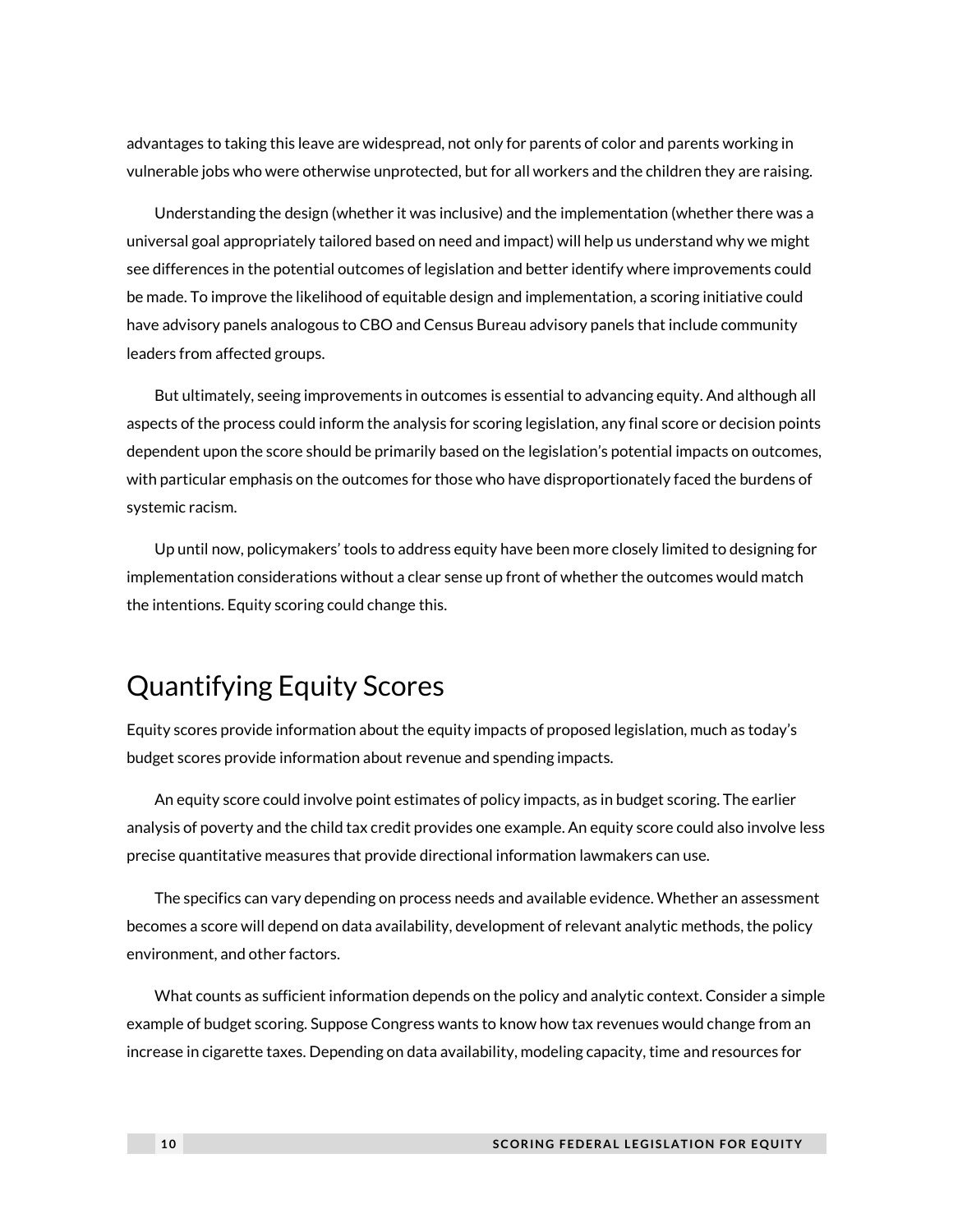analytic staff, policy needs, and other factors, a revenue assessment could vary from purely descriptive to a quantitative point estimate (table 2).

#### TABLE<sub>2</sub>

| Descriptive and Quantitative Revenue Assessments of Raising Cigarette Taxes |                          |                                                                                                                                                                                  |  |  |
|-----------------------------------------------------------------------------|--------------------------|----------------------------------------------------------------------------------------------------------------------------------------------------------------------------------|--|--|
| Purely<br>descriptive                                                       | Descriptive              | Revenue could increase or decrease. Revenue rises from the higher tax rate<br>and falls from less smoking. The net revenue change depends on both<br>effects.                    |  |  |
|                                                                             | Descriptive<br>scenarios | Revenue could increase or decrease depending on the situation. If many<br>smokers switch to vaping, for example, revenue would fall. If they did not,<br>revenue would increase. |  |  |
|                                                                             | Directional              | Revenue would likely increase. Under most conditions, the extra revenue<br>from the tax increase would be larger than the revenue loss from less<br>smoking.                     |  |  |
| Threshold<br>Range                                                          |                          | Revenue would increase by at least \$10 billion.                                                                                                                                 |  |  |
|                                                                             |                          | Revenue would increase by \$10 to \$100 billion.                                                                                                                                 |  |  |
| Quantitative<br>point estimate                                              | Point<br>estimate        | Revenue would increase by \$30 billion (may or may not include a range<br>around this).                                                                                          |  |  |

Done well, any of these assessments provides useful information. But only some are scores. At one extreme, point estimates of potential revenue are scores. At the other extreme, purely descriptive assessments of the forces at play, without any discussion of magnitude or direction, would not be scores.

The status of intermediate assessments depends on the policy environment. Congress has designed the budget process to operate on point estimates. Within that context, analyses that do not provide point estimates are not scores.

But other processes are possible. For example, Congress designed its unfunded mandates process to depend on a threshold. Members can invoke special procedures, for example, if mandates on state and local governments exceed a certain dollar amount. Within that process, any analysis that allows lawmakers to evaluate the threshold is a score. If policymakers focus solely on directional effects, some descriptive analyses could also be scores.

### **Aggregation**

Equity scoring must strike a balance between aggregate and disaggregate results. Disaggregation provides essential information about how policies affect different groups. But aggregate information may be easier to integrate in formal policy processes.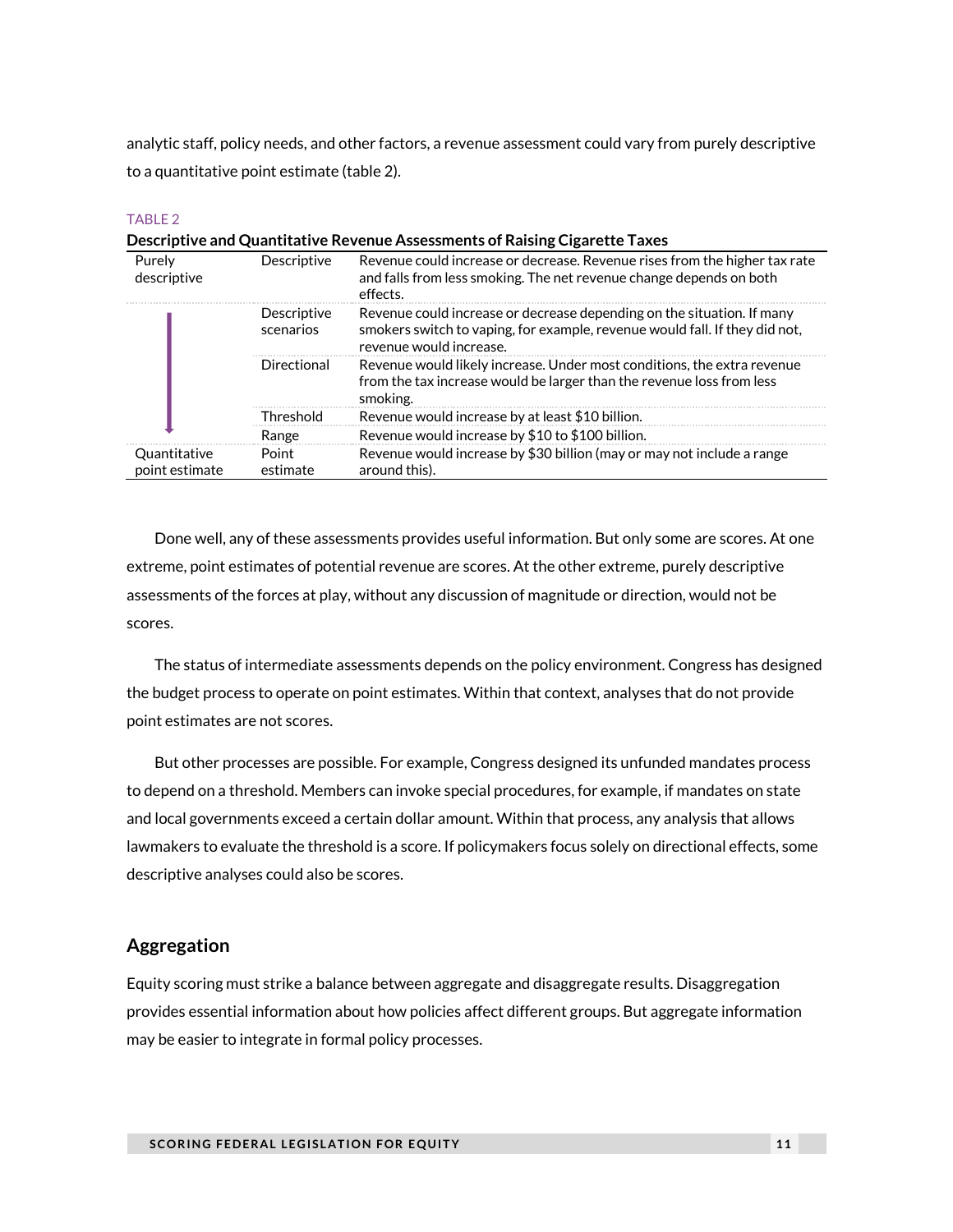In budget scoring, there is a natural way to summarize a policy's aggregate impact: add up the dollar value of the individual components. Benefit-cost analysts have developed techniques to translate a broader range of impacts into dollar terms, which can then be aggregated. This is useful, but it embeds value judgements into the analysis.

Equity scoring faces similar aggregation issues when policies have different effects on different groups. A proposed policy might help one group and harm another. Combining those effects into a single equity measure requires some value judgement about the relative importance of the impacts on each group. The greater the aggregation, the greater the possible reliance on the value judgements built into the analytic process.

Policymakers may respond to this concern by looking at multiple equity measures. For example, they may design policy rules that consider multiple groups separately.

For an assessment to be a score, its degree of aggregation ideally would match the degree of aggregation required by the policy process. Suppose Congress develops a policy process that requires quantitative measures of equity for three groups. A policy assessment that reports impacts solely on a more aggregated basis would not qualify as a score. The assessment might well provide important information. But for the policy process to successfully address equity concerns, analysts must be willing and able to express results at the level of aggregation that policy officials require to make informed choices about policies that affect equity.

In practice, data limitations—including limited quality or availability—may also cause the opposite problem. Analysts might be able, for example, to assess policy impacts for only two of the three groups. In that case, the score would be incomplete.

#### **Measurement**

Although all government policy can be seen as having equity implications, there are significant differences in what equity scores will look like depending on the state of data and equity measurement in different policy fields and important distinctions in how equity is characterized in different policy domains and disciplines.

Four considerations can help us understand how ready various policy domains are for scoring, distinguishing between areas where equity scoring can begin now and those where we must develop better data and understanding. Those four considerations are (1) the quality of data on outcomes, (2) how much the available data can be disaggregated by race and ethnicity, (3) whether and to what degree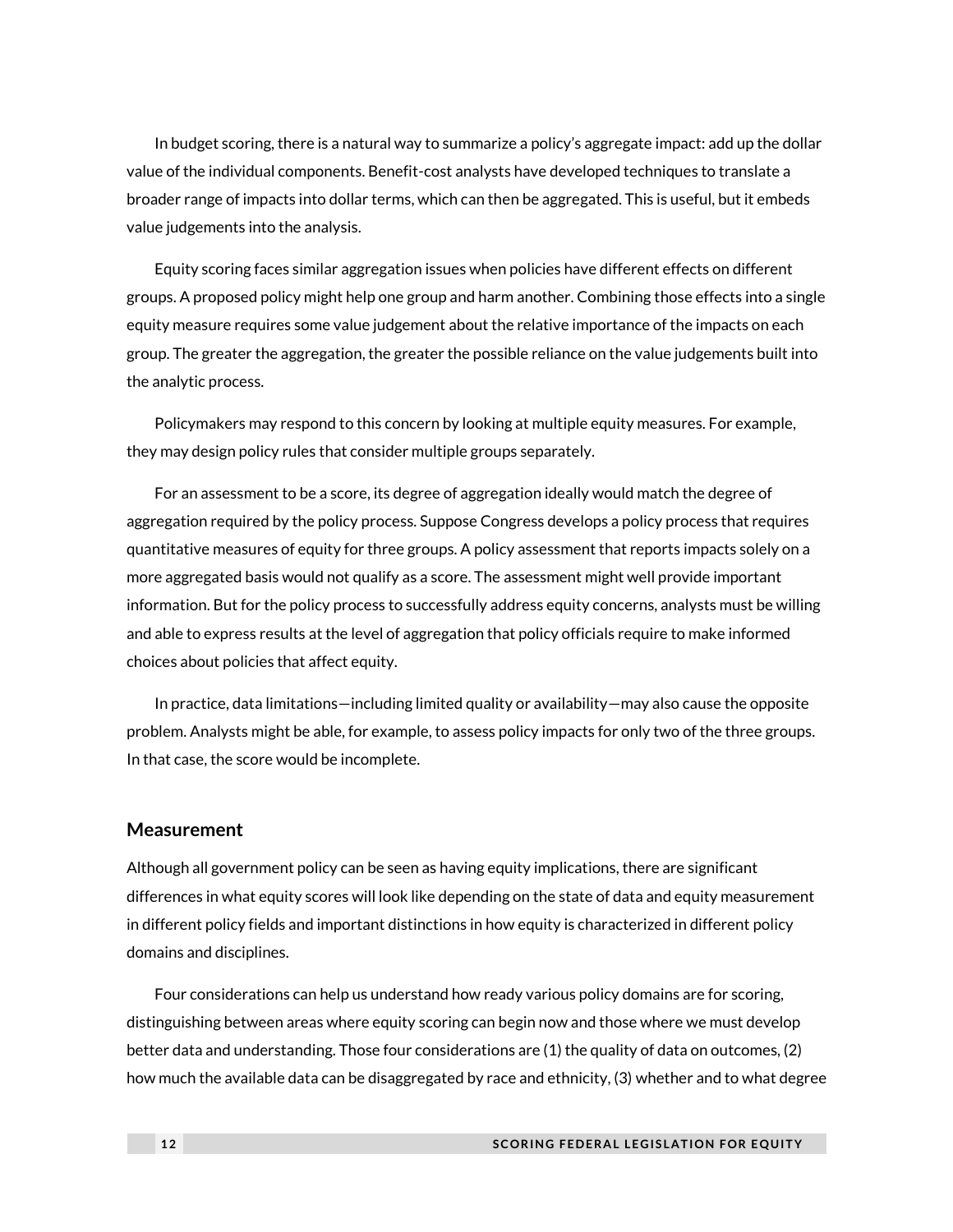the evidence suggests that the policy influences the outcomes of interest, and (4) the scale at which the policy influences outcomes via targeted mechanisms. Understanding these considerations, and the ways proposed policies may have strengths or weaknesses across these areas, is important for deciding how to approach assessment and scoring. Policies with more strengths are better positioned to be assessed and scored in the short term. Policies with more weaknesses across these considerations, but with potentially high impact, may need more investment in research and data before they can be scored as rigorously.

### **Considerations**

#### Data for outcomes

- How precisely can the potential outcomes be measured? Through an analysis, can we provide ranges or point estimates?
	- » Stronger: Detailed quantitative data, collected at multiple points, that allow for rigorous quantitative analysis with point estimates
	- » Weaker: More qualitative data; quantitative data that are a proxy of the outcomes but do not measure the outcome itself; outcome data from either smaller or one-time surveys; data released long after the outcomes occurred.

#### Disaggregation

- Are data on the policy (e.g., higher taxes on cigarettes) and outcomes (e.g., higher revenues) sufficiently disaggregated by race and ethnicity, income, and geography?
	- » Stronger: Data allow for disaggregation by race, ethnicity, nativity, and gender; data allow for disaggregation by income and poverty status; data allow for measurement at subcity units of analysis (e.g., zip code or census tract) or at an otherwise appropriate level of geography.
	- » Weaker: Data do not allow for disaggregation by race or ethnicity or for only three or four racial and ethnic categories; data do not allow for disaggregation by income categories; data are not available at the subnational or substate level
- How does the quality of data vary as analysts look at more intersections (e.g., race and gender, income and disability)?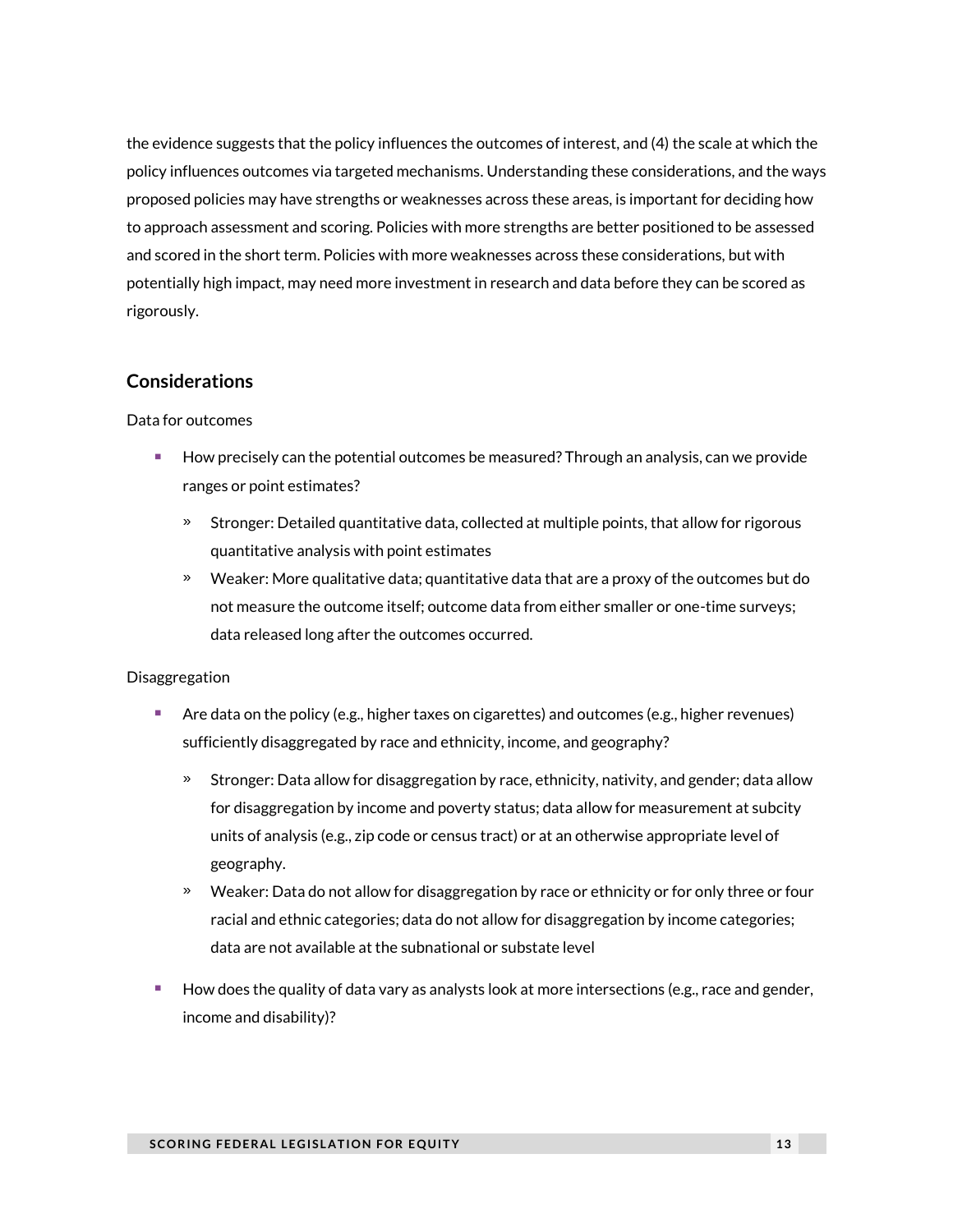#### Evidence

- Does the evidence show that the policy expands opportunity and well-being and reduces disparities? Does the way the policy or program is designed or implemented allow for rigorous study or evaluation?
	- » Stronger: Multiple rigorous quantitative studies of the effectiveness of the policy intervention or that establish the relationship between the policy and equitable outcome; a clear sense of successful implementation models
	- » Weaker: Limited rigorous quantitative studies or only simple descriptive analyses; multiple studies but substantial debate in the field about the policy's effectiveness or the direction of its impact

Scale of policy impact

- <sup>◼</sup> Is the program likely to broadly benefit and increase equity among the people the program is designed to assist?
	- » Stronger: Among the target population or target area (e.g., neighborhood), most people will likely benefit, and underserved people and places will benefit disproportionately
	- » Weaker: Benefits accrue to a small minority within the target population or area; underserved people and places are less likely to benefit
- Is there strong research available that provides evidence as to the scale or consistency of policy impacts?

## Scores Should Connect to the Legislative Process

The impact of equity scores will depend not only on the kinds of information provided but on how the scores are embedded in the legislative process.

First, a score must be *timely* and provide information early enough in the legislative process for members of Congress to consider (and then act on) the implications of that score. In the case of budget scoring, for example, CBO is required by law to provide cost estimates on legislation that is reported by full committee, which allows more informed consideration of budget issues in advance of action by the full House or Senate. For some legislation, CBO also provides informal advice throughout the legislative cycle to help members of Congress better understand the budgetary impact of potential alternatives as a proposal works its way through the legislative process.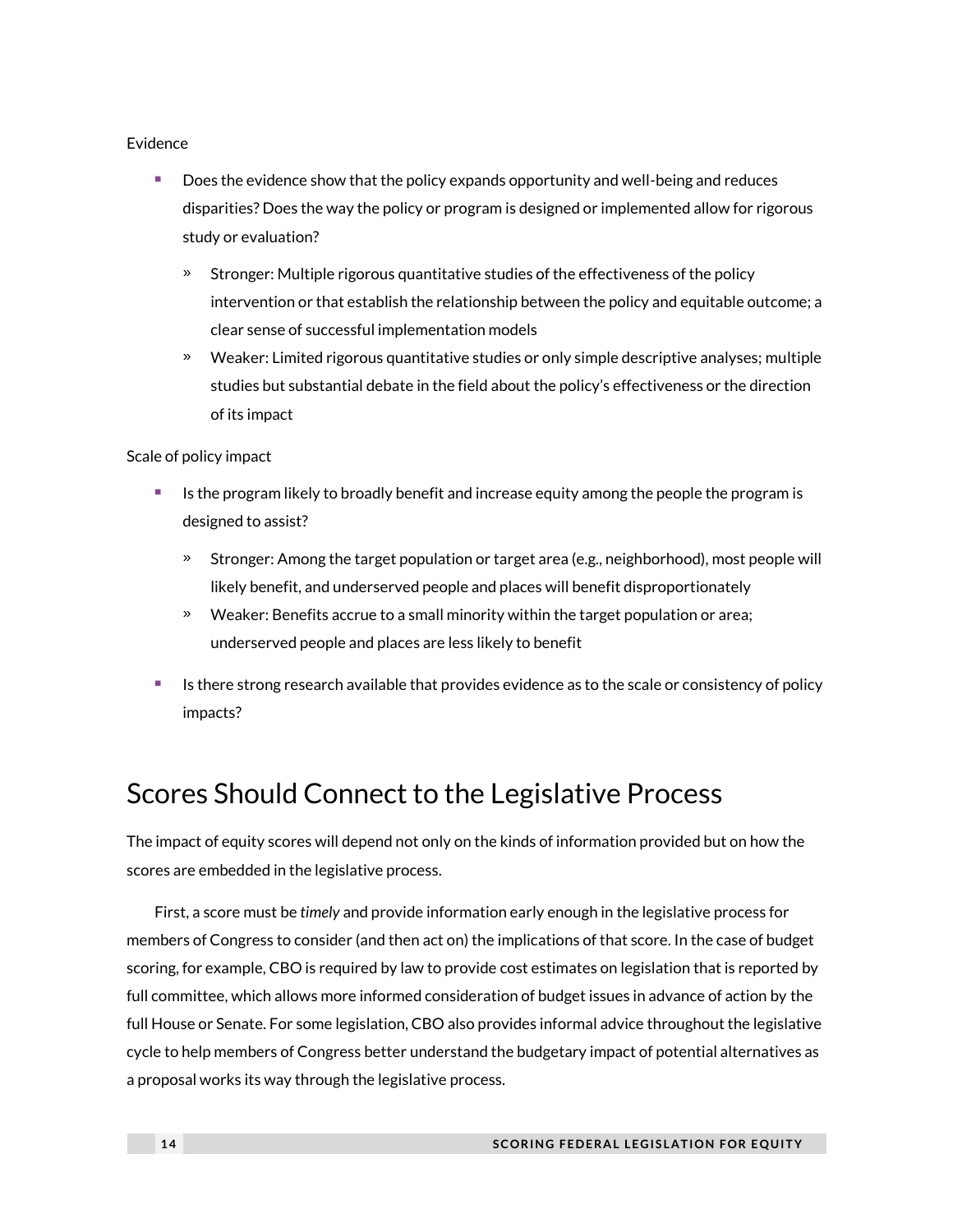Second, statutes and congressional rules can be used to hinder the consideration of proposals that have not been scored, making it more likely that Congress will consider a proposal's equity impact before taking certain steps in the legislative process. In the budget context, for example, both the Congressional Budget Act and House and Senate rules include various points of order against legislation that CBO has not scored.

Finally, statutes and congressional rules can be used to *privilege* the adoption of proposals that advance racial equity. In the budget context, for example, the Congressional Budget Act of 1974 created "reconciliation," a special legislative process that allows expedited consideration of certain policies affecting revenues, spending, and the debt limit. Among other provisions, reconciliation bills are largely exempt from the Senate filibuster. Conversely, House and Senate rules have at various times included points of order against bills that increase the deficit or revenues or federal spending. Similarly, Congress could use an analogous process for bills that improve equitable outcomes, rather than just equity in inputs or other more general information.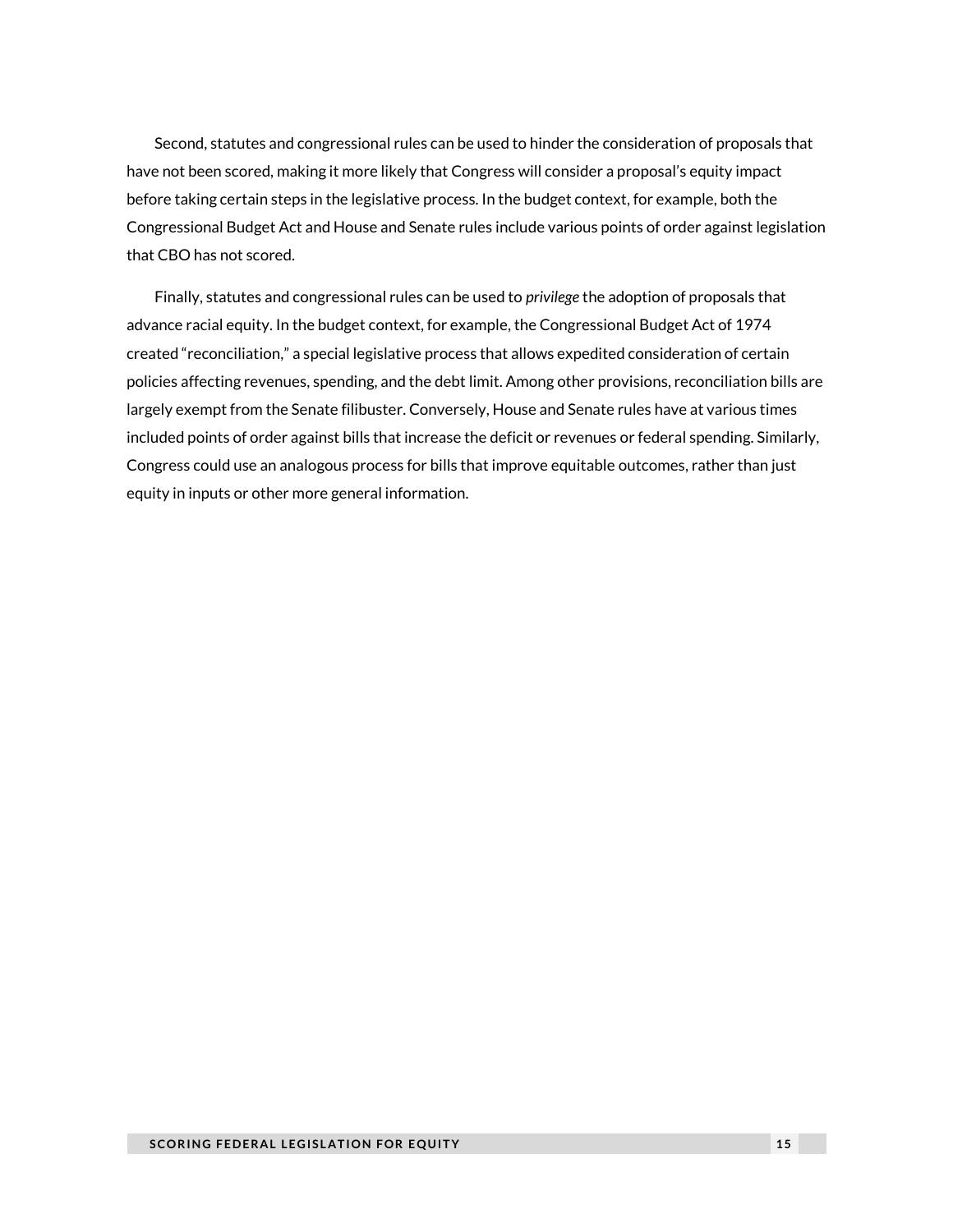## 3. Federal Budget Scoring Is the Right Precedent for Equity Scoring

Federal budget scoring incorporates all the elements that would be needed to make equity scoring an effective tool for informing and shaping legislation: budget scores focus on specific policy *outcomes*, budget scores provide *quantitative* measures for the policy outcomes of interest, and, by law, budget scoring is deeply *embedded in the legislative process*. As such, budget scoring provides a clear model for the design and implementation of equity scoring. Moreover, the history and recent evolution of congressional budget scoring illustrate not only the potential impact of equity scoring but also how Congress and the executive branch might design scoring to overcome challenges that budget scoring initially faced.

## Scoring Shapes Legislation

The modern era of congressional budget scorekeeping began with passage in 1974 of the Congressional Budget and Impoundment Control Act ("Budget Act").<sup>17</sup> The Budget Act created "a formal process through which the Congress could develop, coordinate, and enforce its budgetary priorities…. In addition, the law created new legislative institutions to implement the new congressional budget process: the House and Senate Budget Committees to oversee execution of the budget process and the Congressional Budget Office to provide the Budget Committees and the Congress with objective, impartial information about budgetary and economic issues."<sup>18</sup> Finally, the Budget Act established new congressional procedures to govern debate on proposals with budgetary impact.

The scoring regime the Budget Act established has had a profound effect on how legislation is developed. Two features of the Budget Act have been central to its impact.

First, since enactment of the Budget Act, Congress has received far more information about the budgetary and economic impacts of legislative proposals. With the creation of CBO and the budget committees, Congress for the first time enjoyed access to nonpartisan, methodologically consistent, and transparent estimates of the budget impact of proposed legislation. In addition to formal cost estimates, CBO gives Congress information throughout the legislative process, such as analytic reports that consider the costs and effectiveness of alternative policies, budget and economic projections, and presentations to congressional staff members and others.<sup>19</sup> When developing policy proposals,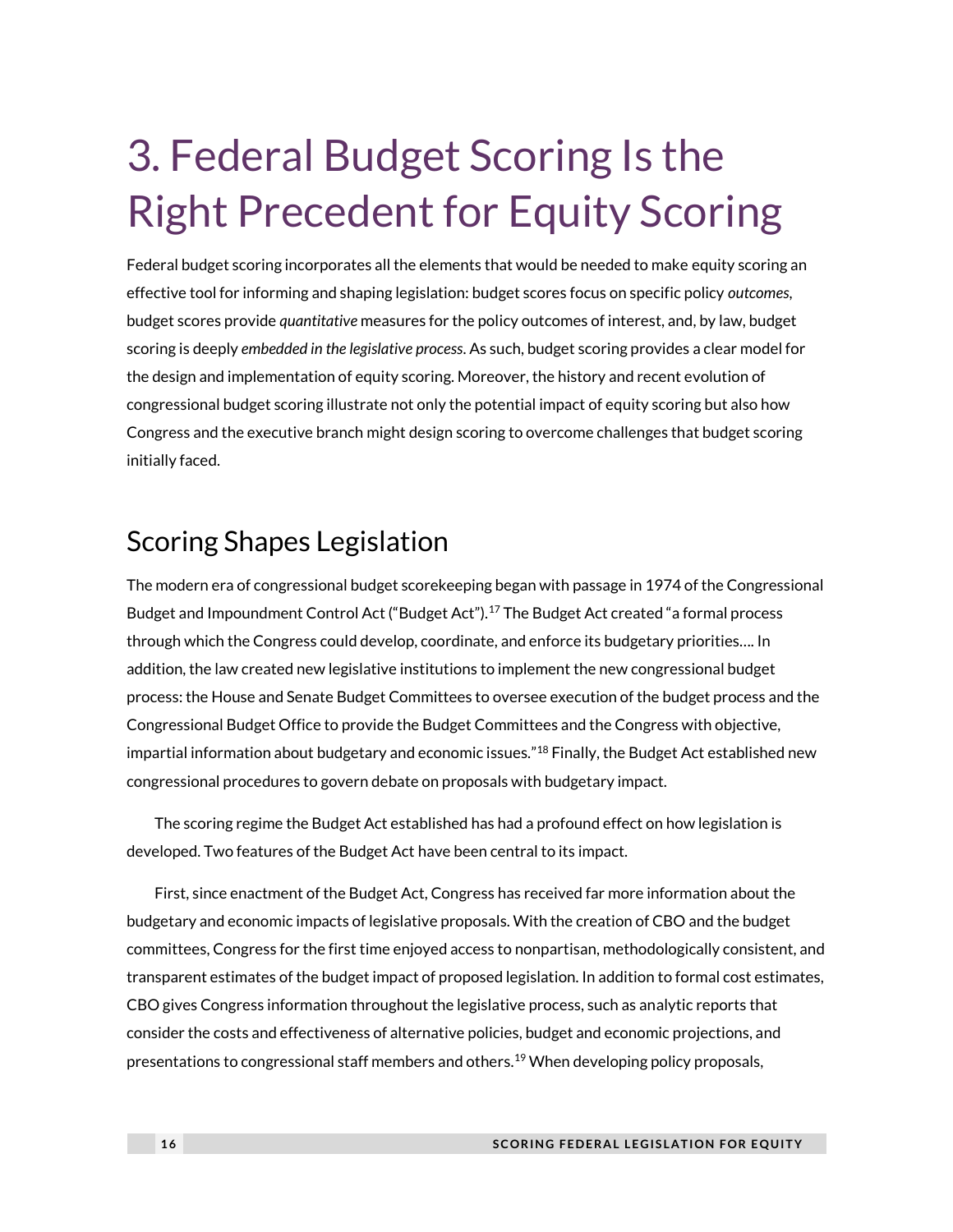legislators now routinely work with CBO and the JCT (and sometimes with executive branch agencies and with nongovernmental entities such as research institutions and advocacy groups) to shape legislation that can achieve various policy objectives while meeting congressional budget targets.

Second, the Budget Act established legislative procedures that govern how Congress considers proposals with budget impact. Each year, Congress sets targets for revenues and for 19 broad categories of spending, usually through a budget resolution. These targets are enforced through various mechanisms, such as the ability of a single member of the House or the Senate to raise a budget "point of order" on the floor to block legislation that would violate the targets. Points of order are particularly important in the Senate, where some budget points of order require 60 votes to waive. Similarly, congressional rules also *privilege* some bills: a "reconciliation bill" needed to implement a budget resolution, for example, cannot be filibustered in the Senate and requires only 50 votes to pass. See CBPP (2020) for an introduction to the budget process and CRS (2020) for a detailed look at the rules, precedent, and procedures for federal government budgeting.

These two features of budget scoring—richer information about budget impacts plus enforcement mechanisms that, in some cases, impose supermajority requirements for considering legislation that violates budget targets (and waive such requirements for other types of legislation)—have made scoring central to the development of legislation that has budget impacts. Some well-known examples of this include the following:

- <sup>◼</sup> In 1994, CBO determined that individual premiums paid under President Clinton's proposed health care bill would be considered part of the federal budget, which sharply increased the bill's stated cost. This determination allowed opponents to describe the bill as calling for "the biggest tax increase in history" and weakened congressional support for the bill.<sup>20</sup>
- <sup>◼</sup> In 2001, President Bush sought permanent tax reductions. To meet congressional budget targets and to comply with rules governing reconciliation bills, however, Congress ultimately passed a bill that sunset many of the tax cut provisions at the end of the 10-year budget window.<sup>21</sup>
- In July 2009, CBO determined that H.R. 3200, an early version of President Obama's proposed Affordable Care Act (ACA), would cost more than the administration had predicted. A subsequent bill, H.R. 3962, incorporated numerous policy changes to lower predicted federal outlays and health care expenditures overall. Policy changes included, for example,  $^{22}$ 
	- » lowering the federal cost share for state Medicaid expansion after 2014,
	- » increasing the share of income enrollees paid in health insurance exchanges, and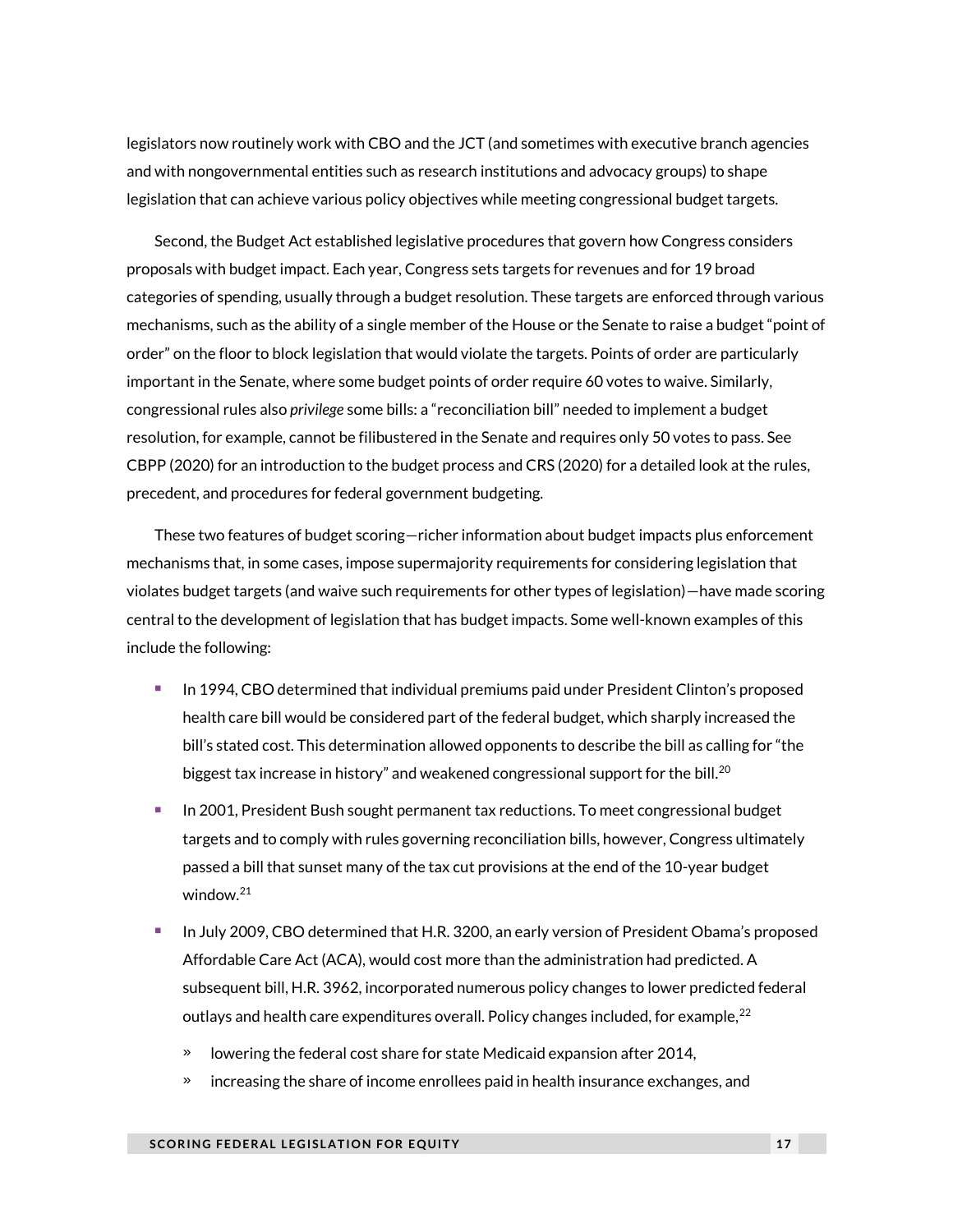- » eliminating a mechanism that would have increased Medicare's aggregate payment for physicians' services.
- In 2010, Democrats lost their Senate supermajority and became unable to pass all of their health care policy priorities on a party-line vote. But Democrats were able to use the budget reconciliation process—which cannot be filibustered—to pass certain health policy priorities that had a budget impact germane to a reconciliation bill. $^{23}$
- Similarly, in 2017, Republicans used reconciliation in an effort to repeal most of the ACA on a party-line vote. The effort failed when three Republican senators voted against the bill.
- In 2017, President Trump sought permanent tax reductions. As with President Bush's proposal, Congress passed a tax bill via reconciliation that led to sunsetting several of the tax provisions proposed by the president.

Just as congressional budget scoring has influenced legislation with estimated budget and economic impacts, equity scoring could lead to more informed, and more accountable, congressional action on legislation that significantly affects equity. To achieve this result, equity scoring would require similarly nonpartisan, methodologically consistent, and transparent estimates of the equity impacts of proposed legislation. Congress may want to consider whether new legislative procedures are needed to ensure these estimates are considered appropriately during the legislative process. And as with budget scoring, equity scoring likely would evolve.

## Approaches to Scoring Have Evolved

Congressional budget scoring has evolved steadily over the past 50 years, with legislators adopting new scoring *methods* and *legislative procedures*to ensure scorekeeping informs decisionmaking and advances legislators' highest-priority policy goals. These changes in budget scoring illustrate the types of changes in methodology and legislative procedure that might follow initial implementation of equity scoring and how changes in scoring can alter the constraints under which legislation is developed.

Scoring *methods* have changed partly in response to the development of more accurate ways to assess the impact of legislative proposals and partly because policymakers begin to value information in new ways. More accurate scorekeeping can be expensive, requiring time and funding to develop new analytic capacities. When considering whether to require new scorekeeping methods, Congress often has weighed the costs of implementing more accurate measures against the benefits (in improved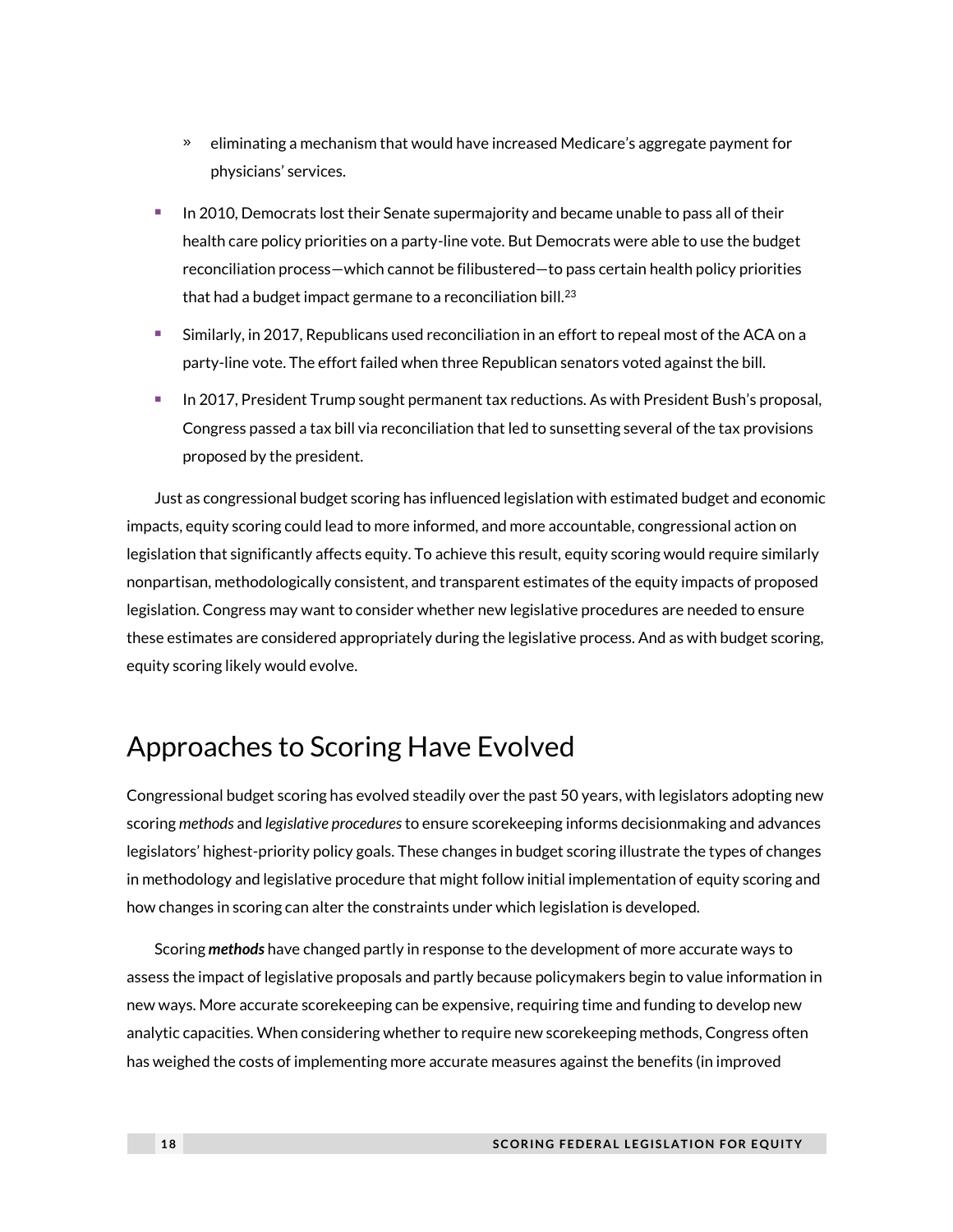policymaking) that would result from the scoring change. As with budget scoring, equity scoring likely would evolve as investments in new methods and new data bore fruit and as Congress developed new perspectives on the costs and benefits of adopting improvements to assessing racial equity impacts.

In addition to changing scorekeeping *methods*, legislators periodically have changed the *rules and legislative procedures* that govern how budget scores are incorporated into the legislative process. These rule changes have been designed to make it more difficult or less difficult to pass certain types of legislation and reflect shifting congressional priorities.

Resolutions adopted by the House and the Senate at the beginning of each Congress often change the rules that determine how budget scoring affects consideration of legislative proposals. House rules, for example, have alternately added or deleted:

- a requirement for CBO to provide dynamic scoring for various types of legislative proposals;
- a requirement for a three-fifths majority to approve an increase in the federal income tax rate;
- a prohibition on considering legislation that would increase the *deficit* in the current fiscal year, over a 5-year window, or over an 11-year window; and
- a prohibition on considering legislation that would increase direct *spending, regardless of the legislation's effect on the deficit*, during any of the three time periods noted above.

Each rule change reflected changing congressional policy priorities and a desire to advantage (or disadvantage) legislative proposals based on the nature of their estimated budget score. If Congress adopted equity scoring, it could consider similar rules that changed alongside evolving congressional views on the priority that equity should be given in the legislative process.

#### BOX 1

### **Changing Scoring Methods to Improve Comparisons of Policy Alternatives: The Federal Credit Reform Act of 1990**

In addition to direct appropriations, the federal government provides credit in the form of loans and loan guarantees. Credit programs provide economic assistance in several ways, including lower interest rates and longer maturities than private-sector credit; deferrals of interest and grace periods on repayments; lower origination fees; and higher loan amounts relative to the underlying asset.

When the Budget Act was enacted, federal loans and loan guarantees initially were scored on a cash-flow basis.<sup>a</sup> Although cash-flow scoring was easy to implement, it largely ignored the *long-term* budgetary costs of new loans and loan guarantees. As a result, cash-flow scoring allowed Congress to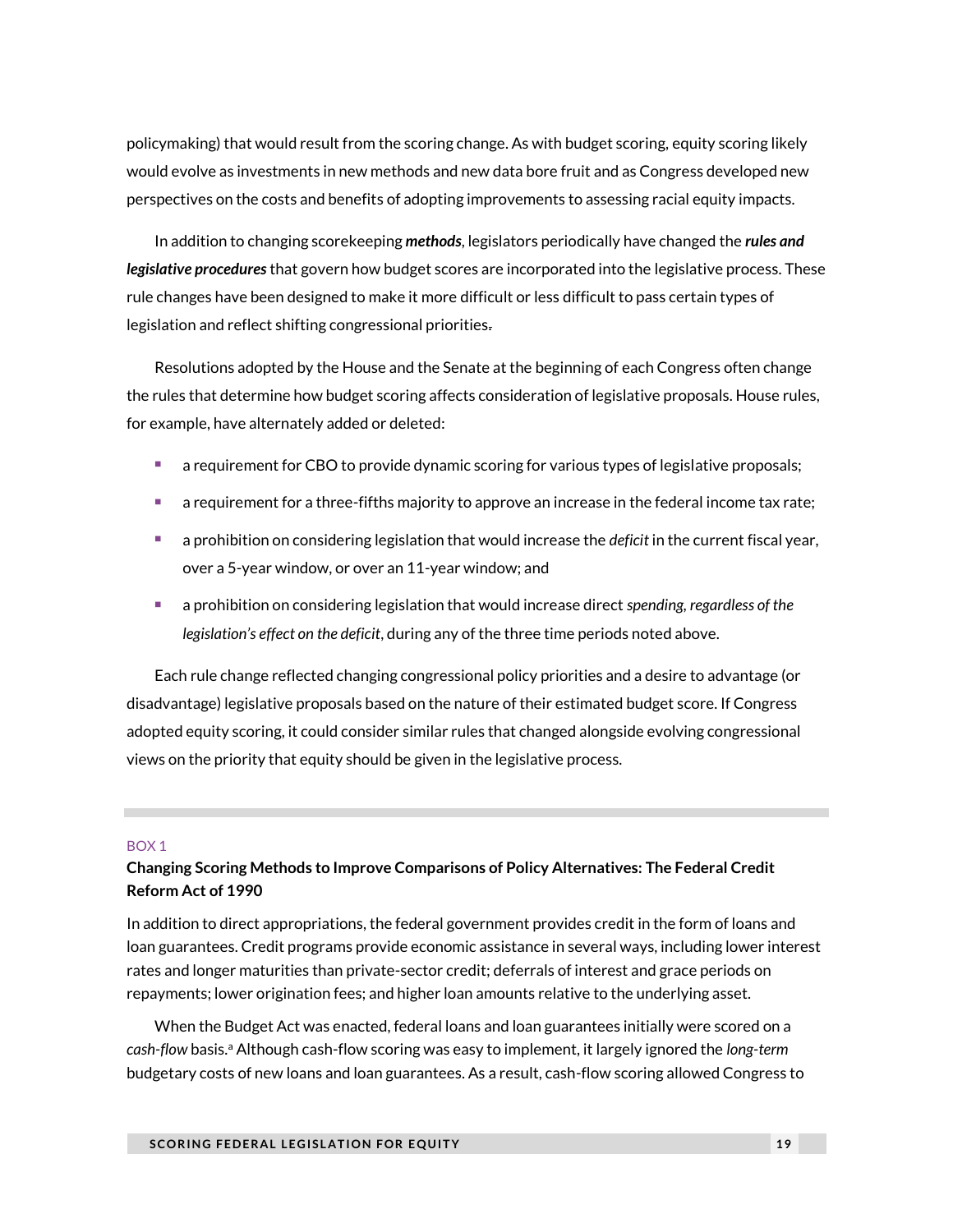meet its current-year budget targets in part by providing subsidized credit that offered immediate economic benefits to recipients but whose current-year budget score did not reflect the substantial long-term liabilities that such programs could impose on the federal government.

In 1990, Congress passed the Federal Credit Reform Act, which required budget scores to use *accrual* accounting. The accrual method includes all costs that arise over the life of a loan or loan guarantee. $^{\rm b}$  Instituting accrual accounting required CBO to develop new models that forecast future losses that would follow from the provision of federal loans and loan guarantees. Although developing these models took time and resources, measuring the budget costs of credit programs more accurately gave Congress a better way to compare the costs of providing economic assistance through credit programs rather than direct spending—and thereby eliminated incentives to provide aid through credit programs that appeared less expensive than, but in fact cost the same as, similar direct spending programs.

aOn a cash-flow basis, the budget cost of a federal loan program was scored as the amount of loans made in the current year minus receipts received (including repayments of principal and interest and payment of fees) from loans that were made either in the current year or in prior years. Similarly, the budget cost of federal loan guarantee programs equaled the outlays needed to pay for current-year defaults on loans guaranteed either in the current year or in prior years, minus fees paid in the current year for guarantees made either in the current year or in previous years.

**b**Under accrual accounting, the budget impact of a credit program is measured by the expected net present value of credit provided in the current year (i.e., the value of all outlays associated with the loan or loan guarantee less the value of repayments, interest, fees, and other inflows, all discounted to the year of origination using US Treasury borrowing rates). Compared with cash-flow scoring, the methods mandated under the Federal Credit Reform Act are more accurate.

#### BOX 2

#### **Dynamic Scoring: Limiting the Use of Certain Scoring Methods**

In preparing estimates of the spending and revenue impacts of legislation, CBO and the JCT generally consider how individuals and businesses might respond to a policy change, but the agencies in most cases do not estimate (1) how the policy responses of individuals and businesses might change aggregate economic activity (gross domestic product, or GDP, and its components) or (2) how changes in GDP might affect federal spending and revenues.

During the 1980s and 1990s, tax cut advocates argued that lowering tax burdens could promote investment, saving, and work and thus boost economic growth, and that added economic growth, in turn, would generate new federal revenue that could offset some (or even all) of the direct, conventional revenue loss from tax reductions. Conventional ("static") scoring, they argued, distorted federal budgeting by overstating the potential revenue losses from supply-side tax cuts. The solution, they argued, was for CBO and the JCT to develop and use "dynamic" scoring models that account for macroeconomic effects.

In principle, dynamic scoring makes sense. Congress should want to know all the budget effects that result from legislation, regardless of how they come about. In practice, however, dynamic scoring faced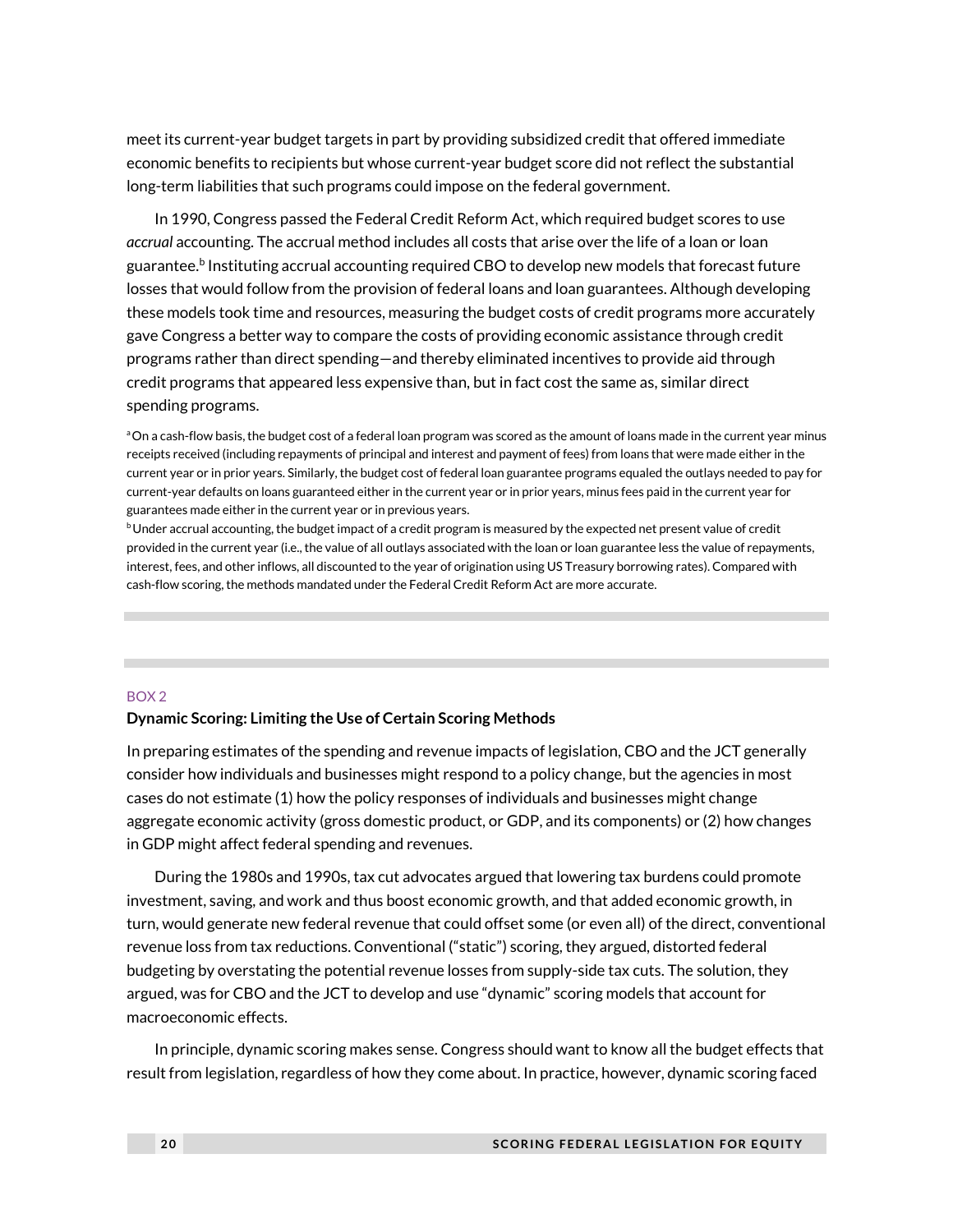three hurdles. First, economists struggled then—as they do today—to understand how fiscal policies affect the economy and how these effects change over time and under different circumstances. Thus, instituting dynamic scoring would require the development and use of new models characterized by significant uncertainty. Second, dynamic scoring became associated with a particular ideological perspective. Proponents argued that dynamic scoring should be used only to assess the budgetary impacts of tax cuts. Opponents noted that the logic of dynamic scoring applied equally well to changes in taxes and changes in spending (e.g., programs that increase human capital could, over time, increase aggregate economic activity and thus revenues). Opponents argued that using dynamic scoring only for tax changes therefore would bias congressional action in favor of tax reductions and against direct spending programs that might increase aggregate economic activity at least as much as changes in taxation. Finally, the complexity of dynamic scoring made it difficult to provide Congress with timely assessments of policy alternatives.

Over the past 20 years, CBO and the JCT have developed new proficiency at conducting dynamic analysis, but their modeling capacity remains limited. As a result, Congress uses dynamic scoring only for bills that are expected to have a particularly large effect or for which the budget committee leaders request that type of score. For example, CBO recently used dynamic scoring to examine the effects of boosting federal spending on physical infrastructure by \$500 billion over 10 years.<sup>a</sup>

aSee "Dynamic Analysis," Congressional Budget Office, accessed March 8, 2022, <https://www.cbo.gov/topics/dynamic-analysis> for a discussion of CBO's work on dynamic scoring, including the estimates referenced above.

## Beyond Budget Scoring: Unfunded Mandates

In 1995, Congress expanded the use of scoring to address another policy priority. The Unfunded Mandates Reform Act (UMRA) required CBO to provide estimates of the costs that legislative proposals and regulations would impose—not on the federal government but on the private sector and on state, local, and tribal governments.

To meet the requirements of UMRA, CBO needed to develop new estimating capabilities. Legislation such as the Food and Drug Administration Safety and Innovation Act that limited the sale of certain generic drugs to extend patent rights held by other companies, for example, required CBO to estimate the income lost by manufacturers of generic drugs as a result of this legislation. Similarly, for legislation that required operators of natural gas pipelines to conduct certain safety inspections, such as the Pipeline Safety, Regulatory Certainty, and Job Creation Act, CBO needed to estimate the costs to the operators of conducting such inspections. In some cases, CBO has been unable to estimate the costs that mandates would impose.<sup>24</sup> In addition to these informational requirements, UMRA followed precedents in the Budget Act by establishing procedural mechanisms (points of order) to make it more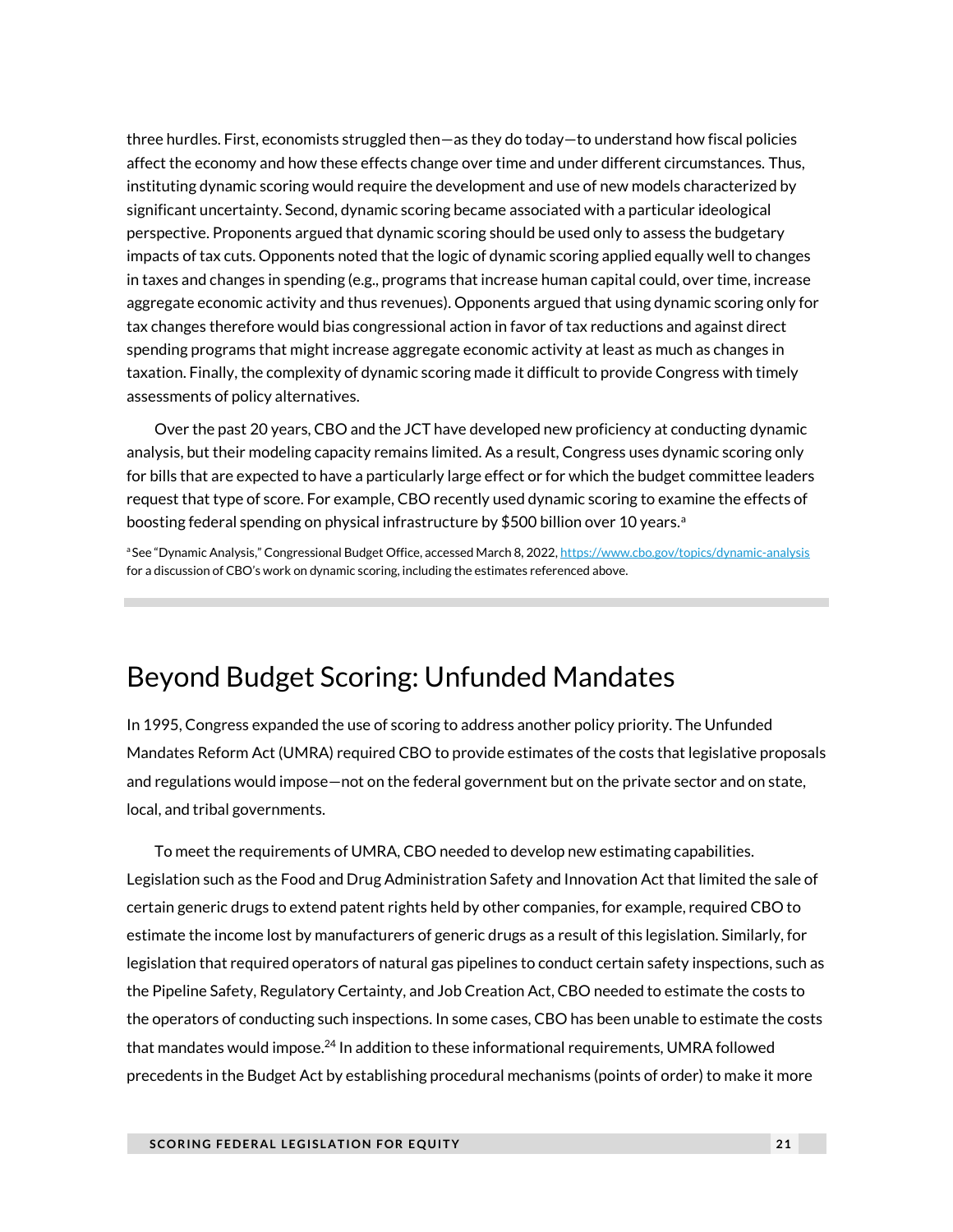difficult for Congress to consider proposals that include unfunded mandates if the estimated costs of those mandates exceed specified threshold amounts.

## Expanding Budget Scoring to Include Equity

Just as prior legislation used budget scoring as a model for assessing and influencing legislation that would impose costs on the private sector and on state, local, and tribal governments, equity scoring could incorporate the principal features of budget scoring. Establishing such a system would require several steps.

At present, CBO occasionally assesses the equity impact of legislative proposals, but it does not provide such assessments routinely. Although CBO is working to expand its analytic capacity, its efforts are hindered in some cases by lack of data or restrictions on sharing data.

In recent months, lawmakers have introduced legislative proposals that would require CBO to take additional steps toward developing equity scores for a broader set of legislative proposals.

In March 2021, Representative Gregory Meeks introduced H.R. 2078, which would require CBO

- to develop new analytic capacity within six months after enactment, first by establishing a Division of Social and Economic Equity to conduct equity analyses and then by submitting a report to Congress describing how CBO would carry out the required analyses; and
- within a year of enactment, to begin providing an analysis of the equity impact of bills and resolutions in each of the first four years that the bill or resolution would be effective.<sup>25</sup>

In August 2021, Senators Elizabeth Warren and Michael Bennet and Representatives Ro Khanna and Dean Phillips announced their intent to introduce another approach to equity assessment—the CBO FAIR Scoring Act (S. 2723 and H.R. 5018)—which would require CBO to

- "…estimate the distributional impacts by race and income—in dollar terms and as a percent change in after-tax-and-transfer-income—for bills that have a gross budgetary effect of at least 0.1% of GDP in any fiscal year within the 10-year budget window";
- "…provide such scores to relevant congressional committees before the bills are reported to the floor, to the extent possible"; and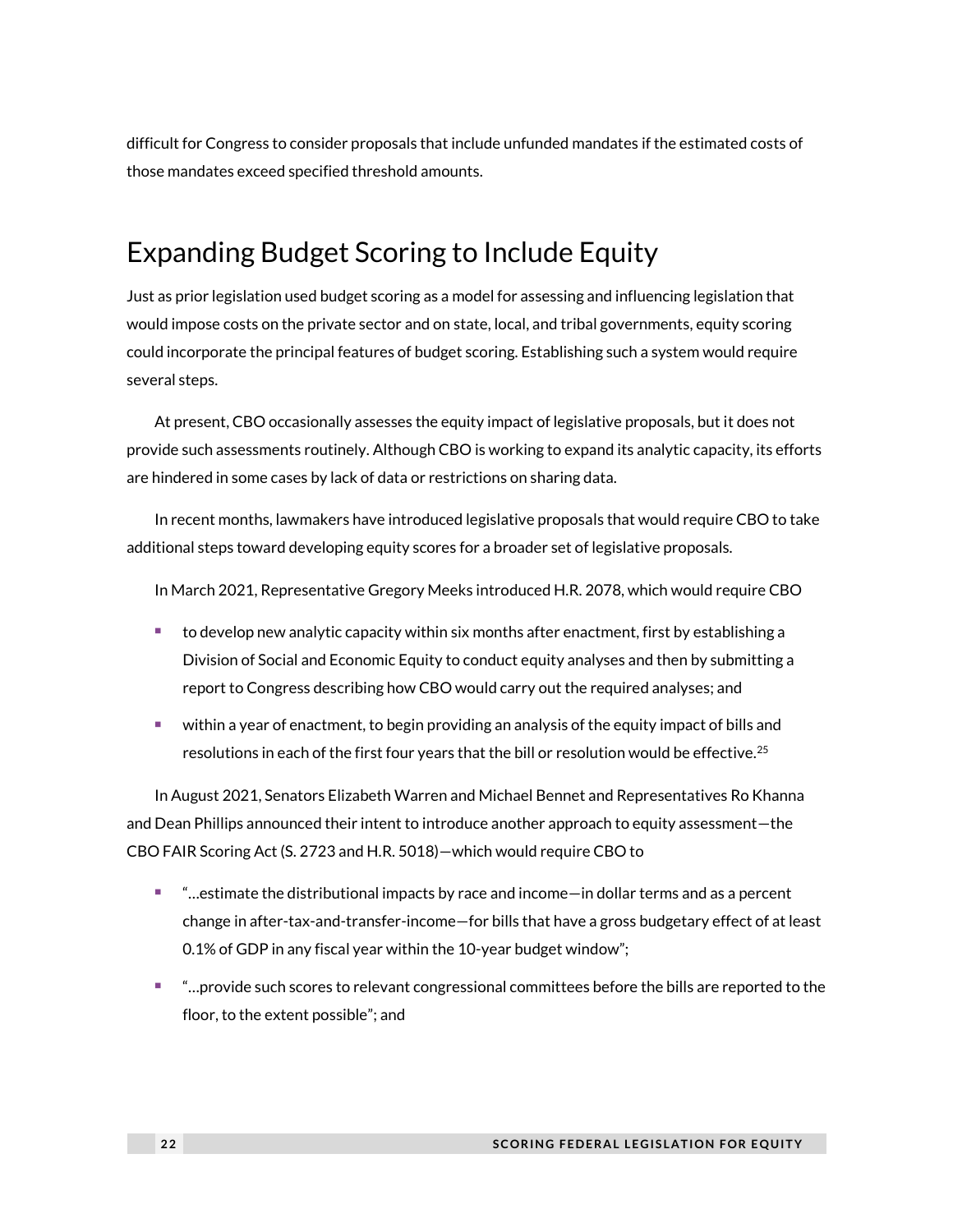<sup>◼</sup> "…prepare a report describing possible methods for conducting distributional analyses by gender to strengthen CBO's capacity to conduct analyses of the interaction between race and gender."<sup>26</sup>

Both H.R. 2078 and the FAIR Scoring Act would require CBO to provide Congress new information that would allow lawmakers to evaluate alternative proposals based on their estimated equity impact. Compared with H.R. 2078, the FAIR Scoring Act would be more prescriptive about how CBO was to measure equity; it also would cover a far smaller share of legislative proposals that have a material impact on racial equity. The FAIR Scoring Act would also require analysis of estimated equitable *outcomes* of legislation through distributional analysis, while H.R. 2078 defines equity as equitable *treatment*. (For more on the difference between outcome and treatment, see pages 6–10.)

Although H.R. 2078 and the FAIR Scoring Act would begin the work needed to implement equity scoring, neither would establish a complete scoring regime, as neither bill would institute new rules or procedures to govern consideration of legislative proposals based on a proposal's equity impact. A more complete system of equity scoring could establish points of order (some informational, others substantive), as addressed above.

## Conclusion

For nearly 50 years, Congress has created and frequently amended scoring processes that provide Congress fuller information about the potential consequences of legislative proposals and advance various policy priorities. Equity scoring fits neatly with these past scoring precedents. Providing Congress information on how legislative proposals would advance or harm racial equity would allow more informed debate and more deliberate decisionmaking. As with other types of scoring, equity scores would evolve as new methods and new data became available. The exact nature of these procedures likely would evolve as Congress gained experience with equity scoring and the implications of such scores for the legislative process.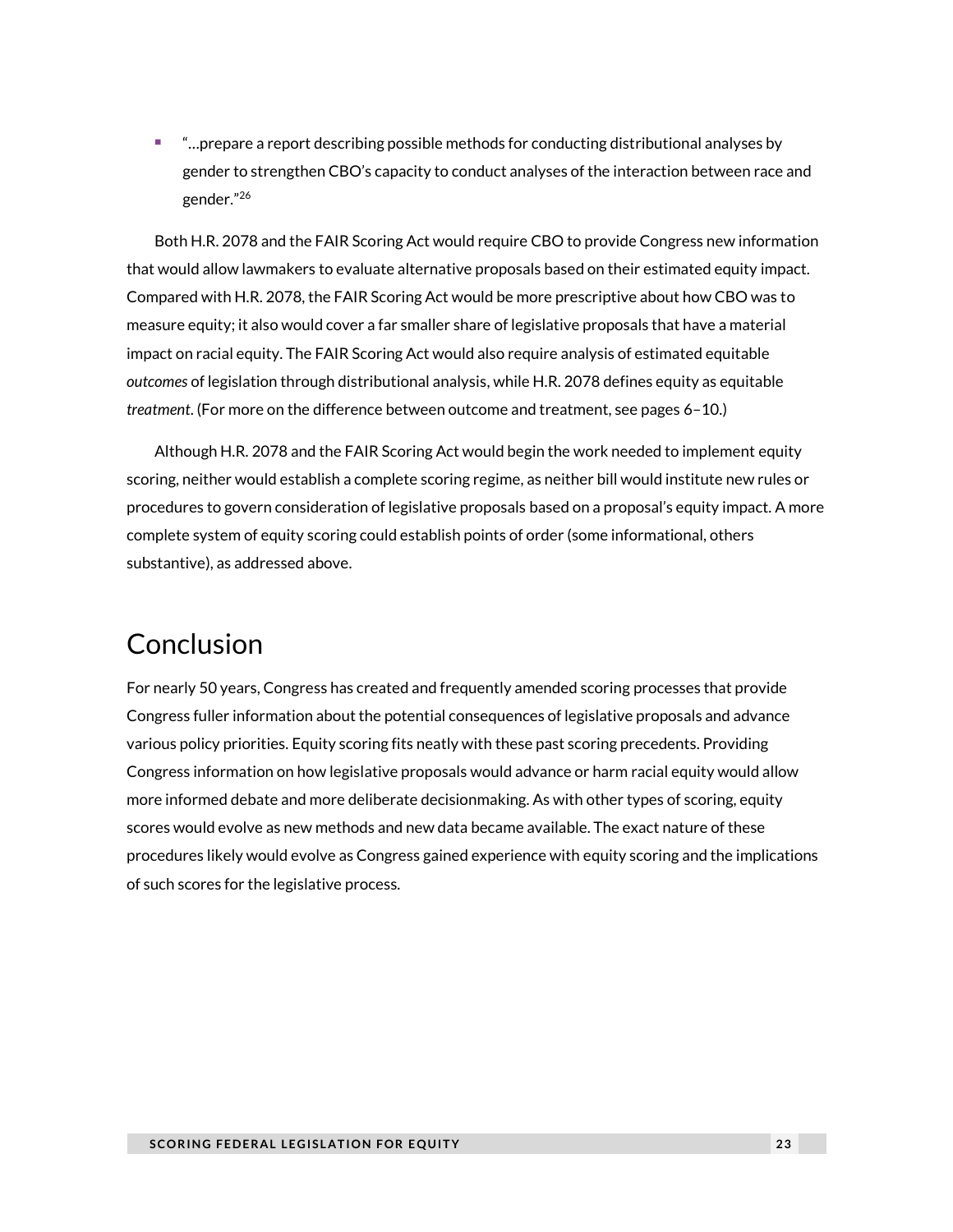## 4. State and Local Governments Have Led on Equity Assessments

To successfully implement equity scoring into the federal legislative process, it is also instructive to examine current efforts in state and local government. In most states, fiscal notes are prepared to provide legislators an estimate of a bill's likely impact on state revenues and expenditures (McNichol, Lav, and Masterson 2015). A few local entities have extended beyond fiscal analysis to conduct some sort of equity analysis on legislation. In this section, we provide some background, detail a few examples, and summarize key lessons across these case studies.

## Background

We found several scholars and organizations that have been crucial to the development of racial equity assessments in government, which we define as analyses of proposed government actions to determine the existence and extent of differences in outcomes between racial and ethnic groups (Bernabei 2017; OMB 2021).<sup>27</sup> We mention these efforts to highlight the foundation that has been laid in this space and to recognize that these efforts have led to a few prominent examples of required racial equity assessments in the legislative process, which we discuss in the appendix.

Future efforts to establish equity scoring in Congress would do well to build upon the success of these organizations and lessons learned through their efforts. A recent OMB report found that even though many frameworks exist, equity assessment as a field is still evolving. We call out the most prominent here, though many other local organizations and governments have been crucial to the evolution of racial equity impact assessments (REIAs) in government.

**Government Alliance on Race and Equity (GARE).** A joint project of Race Forward and the Haas Institute for a Fair and Inclusive Society, GARE supports governments across the US to conduct work and build networks that help them achieve racial equity and opportunity for all. Race Forward was the original developer of the REIA toolkit that some cities have adapted to conduct equity scoring in the legislative process.

**The Sentencing Project.** The Sentencing Project aims to minimize imprisonment and criminalization through the promotion of racial, ethnic, economic, and gender justice. The Sentencing Project provides centralized resources on racial impact statements for state-level criminal justice policies.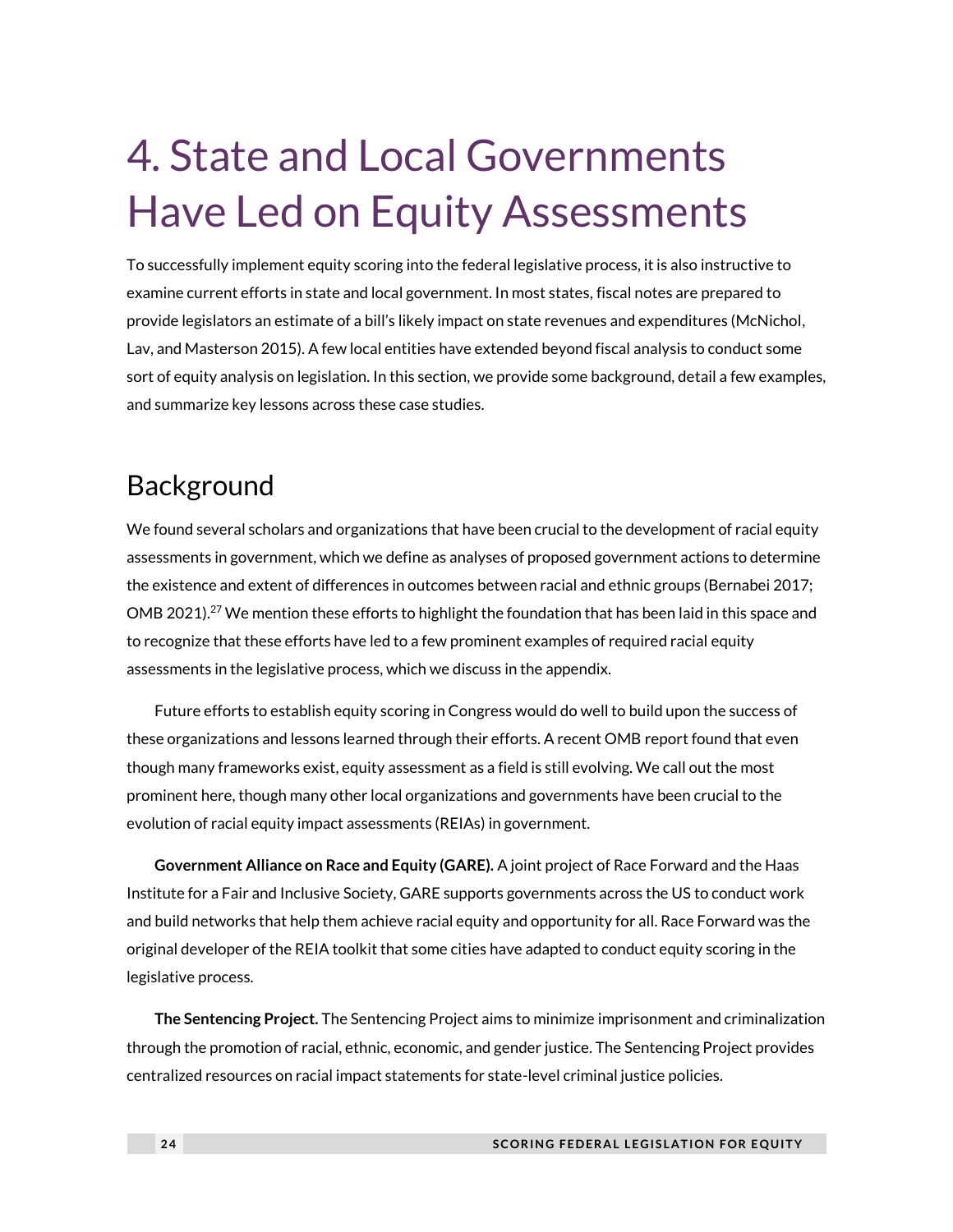**PolicyLink.** PolicyLink is a national leader with extensive experience in conducting work that advances racial and economic equity through research and action. PolicyLink supports governments in measuring and advancing equitable outcomes through high-level initiatives, including the Racial Equity Governing Agenda (which includes its Racial Equity Assessment for Federal Agencies) and the National Equity Atlas. (Disclosure: PolicyLink is the funder of this report and is the Urban Institute's partner in the Equity Scoring Initiative.)

Other prominent organizations developing equity assessments highlighted by OMB included the MITRE Corporation, the Bloomberg Harvard City Leadership Initiative, Harvard University, Brown University, ESRI, and the Urban Institute.

In appendix A, we provide examples of racial equity assessments that are required as part of the legislative process. In our research and conversations with experts, we found many examples of equity offices integrating equity assessments into government processes. But most of those efforts were directed at agency-level decisionmaking and did not directly involve the legislative process. Though some agency decisionmaking held an indirect connection to legislative decisionmaking, such as in the creation of agency budgets via equity-responsive budgeting, we excluded most of these examples, given that a score or assessment was not required as a direct part of the legislative process.

In our initial analysis, we found only a few examples of equity assessments directly required as part of the legislative process, though based on our search, we believe there are likely many places we may have missed.<sup>28</sup> All these examples took place at the state and local level in the US, and they include governments in areas with both Democrats and Republicans in charge, such as Iowa and Washington, DC. As we continue to learn more about these processes, we plan to focus on how states conduct racial impact statements to better understand how analysts arrive at their summarized recommendations for a bill's impact on equity.

## Summary of State and Local Processes

In studying the landscape of equity assessments in the legislative process, the following are common themes:

■ All our examples required equity assessments for informational purposes but did not trigger **any required legislative action or rule.** As a result, although some evidence from Iowa and anecdotal evidence from DC indicates these assessments could have an impact on the rate of passage of bills with negative impact statements, evidence from our other example sites is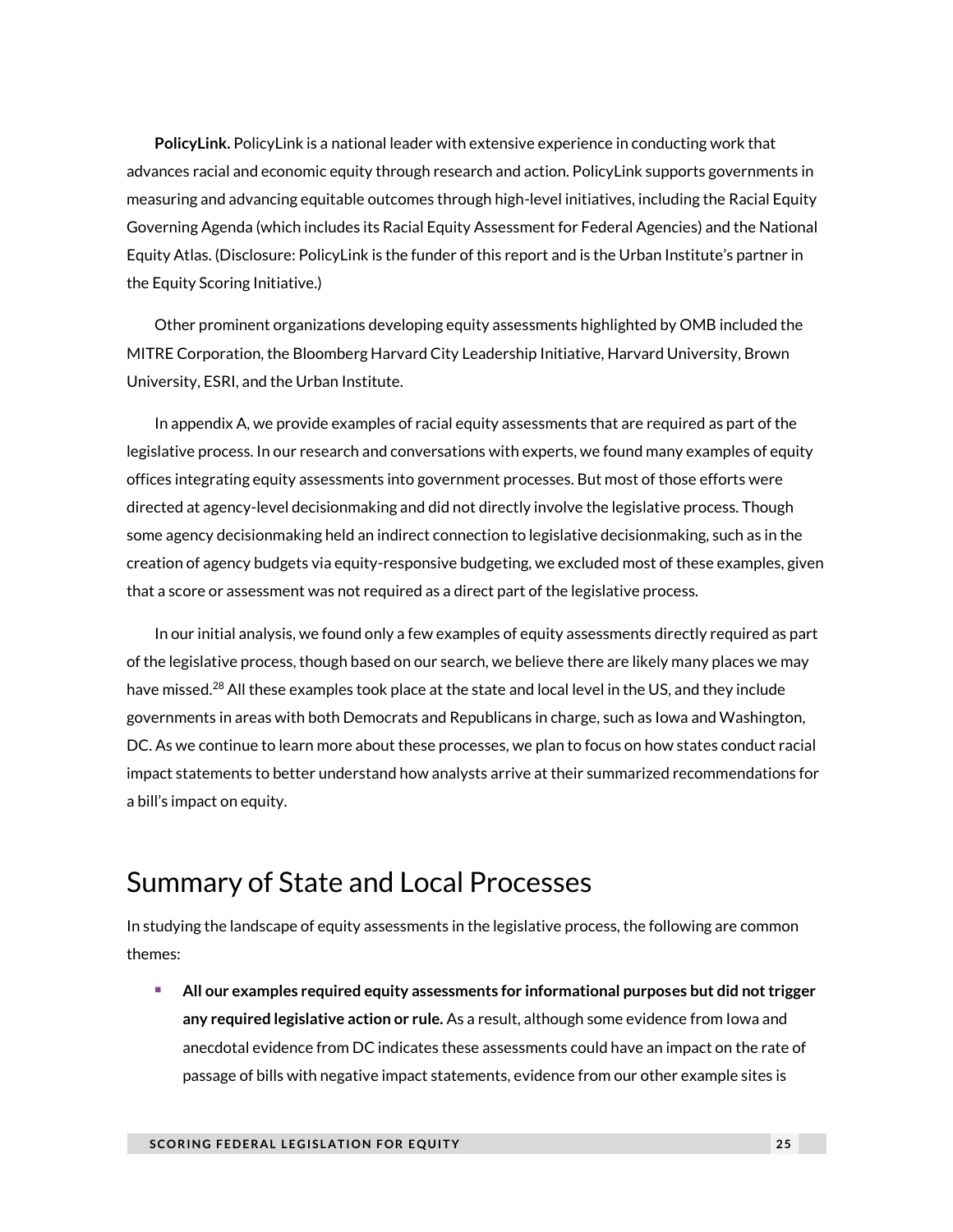unclear. For example, the Community Empowerment Law Project (CELP) at the University of Iowa College of Law found that bills scored as "positive" passed 36 percent of the time, while bills scored as "negative" passed only 22 percent of the time (CELP 2020). Anecdotal evidence from the District of Columbia indicates that legislators added or debated adding more equitable provisions to bills such as DC's Comprehensive Plan and a bill aimed at banning the sale of flavored tobacco as a direct result of the Racial Equity Impact Assessments conducted by the city.<sup>29</sup>

- <sup>◼</sup> **Most assessments occur when a bill is being seriously considered or put forward to a full vote.** We found that assessments are typically completed only if a bill is voted out of committee and will be considered by the full legislature. But different jurisdictions have different transparency requirements: some never release the result, others post the full results when they are completed, and others release the result after a vote is complete.
- <sup>◼</sup> **When precedent for implementation was cited, it was primarily built on a similar budget scoring process already in place.** Both Iowa and DC built on previous fiscal notes or budget scoring processes when justifying the use of equity scoring. But while some jurisdictions turned to the existing legislative agency to do the work, others used established equity experts or local departmental experts to conduct the analysis. For example, DC established its own set of analysts focused on the legislative process, and Iowa used the existing legislative scoring agency.
- <sup>◼</sup> **In most examples, the process by which an assessment's analysis was to be conducted and a final "score" reported was unclear or was based on the analysts' best efforts.** Some governmental bodies had clear templates, but it typically was not clear how an analyst in any of the governments we examined used the evidence and data as inputs to determine equity outcomes as outputs. More work is needed to understand and compare methodologies and practices in this space.
- <sup>◼</sup> **Most examples we studied do, however, have clear general guidance for analysts to follow.** These steps typically include specifying the policy's stated outcome, community engagement, assessment of the data and evidence available, remediations to consider, and a final summarized recommendation. Minneapolis and DC, for instance, provide clear guidance of all the general steps an analyst must follow.
- <sup>◼</sup> **In our examples, assessments were typically reported in a summarized manner as one of three to six potential scores to be chosen from, such as "positive," "negative," or "none."** In some cases, these assessments were part of a comprehensive report, and in others, these were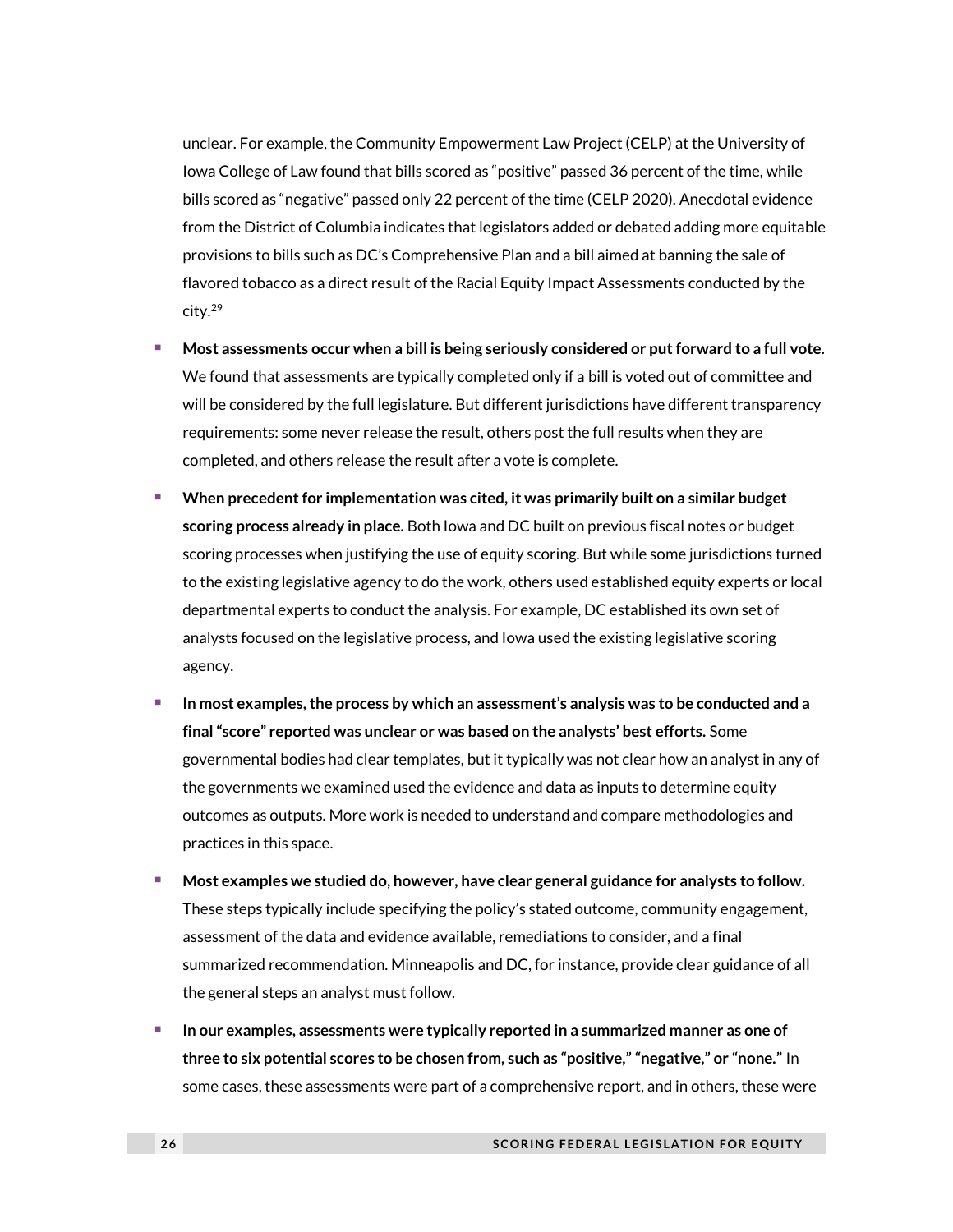reported with only a few sentences of context. DC, for instance, has five rating values: (-) will exacerbate racial equity, (-) has the potential to exacerbate racial equity, (neutral) maintains status quo of racial inequity, (+) has the potential to advance racial equity, and (+) will advance racial equity. Iowa has six: negative, could not be determined, no minority impact statement attached, minimal impact, no effect, and positive impact. But in some jurisdictions, such as Iowa, according to a CELP report, the size of the report has decreased as the number of unscored pieces of legislation has increased, leading to less transparency in the process (CELP 2020).

- <sup>◼</sup> **In some of our examples, there was discretion in determining whether a required equity assessment needed to be conducted, while in others, the assessment was clearly required for all legislation, with clearly named exceptions.** For example, DC requires the assessment for most legislation but has exceptions in several areas, such as symbolic public space designations and highway plan amendments. In areas without a clear requirement, as was the case in Iowa, a small but significant and growing number of laws that outside analysts at CELP felt should have been subject to assessment based on the rules established were not subject to assessment.
- <sup>◼</sup> **By far, the most prolific set of examples we could find is related to racial equity impact assessments in criminal justice at the state level; multiple states have created similar processes based on early examples from places such as Iowa.** According to The Sentencing Project, at least nine states have racial impact statements in place, the majority of them mandatory based on our research, while additional states are considering similar legislation. Additional analysis of racial impact statements is warranted as part of future work.
- <sup>◼</sup> **Jurisdictions we studied analyzed a wide range of potential outcomes as part of the equity scoring process.** States like Iowa with a focus on the criminal justice system typically focused on the disparate impact of changes to criminal justice policy by race, while most other jurisdictions, such as DC, took a broader definition, asking analysts to consider any type of impact on the groups studied. Outside of criminal justice–specific assessments, we found that outcome definition was based on the bill studied but generally was not specifically defined by jurisdictions, likely to allow analysts flexibility in the early stages of developing these assessments.

These examples lend credence to the idea that racial equity considerations can be integrated into the legislative process, and they demonstrate that the nascent practice of equity assessment and scoring are primed for conceptual and methodological advancement.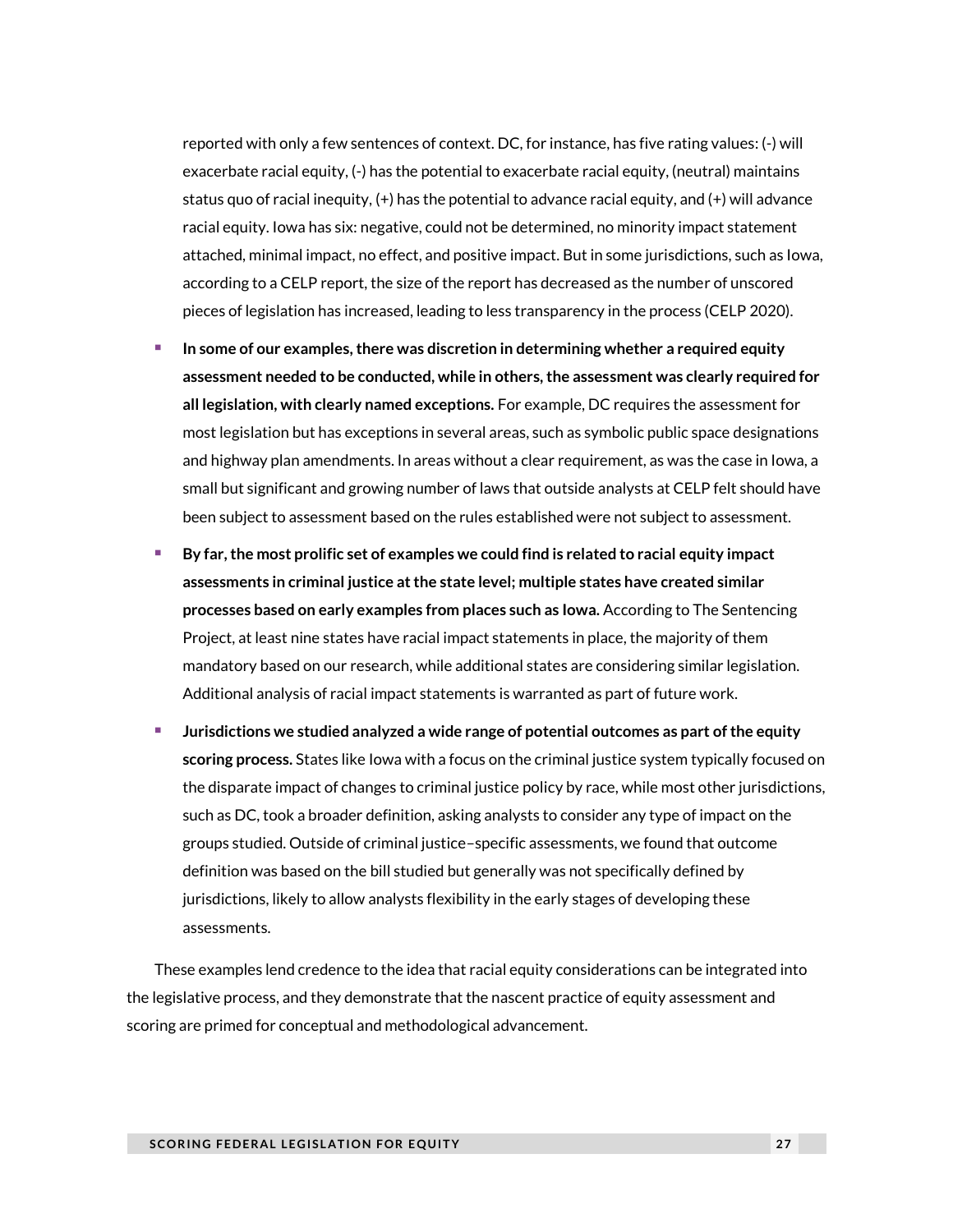#### BOX 3

#### **Case Study: Racial Equity Impact Assessments from the DC Council Office of Racial Equity**

The Racial Equity Achieves Results (REACH) Act of 2020 led to the establishment of a new office within the DC Council called the Council Office of Racial Equity (CORE), tasked with producing racial equity impact assessments (REIAs).

- $\blacksquare$  A REIA is produced when a legislative committee marks up a bill or resolution that will come under council consideration.<sup>a</sup>
- The process is similar to the city's fiscal impact statement.
- Certain actions are excluded from REIAs, such as symbolic public space designations and highway plan amendments.
- CORE staff analysts conduct the REIAs, and each committee has one CORE staff analyst.
- REIA results are not binding on the outcome of legislation, nor do they trigger any special provisions.

Completed REIAs are circulated to all councilmembers and staff and are published publicly before markup on the CORE website REIA Database. The REIA has two primary steps:

- The analyst applies the documented REIA methodology.<sup>b</sup>
- The analyst uses the information from the first two steps to create a final "score" evaluating the proposed legislation from the following options: (-) will exacerbate (or harm), (-) will likely exacerbate (or harm), (neutral) maintains status quo of, (+) will likely make progress toward (or improve), (+) will make progress toward (or improve), will have a negligible impact on, and will have an inconclusive impact on one of two things: (1) racial equity or inequity (structures) or (2) the lives of Black residents, Indigenous residents, and other people of color (symptoms). $\epsilon$

As of this writing, CORE has evaluated 22 bills. At this stage, although there is not yet evidence that rises to the level of a quantitative evaluation of outcomes, there is significant anecdotal evidence from legislation, such as the DC Comprehensive Plan and a bill aimed at banning the sale of flavored tobacco, that the assessments triggered additional debate and changes to proposed legislation.<sup>d</sup>

According to CORE, there are several stages in which the REIA has influenced the policymaking process for the better. At the policy development phase, councilmembers at times request preliminary feedback from REIAs to ensure they are working toward more equitable legislation. CORE actively works with the DC community, including the advocacy community, to get feedback on their analyses and to integrate their lived experience into the results. Once released, advocacy groups at times hold press conferences to call attention to improvements needed to proposed bills as a result of REIAs. And most councilmembers and staff wait for the REIA release and have responded to that release by starting conversations, making amendments, and adding revisions to bills. An early conclusion is that without a formal legislative requirement (e.g., increasing the vote threshold for bills that do not improve racial equity), transparency, continuous communication and consultation, and a strong advocacy community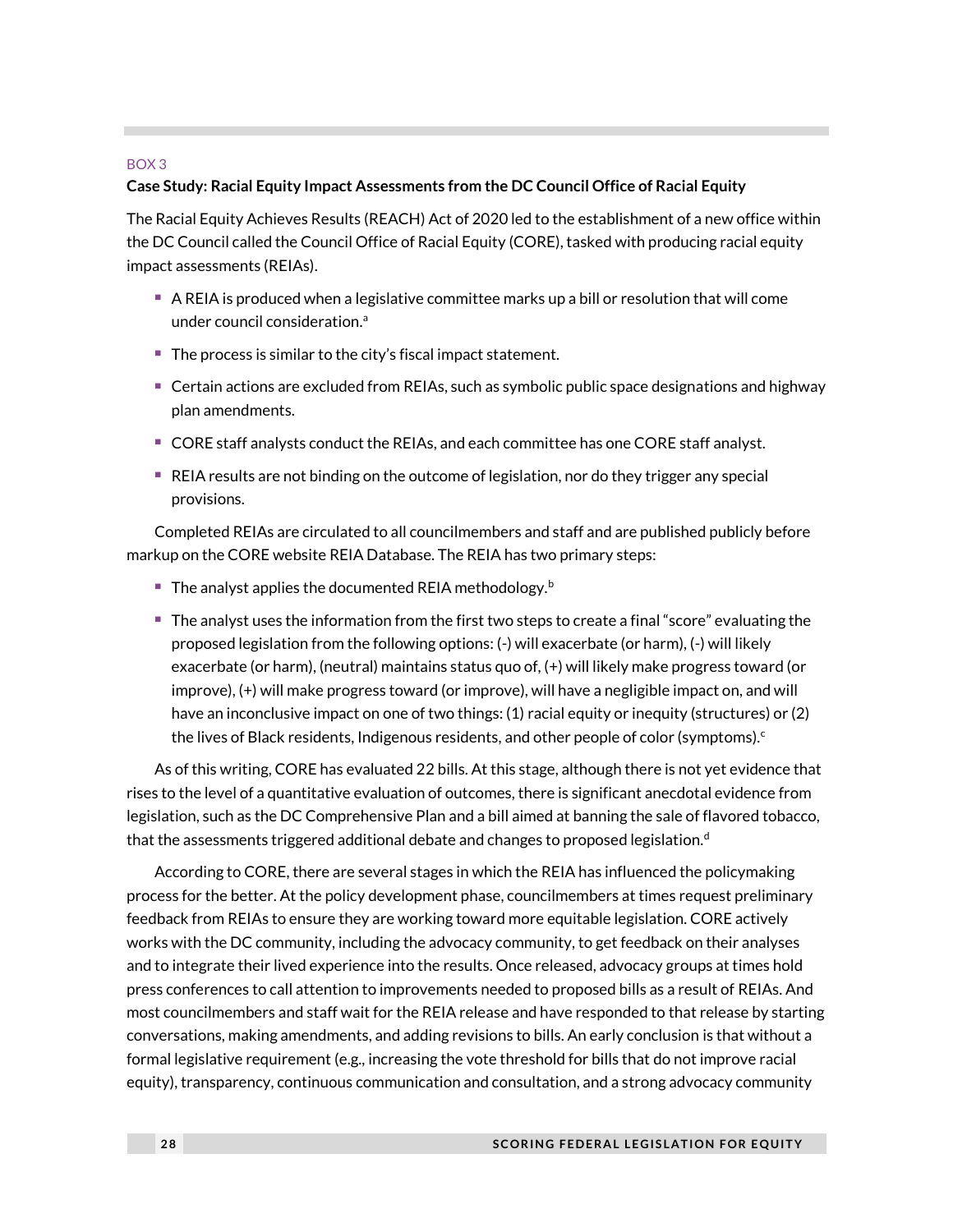are important components to DC's strategy. In some cases, these efforts end up in changes that are worked out between CORE and the committees before a bill is voted on.

a"Committees for Council Period 24," Council of the District of Columbia, accessed March 9, 2022, [https://dccouncil.us/committees-for-council-period-23/.](https://dccouncil.us/committees-for-council-period-23/)

<sup>b</sup>"Racial Equity Impact Assessments," DC Council Office of Racial Equity, accessed September 17, 2021, [https://www.dcracialequity.org/racial-equity-impact-assessments.](https://www.dcracialequity.org/racial-equity-impact-assessments)

<sup>c</sup>This system was introduced as this report was being finalized and moves CORE toward a focus on symptoms versus structures. For more information on this new approach, see "Symptoms and Structures: Reimagining Racial Equity Impact Assessments," Getting to the CORE (blog), DC Council Office of Racial Equity, January 3, 2022[, https://www.dcracialequity.org/blog-symptoms](https://www.dcracialequity.org/blog-symptoms-structures)[structures.](https://www.dcracialequity.org/blog-symptoms-structures)

<sup>d</sup> Ally Schweitzer, "The D.C. Council Just Advanced an Updated Comprehensive Plan. Here's What's in It," DCist, May 4, 2021, [https://dcist.com/story/21/05/04/the-dc-council-just-advanced-an-updated-comprehensive-plan/;](https://dcist.com/story/21/05/04/the-dc-council-just-advanced-an-updated-comprehensive-plan/) and Martin Austermuhle, "Update: D.C. Council Votes to Ban Sales of Flavored Tobacco, but Exempts Hookah Bars," DCist, last updated June 29, 2021, [https://dcist.com/story/21/06/16/dc-council-ban-sales-flavored-tobacco-exempts-hookah-bars/.](https://dcist.com/story/21/06/16/dc-council-ban-sales-flavored-tobacco-exempts-hookah-bars/) 

## Conclusion

Scoring federal legislation for racial equity is possible, and it is possible now. Like budget scoring and equity assessment, equity scoring could be implemented using currently available tools and then improved over time.

This report intends to provide congressional staff members, legislative analysts, and leaders in any field committed to advancing racial equity through legislation with the basic grounding for why equity scoring matters, how it can make a difference, and what it will take to get there.

In the coming months, our initiative will apply the principles identified in this report to provide illustrative equity scores of federal policy proposals. We will demonstrate how feasible equity scoring is today and highlight where investments in data infrastructure and methodological innovation can enhance its power.

We welcome questions and suggestions. Please reach out to the initiative director, Rekha Balu [\(rbalu@urban.org\)](mailto:rbalu@urban.org).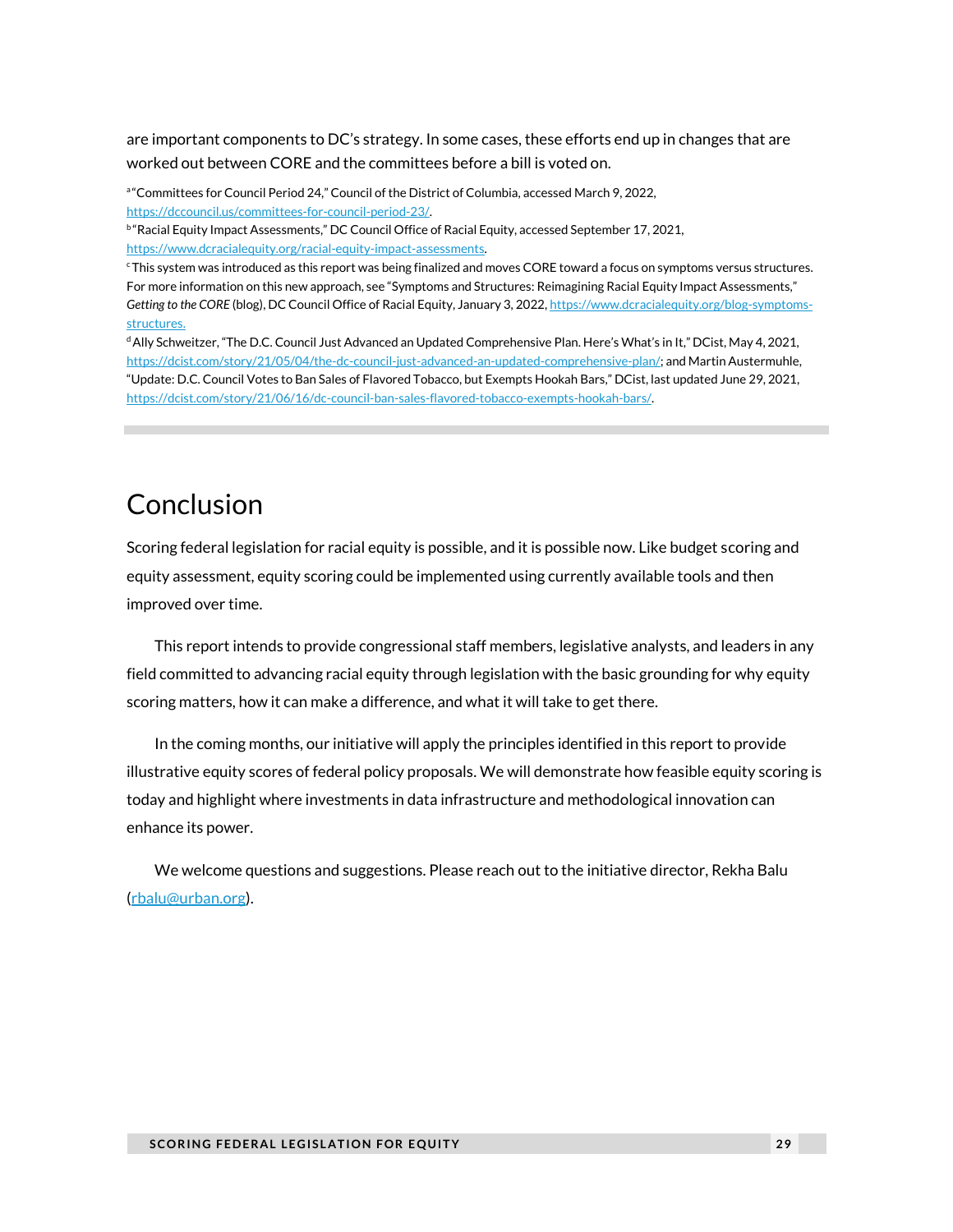## Appendix. Racial Equity Impact Assessment Case Studies

## Washington, DC, Racial Equity Impact Assessments

**Establishment.** The Racial Equity Achieves Results (REACH) Act of 2020 led to the establishment of a new office within the DC Council called the Council Office of Racial Equity (CORE), tasked with producing racial equity impact assessments. Similar to fiscal impact statements, REIAs provide timely information to councilmembers, their staff, advocates, and the public, but a REIA is necessarily focused on analyzing proposed legislation through a racial equity lens.

**Legislative process context.** A REIA is produced when a legislative committee marks up a bill or resolution that will come under council consideration. The process requirement is similar to the city's fiscal impact statement requirement. Certain actions are excluded from REIAs, such as symbolic public space designations and highway plan amendments. CORE staff analysts conduct the REIAs, and each committee has one CORE staff analyst. REIA results are not binding on the outcome of legislation, nor do they by law trigger required changes to the legislative process, though anecdotally, we know the assessments seem to significantly influence councilmember decisionmaking. Completed REIAs are published publicly before markup on the CORE website database.

**Assessment procedure.** As of the time of this writing, the REIA has two primary steps. First, the analyst applies the REIA methodology<sup>30</sup> as follows:

"1. Researching the historical context and background of the policy area and legislation

2. Considering the blind spots and assumptions within the historical research and legislation

3. Evaluating possible implementation scenarios and how they might affect equity differently

4. Listing the bill's possible positive and negative effects on racial and social inequities in the District (if any)

5. Making recommendations to reduce the possible negative effects of a bill or resolution (if needed)"

In the second phase, the analyst uses the information from the first two steps to create a final "score" evaluating the proposed legislation from the following options: (-) will exacerbate (or harm), (-) will likely exacerbate (or harm), (neutral) maintains status quo of, (+) will likely make progress toward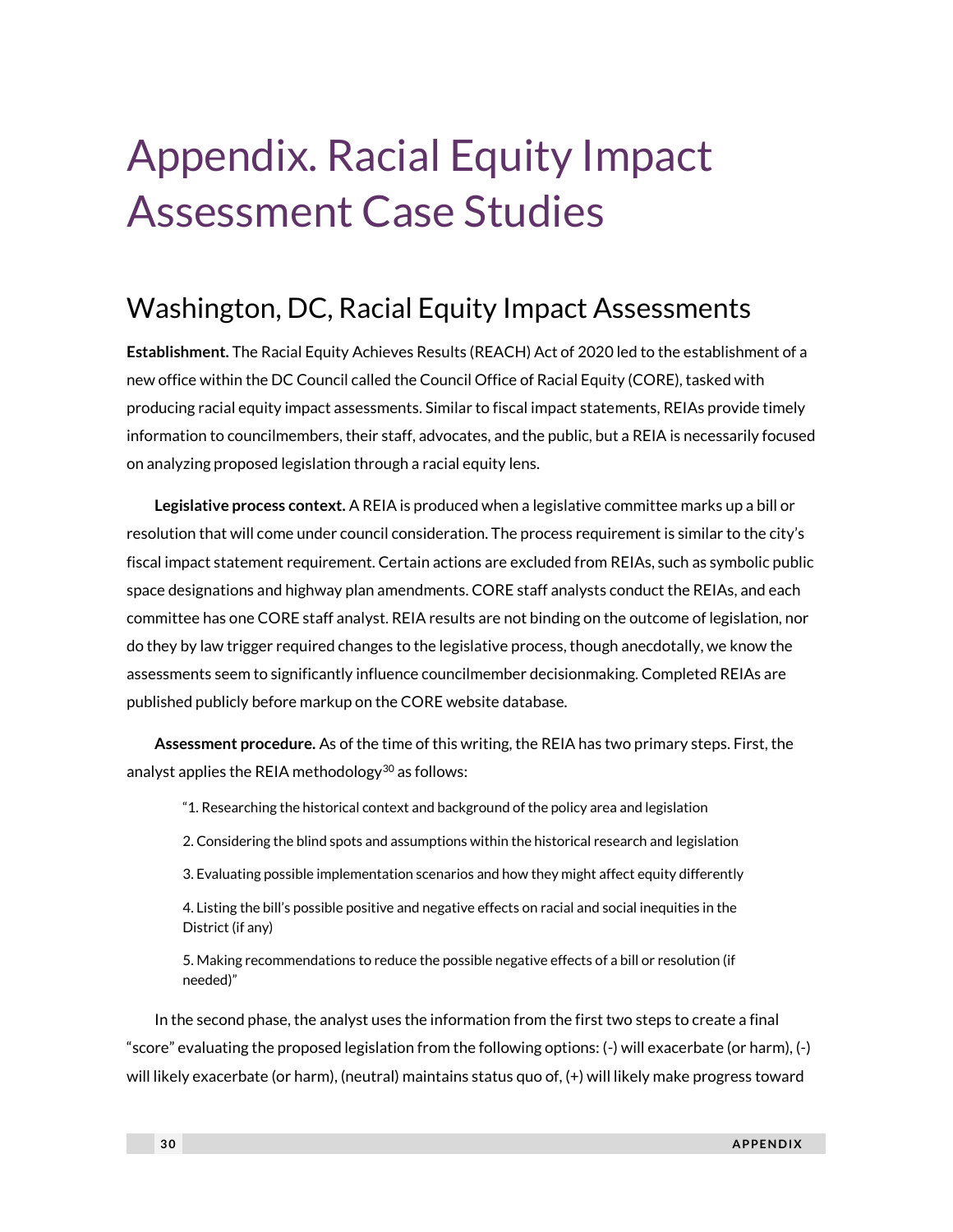(or improve), (+) will make progress toward (or improve), will have a negligible impact on, and will have an inconclusive impact on one of two things: (1) racial equity or inequity (structures) or (2) the lives of Black residents, Indigenous residents, and other people of color (symptoms).<sup>31</sup>

As of this writing, CORE has evaluated 22 bills, and only a few months after the first CORE REIA, it is too early to tell, quantitatively, whether the REIA process will affect legislative outcomes long term. But there is significant anecdotal evidence from the DC Comprehensive Plan and a bill aimed at banning the sale of flavored tobacco that completed assessments have already prompted additional debate and changes to proposed legislation and therefore are reasons to be optimistic that long-term positive outcomes are possible.<sup>32</sup>

According to CORE, there are several stages in which the REIA has influenced the policymaking process for the better. At the policy development phase, councilmembers at times request preliminary feedback from REIAs to ensure they are working toward more equitable legislation. CORE actively works with the DC community, including the advocacy community, to get feedback on their analyses and to integrate their lived experience into the results. Once released, advocacy groups at times hold press conferences to call attention to improvements needed to proposed bills as a result of REIAs. And most councilmembers and staff wait for the REIA release and have responded to that release by starting conversations, making amendments, and adding revisions to bills. An early conclusion, at least at this stage, is that absent a formal legislative requirement such as increasing the vote threshold for bills that unfavorably affect racial equity, transparency, continuous communication and consultation, and a strong advocacy community are important components to DC's impactful strategy. In some cases, these efforts end up in changes that are worked out between CORE and the committees before a bill is voted on.

**Cited resources.** CORE offers a toolkit to help staff members incorporate racial equity into legislative development, and the REIA accounts for whether this tool was used. CORE cites several sources that were adapted to create this tool, including GARE's 2016 piece *Racial Equity Toolkit: An Opportunity to Operationalize Equity* (Nelson and Brooks, n.d.). Other sources include the City of Madison, Wisconsin's Racial Equity and Social Justice Fast Track Tool (2018), the Montgomery County Council Office of Legislative Oversight's RESJ Legislative Review Tool, and Seattle's Racial Equity Toolkit to Assess Policies, Initiatives, Programs, and Budget Issues.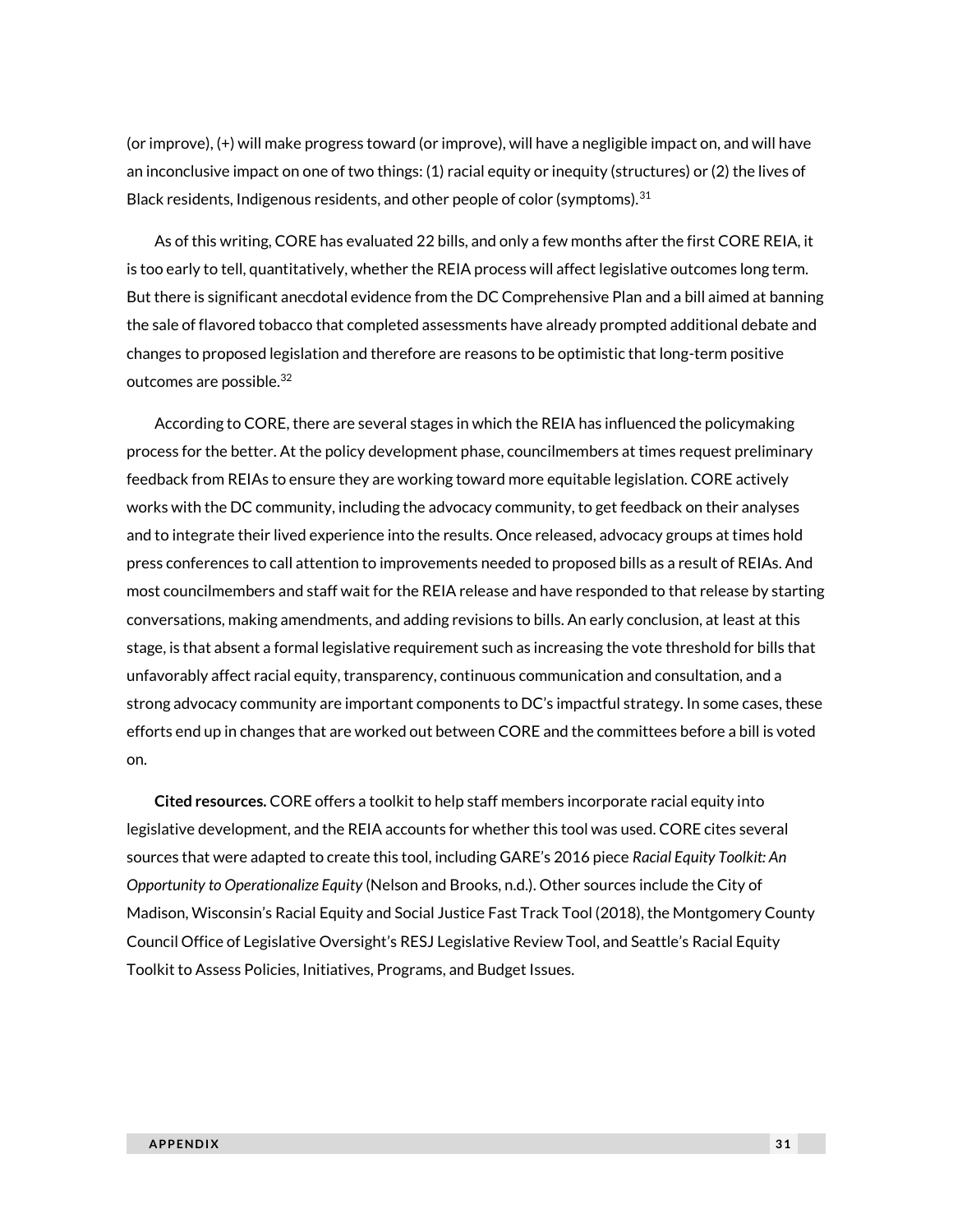## Minneapolis Racial Equity Impact Analysis

**Establishment.** In 2017, Minneapolis established the Division of Race & Equity, Racial Equity Steering Committee, and Racial Equity Community Advisory Committee and began putting together and gathering feedback for the Strategic and Racial Equity Action Plan (SREAP), which was completed in 2019 (Minneapolis Division of Race and Equity, n.d.). The SREAP documented key priorities for the city through 2022 and led to the creation of the city's REIA process.

**Legislative process context.** A REIA is required when a councilmember brings a request for council action before a city council committee for new ordinances or ordinance updates, charter amendments, and new citywide enterprise policies and policy updates. REIAs must be completed by the party requesting council action, such as the elected official's staffers. All appointed advisory boards and commissions are also required to complete a REIA when making policy recommendations to decisionmakers. REIA results are not binding on the outcome of legislation, nor do they trigger any special provisions. The Division of Race & Equity maintains an internal database of completed REIAs.

**Assessment procedure.** The Division of Race & Equity reminds requesters completing a REIA that it is a "process," not a checklist, summarized as follows:

- 1. Identify the outcome the action aims to achieve, and think about the desired outcome in the context of its impact on racial equity and whether that would change the proposal in any way.
- 2. Collect quantitative and qualitative data relevant to the policy area in question that provides insights on racial equity issues (i.e., disaggregated data).
- 3. Engage stakeholders using best practices in community engagement.
- 4. Analyze information from data and stakeholder engagement. Questions provided include the following:
	- » "Who would benefit? What do the data tell you about which communities might see their condition improve?"
	- » "What are possible unintended consequences of this action on BIPOC communities?"
	- » "Are there any community needs that this issue or decision would either meet or leave unaddressed?"
- 5. Think how you will measure whether you have succeeded. What will success look like?

As of this writing, given the lack of publicly available information on REIA results, it is unclear whether this process has affected the legislative process.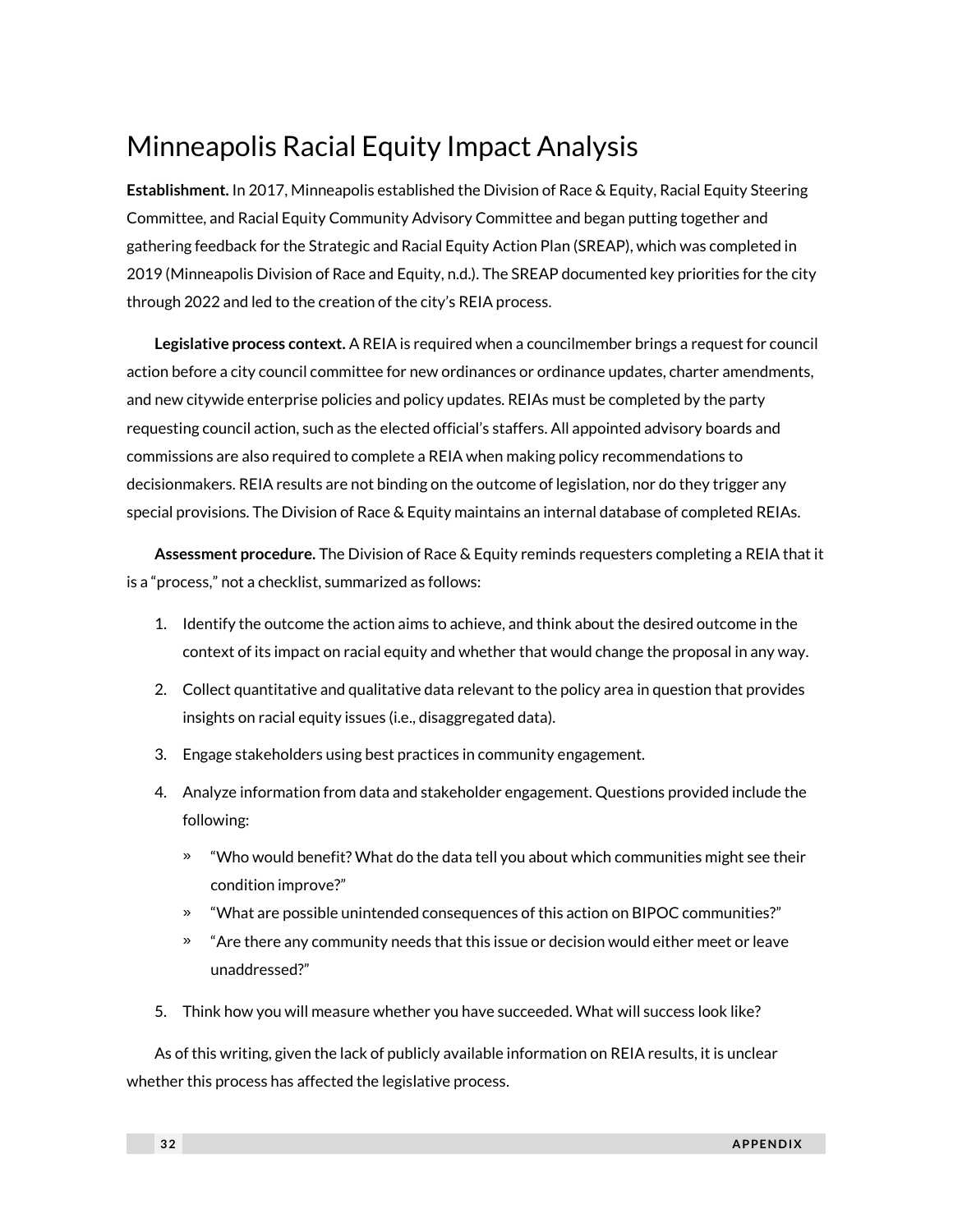**Cited resources.** We could not find any cited resources for this process.

## Iowa Racial Impact Statement

**Establishment.** Iowa was the first state to implement required racial impact statements in the context of the criminal justice system, though now, nine states have similar processes, many of them required as part of the legislative process, including Colorado, Connecticut, Florida, Oregon, Maine, Maryland, New Jersey, and Virginia.<sup>33</sup> Iowa's racial impact statement is known as a minority impact statement (MIS), which became law in 2008. The Legislative Services Agency (LSA) initially provided correctional impact statements as part of the state's fiscal note process in 1993. Building on that work, the LSA added MIS reports to the fiscal and correctional notes in 2008, which currently covers all legislation that creates a new public offense, changes an offense or penalty, or changes sentencing, parole, or probation procedures. "Minority persons" are defined as "women, persons with a disability, Blacks, Latinos, Asians or Pacific Islanders, American Indians, and Alaskan Native Americans."<sup>34</sup>

**Legislative process context.** The LSA is responsible for determining whether the legislation meets the requirements to trigger a minority impact statement and is responsible for compiling the MIS with support from the Criminal and Juvenile Justice Planning Division. The statements, in practice, are typically drafted after a bill moves out of committee and before debate on the floor begins, but legislators may request them at any point in the legislative process. MIS results are not binding on the outcome of legislation, nor do they trigger any special provisions, but they are made publicly available after voting is complete.

**Assessment procedure.** It is less clear from public materials how Iowa's LSA conducts the MIS analysis, and information on specific procedures is not publicly available. We plan to interview key actors as part of future work to provide more information in this regard. Researchers at the Community Empowerment Law Project at the University of Iowa College of Law studying the process also found that LSA minority impact statements were brief, had no standard methodology or definition of their outcomes categories, and were short, typically only a few sentences in recent years. In addition, a large portion of bills were identified as "could not be determined," undermining the purpose of the MIS.

Regarding impact, CELP identified 176 criminal justice bills that qualified for a minority impact statement between 2009 and 2019 and found six outcomes: negative (41), could not be determined (52), no MIS attached (19), minimal impact (18), no effect (23), and positive impact (11). The study found that among the proposed legislation studies, the largest passage rates were for "positive" (36 percent),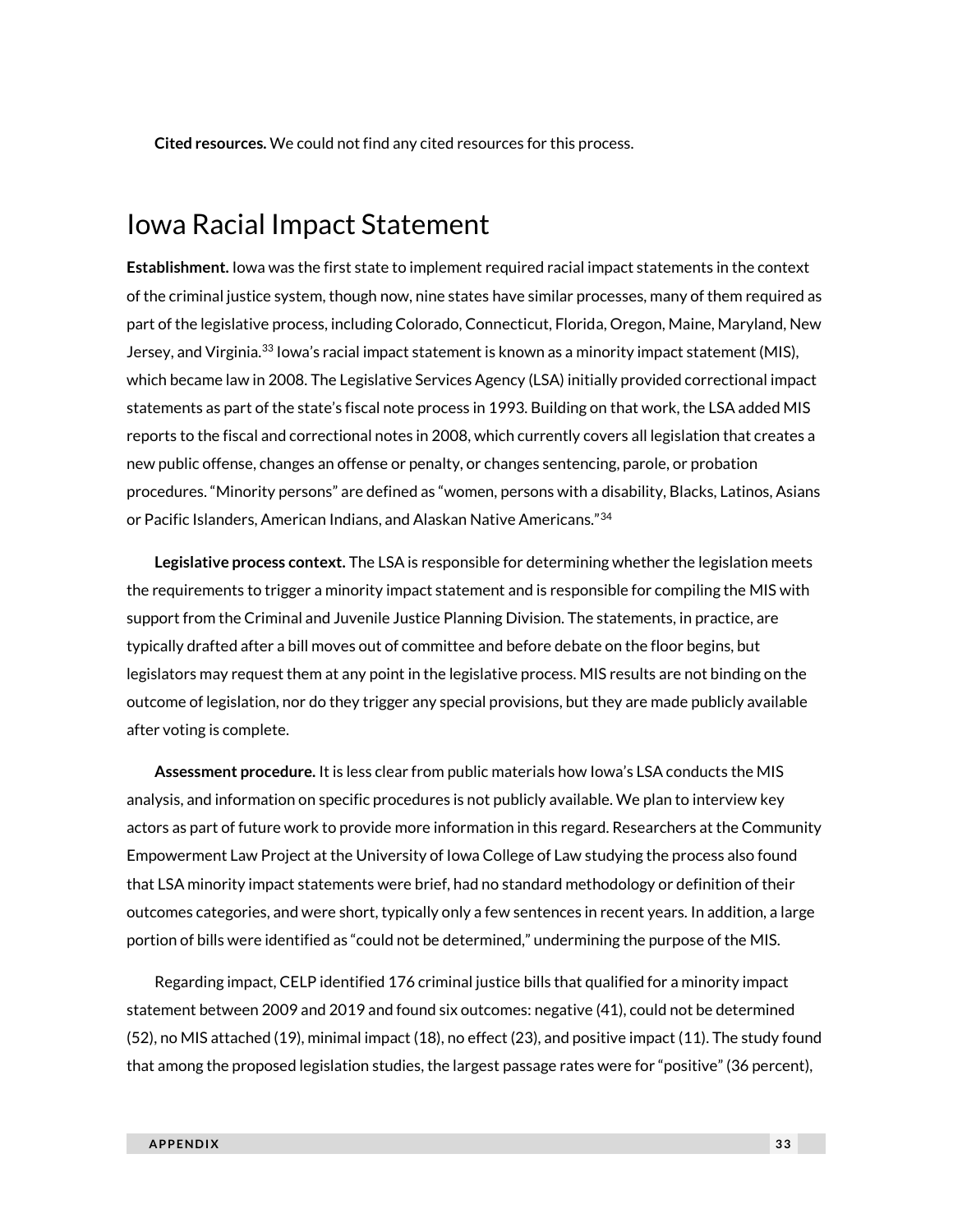"minimal" (33 percent), and "could not be determined" (31 percent) scores, and the lowest rates were for "no MIS attached" (16 percent), "negative" (22 percent), and "no effect" (26 percent) (Gahn, Porter, and Dopp 2020). The group recommended that minority impact statements be more comprehensive, have a standard and well-defined methodology, be publicly available and completed earlier in the process, and trigger some requirement in the legislative process as a result, such as preventing the passage of bills with a "negative" impact statement.

**Cited resources.** A 2007 Sentencing Project report that found that Iowa had the greatest racial disparity in prison populations among all states was heavily cited by policymakers during the creation of the MIS bill.<sup>35</sup> Iowa's senior legislative analyst has written that the LSA consulted The Sentencing Project after the bill was passed to help with implementation and consulted with the National Conference of State Legislatures and the National Association of Sentencing Commissions.

## Montgomery County, Maryland, Racial Equity and Social Justice Legislative Review Tool

**Establishment.** In 2019, Montgomery County passed the Racial Equity and Social Justice Act (Bill 27- 19), which legislated the establishment of a racial equity and social justice (RESJ) impact assessment tool. The act requires that policymakers examine a bill's impact on diverse stakeholders, particularly communities of color and low-income residents, and provide these stakeholders an opportunity to relay feedback on the bill's equity and justice implications. Beyond assessment, the tool facilities the identification of strategies for addressing unintended consequences that exacerbate racial and social inequities.

**Legislative process context.** An RESJ assessment must be completed for every bill introduced for county council consideration after August 1, 2020. An RESJ must be done no later than 7 days before the public hearing on each bill introduced by the council president at the request of the county executive and no more than 21 days after a bill sponsored by a councilmember is introduced. RESJ assessments are carried out by the county's Office of Legislative Oversight.

**Assessment procedure.** The Racial Equity and Social Justice Act lays out requirements for RESJ assessments. Each assessment must include

1. the sources of information, assumptions, and methodologies used;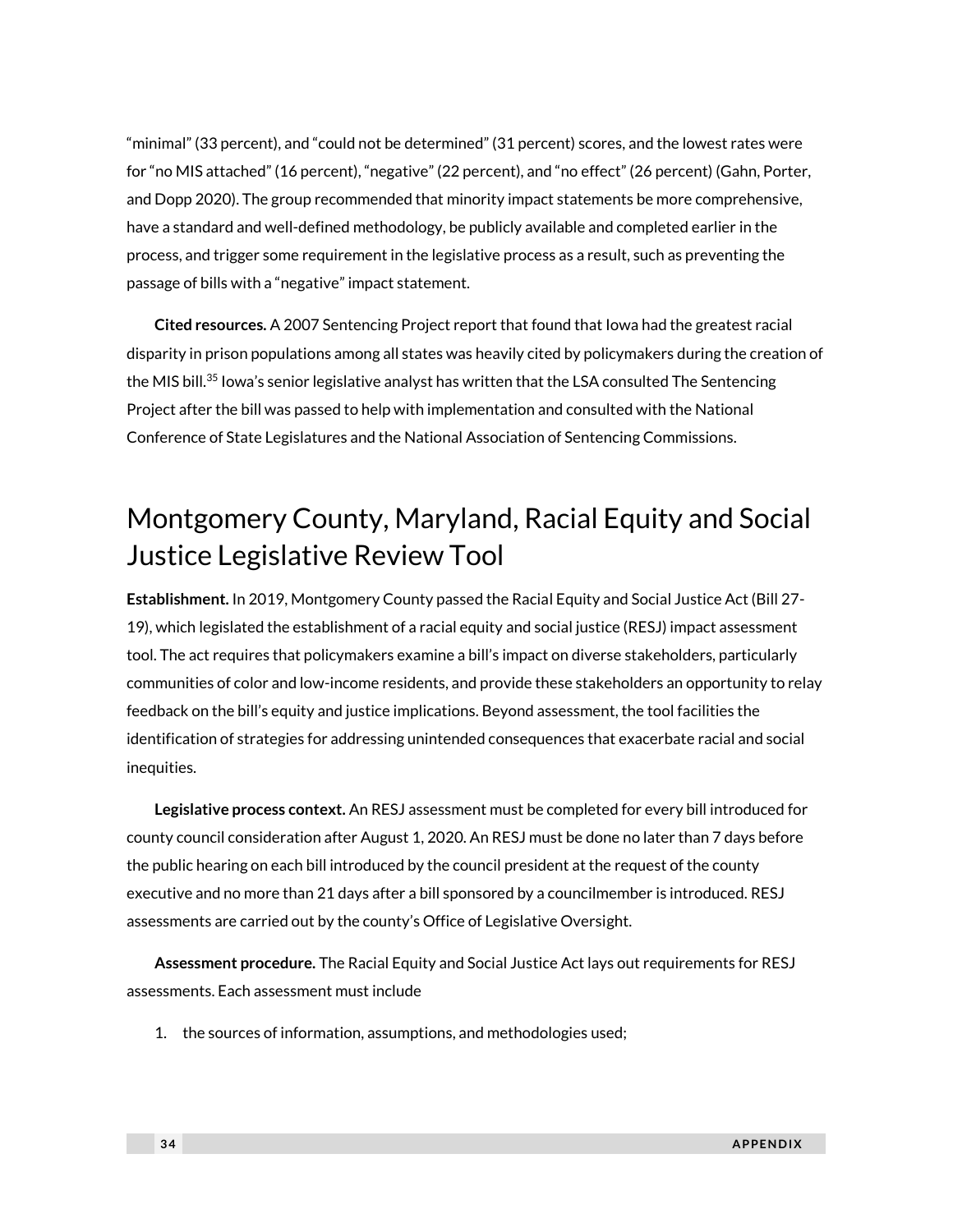- 2. an estimate of both positive and negative changes in racial equity and social justice equity in the county as a result of the implementation of the bill;
- 3. recommended amendments that may promote racial equity and social justice equity; and
- 4. if a bill is likely to have no racial equity or social justice equity impact, why that is the case.

The county lists best practices for councilmembers going through the RESJ process, including

- having a stakeholder be a scribe to document responses and
- having another stakeholder be the facilitator to walk the group through this tool, or the scribe can assume this role.

The RESJ tool offers guidance to policymakers through four procedures or thought areas for finishing an assessment. First is preparation, which starts with identifying contacts for filling out the tool and asking if representative voices for racial, ethnic, and social groups affected by the bill are involved.

The second and third procedures ask the "what" and "who" questions. "What" questions include asking what inequities shape the outcomes or opportunities associated with the bill and what data are available for analysis. The "who" questions include asking which groups are affected by the proposed legislation, including which would benefit and which would be burdened.

The RESJ tool's final procedure walks through addressing adverse impacts if the legislation is likely to create unintended consequences. If adverse impacts are anticipated, it is up to the bill sponsor to revise the legislation before the bill is introduced. The tool offers the following questions for revision strategy:

- Is the recommended strategy for enhancing the bill realistic and adequately resourced?
- Who will be accountable for implementing the recommended strategy?
- <sup>◼</sup> How will the impacts of the recommended strategy on racial and social equity be documented and evaluated? What will be the success indicators and progress benchmarks?
- How will those affected by the bill be informed of progress and impacts over time?

Based on our research, we believe RESJ analysis results are not binding on the outcome of legislation, nor do they likely trigger any special legislative provisions. Though the county makes the reports publicly available, we could not locate any information on the impact of the reports on bill passage or correction rates. There appear not to be any clear scoring categories, though each report has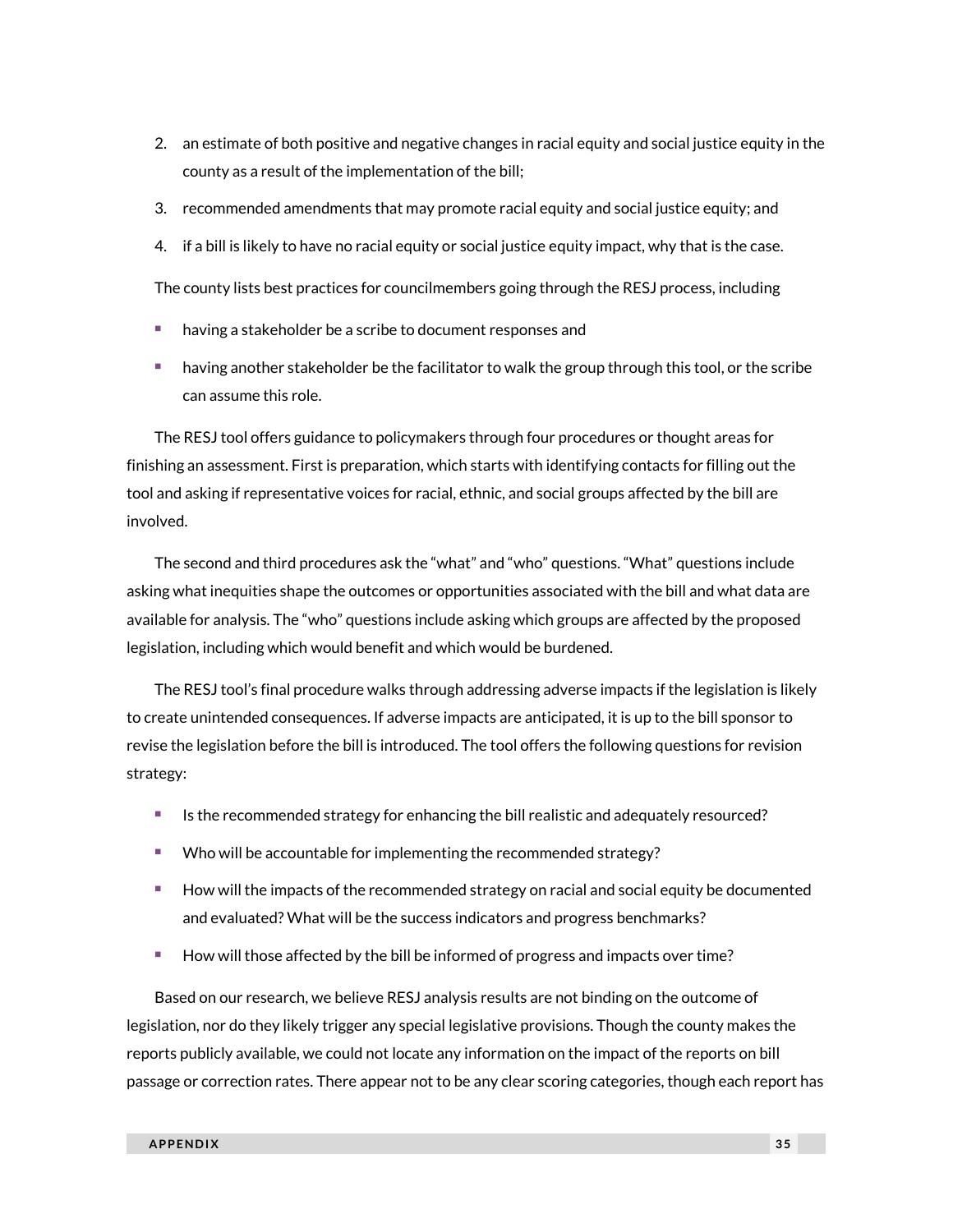similar language such as "favorable," "widen," "impact is minimal," and "unfavorable" in the impact summary statement. But in our research, we found some reports with both favorable and unfavorable impacts, indicating a desire to capture the nuances of the different impacts of the proposed legislation.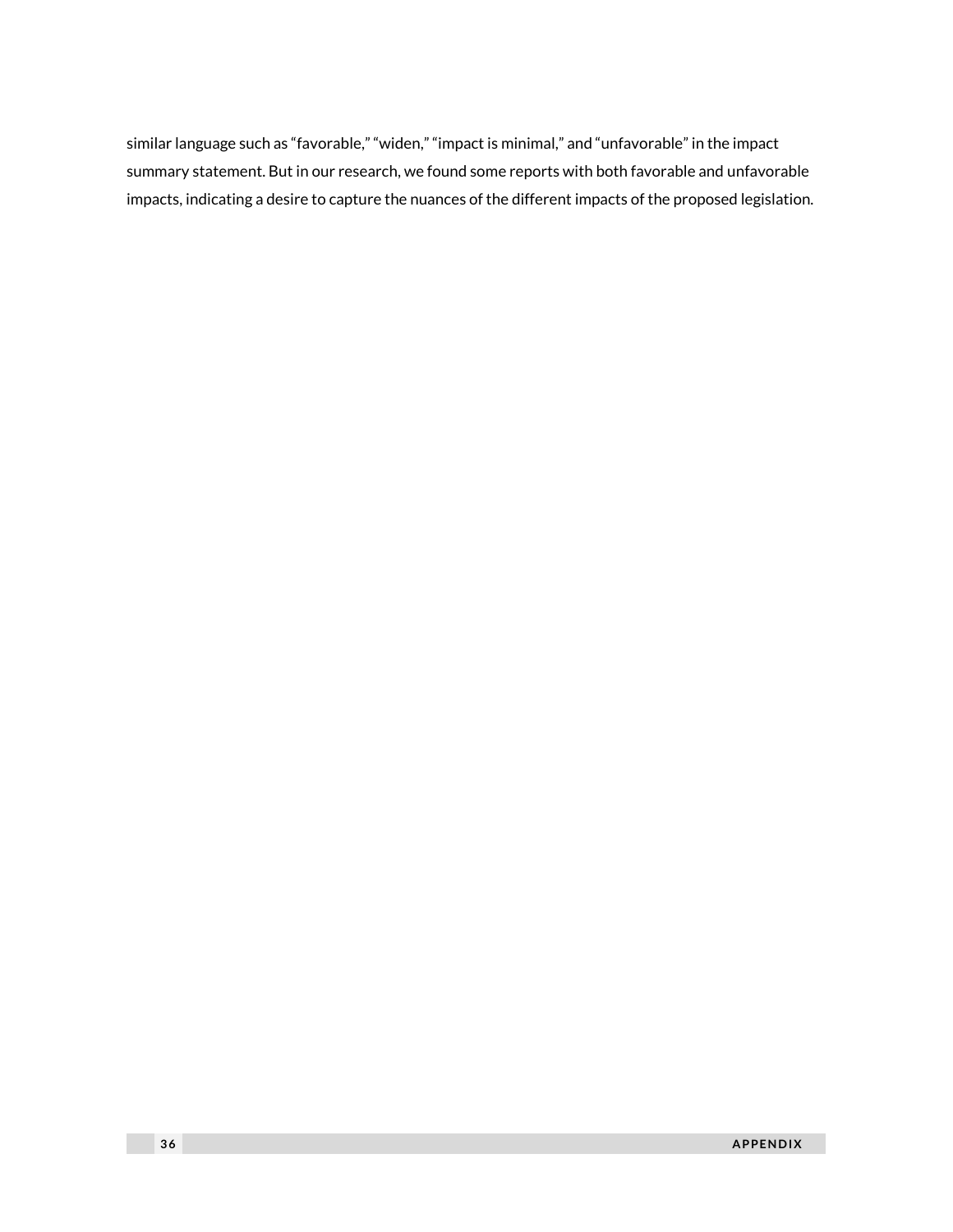## **Notes**

- <sup>1</sup> Michael McAfee, Josh Kirschenbaum, Ashleigh Gardere, Tracey Ross, Shaibya Dalal, Vanice Dunn, Sarah Treuhaft, and Chione Flegal, *[For Love of Country: A Path for the Federal Government to Advance Racial Equity](https://www.policylink.org/sites/default/files/For_Love_of_Country_Report_July2021.pdf)* (Oakland, CA: PolicyLink, 2021), 11.
- $2$  "Executive Order on Advancing Racial Equity and Support for Underserved Communities through the Federal Government," White House, January 20, 2021, [https://www.whitehouse.gov/briefing-room/presidential](https://www.whitehouse.gov/briefing-room/presidential-actions/2021/01/20/executive-order-advancing-racial-equity-and-support-for-underserved-communities-through-the-federal-government/)[actions/2021/01/20/executive-order-advancing-racial-equity-and-support-for-underserved-communities](https://www.whitehouse.gov/briefing-room/presidential-actions/2021/01/20/executive-order-advancing-racial-equity-and-support-for-underserved-communities-through-the-federal-government/)[through-the-federal-government/.](https://www.whitehouse.gov/briefing-room/presidential-actions/2021/01/20/executive-order-advancing-racial-equity-and-support-for-underserved-communities-through-the-federal-government/)
- <sup>3</sup> [Ensuring an Equitable Pandemic Response and Recovery,](https://www.govinfo.gov/content/pkg/FR-2021-01-26/pdf/2021-01852.pdf) 86 Fed. Reg. 7193 (January 26, 2021); and Sam Mintz, "DOT Halts Texas Highway Project in Test of Biden's Promises on Race," *Politico,* April 1, 2021, [https://www.politico.com/news/2021/04/01/dot-texas-highway-equity-478864.](https://www.politico.com/news/2021/04/01/dot-texas-highway-equity-478864)
- 4 Phillip L. Swagel, "Analyzing How the Effects of Federal Policies May Differ by Race and Ethnicity," letter to John Yarmuth, chair of the House Budget Committee, May 6, 2022[, https://www.cbo.gov/system/files/2022-](https://www.cbo.gov/system/files/2022-05/58030-Yarmuth.pdf) [05/58030-Yarmuth.pdf.](https://www.cbo.gov/system/files/2022-05/58030-Yarmuth.pdf)
- <sup>5</sup> The Congressional Budget Act of 1974 requires CBO to provide cost estimates after a committee orders legislation to be reported for full consideration by the House or Senate. See CBO (2018) and [Congressional](https://www.congress.gov/93/statute/STATUTE-88/STATUTE-88-Pg297.pdf)  [Budget and Impoundment Control Act of 1974,](https://www.congress.gov/93/statute/STATUTE-88/STATUTE-88-Pg297.pdf) Pub. L. No. 93-344, 88 Stat. 297 (1974).
- <sup>6</sup> Social and Economic Equity Promotion Act, H.R. 2078, 117th Cong. (2021); and Office of Senator Elizabeth Warren, "Warren, Bennet, Khanna, Phillips to Introduce the CBO FAIR Scoring Act," press release, August 11, 2021[, https://www.warren.senate.gov/newsroom/press-releases/warren-bennet-khanna-phillips-to-introduce](https://www.warren.senate.gov/newsroom/press-releases/warren-bennet-khanna-phillips-to-introduce-the-cbo-fair-scoring-act)[the-cbo-fair-scoring-act.](https://www.warren.senate.gov/newsroom/press-releases/warren-bennet-khanna-phillips-to-introduce-the-cbo-fair-scoring-act)
- $7$  Phillip L. Swagel, "Characteristics of People Receiving Regular Unemployment Benefits in July 2020," letter to Richard Neal, chair of the House Ways and Means Committee, July 1, 2020, [https://www.cbo.gov/system/files/2020-07/56447-CBO-UI-letter.pdf.](https://www.cbo.gov/system/files/2020-07/56447-CBO-UI-letter.pdf)
- 8 Steven Brown, Graham MacDonald, and Claire Bowen, "How the Federal Government Can Use Data to Make the Most of the Executive Order on Racial Equity," *Urban Wire* (blog), Urban Institute, January 29, 2021, [https://www.urban.org/urban-wire/how-federal-government-can-use-data-make-most-executive-order-racial](https://www.urban.org/urban-wire/how-federal-government-can-use-data-make-most-executive-order-racial-equity)[equity.](https://www.urban.org/urban-wire/how-federal-government-can-use-data-make-most-executive-order-racial-equity)
- <sup>9</sup> "The Equity Manifesto," PolicyLink, accessed September 17, 2021, [https://www.policylink.org/about-us/equity](https://www.policylink.org/about-us/equity-manifesto)[manifesto.](https://www.policylink.org/about-us/equity-manifesto)
- <sup>10</sup> "What Is Racial Equity," Race Forward, accessed September 17, 2021, [https://www.raceforward.org/about/what-is-racial-equity.](https://www.raceforward.org/about/what-is-racial-equity)
- <sup>11</sup> "Why Working for Racial Equity Benefits Everyone," Government Alliance on Race and Equity, accessed September 17, 2021, https://www.racialequityalliance.org/about/our-approach/benefits/.
- <sup>12</sup> Angela Glover Blackwell, "The Curb-Cut Effect," *Stanford Social Innovation Review,* Winter 2017, [https://ssir.org/articles/entry/the\\_curb\\_cut\\_effect.](https://ssir.org/articles/entry/the_curb_cut_effect)
- <sup>13</sup> "Executive Order on Advancing Racial Equity," White House.
- <sup>14</sup> "Why Am I Always Being Researched?" Chicago Beyond, accessed September 17, 2021, [https://chicagobeyond.org/researchequity/.](https://chicagobeyond.org/researchequity/)
- <sup>15</sup> Glover Blackwell, "The Curb-Cut Effect."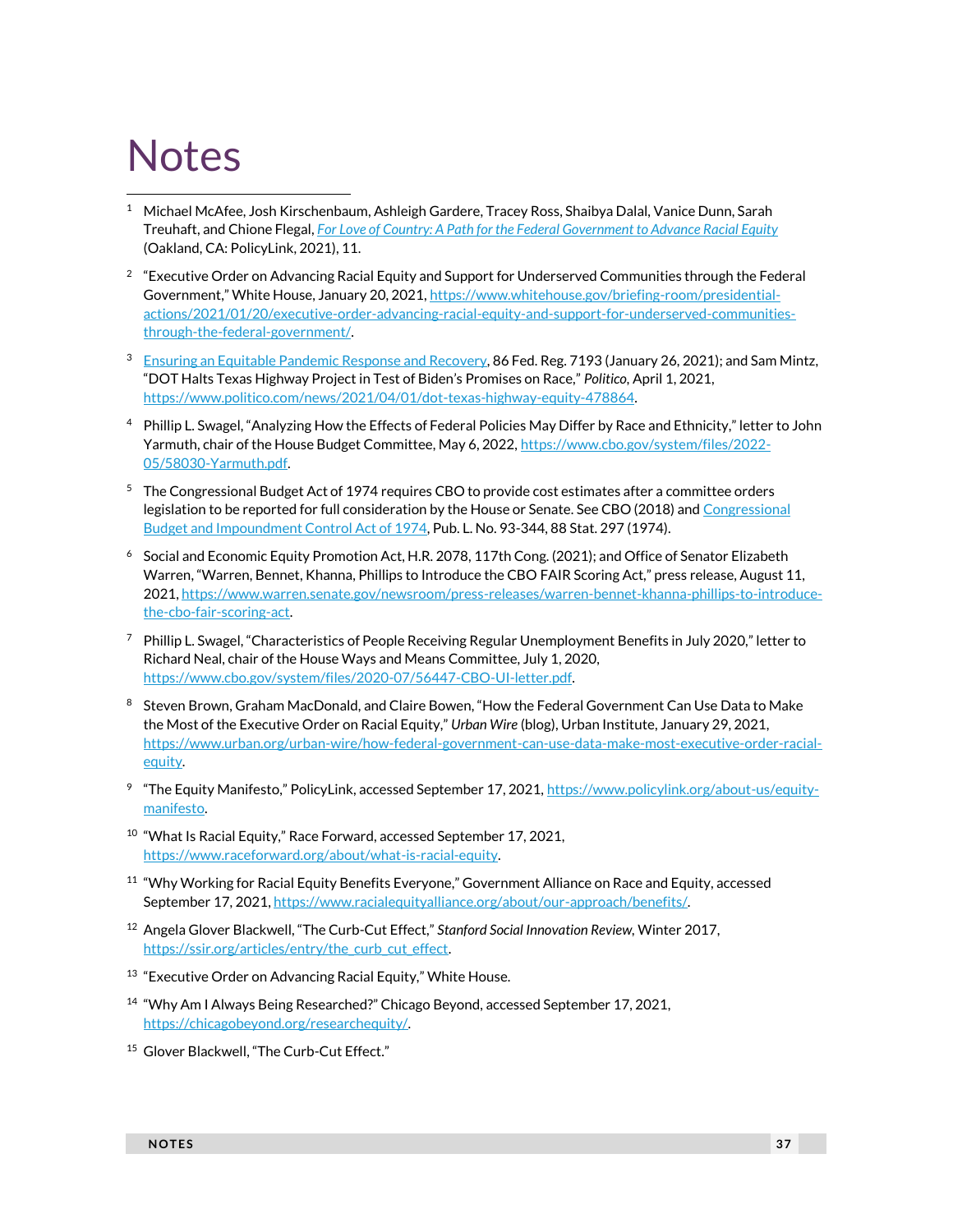- <sup>16</sup> Ann P. Bartel, Soohyun Kim, Jaehyun Nam, Maya Rossin-Slater, Christopher Ruhm, and Jane Waldfogel, "Racial and Ethnic Disparities in Access to and Use of Paid Family and Medical Leave: Evidence from Four Nationally Representative Datasets," Bureau of Labor Statistics, accessed October 11, 2021, [https://www.bls.gov/opub/mlr/2019/article/racial-and-ethnic-disparities-in-access-to-and-use-of-paid-family](https://www.bls.gov/opub/mlr/2019/article/racial-and-ethnic-disparities-in-access-to-and-use-of-paid-family-and-medical-leave.htm)[and-medical-leave.htm.](https://www.bls.gov/opub/mlr/2019/article/racial-and-ethnic-disparities-in-access-to-and-use-of-paid-family-and-medical-leave.htm)
- <sup>17</sup> [Congressional Budget and Impoundment Control Act of 1974,](https://www.govtrack.us/congress/bills/93/hr7130/text) Pub. L. No. 93-344, 88 Stat. 297 (1974).
- <sup>18</sup> See "About CBO: History," Congressional Budget Office, accessed March 8, 2022, [https://www.cbo.gov/about/history.](https://www.cbo.gov/about/history)
- <sup>19</sup> "Products," Congressional Budget Office, accessed September 15, 2021[, https://www.cbo.gov/about/products.](https://www.cbo.gov/about/products)
- <sup>20</sup> Ezra Klein, "The Number-Cruncher-in-Chief," *The American Prospect*, December 11, 2008, [https://prospect.org/features/number-cruncher-in-chief/.](https://prospect.org/features/number-cruncher-in-chief/)
- <sup>21</sup> "Why Are the Bush Tax Cuts Expiring?" Tax Foundation blog, May 26, 2010, [https://taxfoundation.org/why-are](https://taxfoundation.org/why-are-bush-tax-cuts-expiring/)[bush-tax-cuts-expiring/.](https://taxfoundation.org/why-are-bush-tax-cuts-expiring/)
- <sup>22</sup> See CBO (2010, 111–15); and Charles Krauthammer, "Obama Will Settle for Less on Health Care," *Washington Post,* July 31, 2009[, https://www.washingtonpost.com/wp](https://www.washingtonpost.com/wp-dyn/content/article/2009/07/30/AR2009073002819.html)[dyn/content/article/2009/07/30/AR2009073002819.html.](https://www.washingtonpost.com/wp-dyn/content/article/2009/07/30/AR2009073002819.html)
- <sup>23</sup> See Richard Sorian, "Budget Reconciliation: A Powerful Tool To Set Bipartisan (Seriously!) Health Policy," *Health Affairs*, February 8, 2021[, https://www.healthaffairs.org/do/10.1377/forefront.20210202.401797/full/.](https://www.healthaffairs.org/do/10.1377/forefront.20210202.401797/full/)
- <sup>24</sup> Historical data on CBO activities pursuant to UMRA can be found at "CBO's Activities under the Unfunded Mandates Reform Act," Congressional Budget Office, accessed March 8, 2022, [https://www.cbo.gov/publication/51335.](https://www.cbo.gov/publication/51335)
- <sup>25</sup> Social and Economic Equity Promotion Act, H.R. 2078, 117th Cong. (2021).
- <sup>26</sup> FAIR Scoring Act, H.R. 5018, 117th Cong. (2021); and FAIR Scoring Act, S. 2723, 117th Cong. (2021).
- <sup>27</sup> See Andre M. Perry and Darrick Hamilton, "Just as We Score Policies' Budget Impact, We Should Score for Racial Equity as Well," *The Avenue* (blog), Brookings Institution, January 25, 2021, [https://www.brookings.edu/blog/the-avenue/2021/01/25/just-as-we-score-policies-budget-impact-we-should](https://www.brookings.edu/blog/the-avenue/2021/01/25/just-as-we-score-policies-budget-impact-we-should-score-for-racial-equity-as-well/)[score-for-racial-equity-as-well/;](https://www.brookings.edu/blog/the-avenue/2021/01/25/just-as-we-score-policies-budget-impact-we-should-score-for-racial-equity-as-well/) and the website for the DC Council Office of Racial Equity at [https://www.dcracialequity.org/.](https://www.dcracialequity.org/)
- $^{28}$  We welcome feedback and input to ensure we account for unmentioned examples in the future.
- <sup>29</sup> Ally Schweitzer, "The D.C. Council Just Advanced an Updated Comprehensive Plan. Here's What's in It," DCist, May 4, 2021[, https://dcist.com/story/21/05/04/the-dc-council-just-advanced-an-updated-comprehensive](https://dcist.com/story/21/05/04/the-dc-council-just-advanced-an-updated-comprehensive-plan/)[plan/;](https://dcist.com/story/21/05/04/the-dc-council-just-advanced-an-updated-comprehensive-plan/) and Martin Austermuhle, "Update: D.C. Council Votes to Ban Sales of Flavored Tobacco, but Exempts Hookah Bars," DCist, last updated June 29, 2021, [https://dcist.com/story/21/06/16/dc-council-ban-sales](https://dcist.com/story/21/06/16/dc-council-ban-sales-flavored-tobacco-exempts-hookah-bars/)[flavored-tobacco-exempts-hookah-bars/.](https://dcist.com/story/21/06/16/dc-council-ban-sales-flavored-tobacco-exempts-hookah-bars/)
- $^{30}$  "Racial Equity Impact Assessments," DC Council Office of Racial Equity, accessed September 17, 2021, [https://www.dcracialequity.org/racial-equity-impact-assessments.](https://www.dcracialequity.org/racial-equity-impact-assessments)
- $31$  This system was introduced as this report was being finalized and moves CORE toward a focus on symptoms versus structures. For more information on this new approach, see "Symptoms and Structures: Reimagining Racial Equity Impact Assessments," *Getting to the CORE* (blog), DC Council Office of Racial Equity, January 3, 2022[, https://www.dcracialequity.org/blog-symptoms-structures.](https://www.dcracialequity.org/blog-symptoms-structures)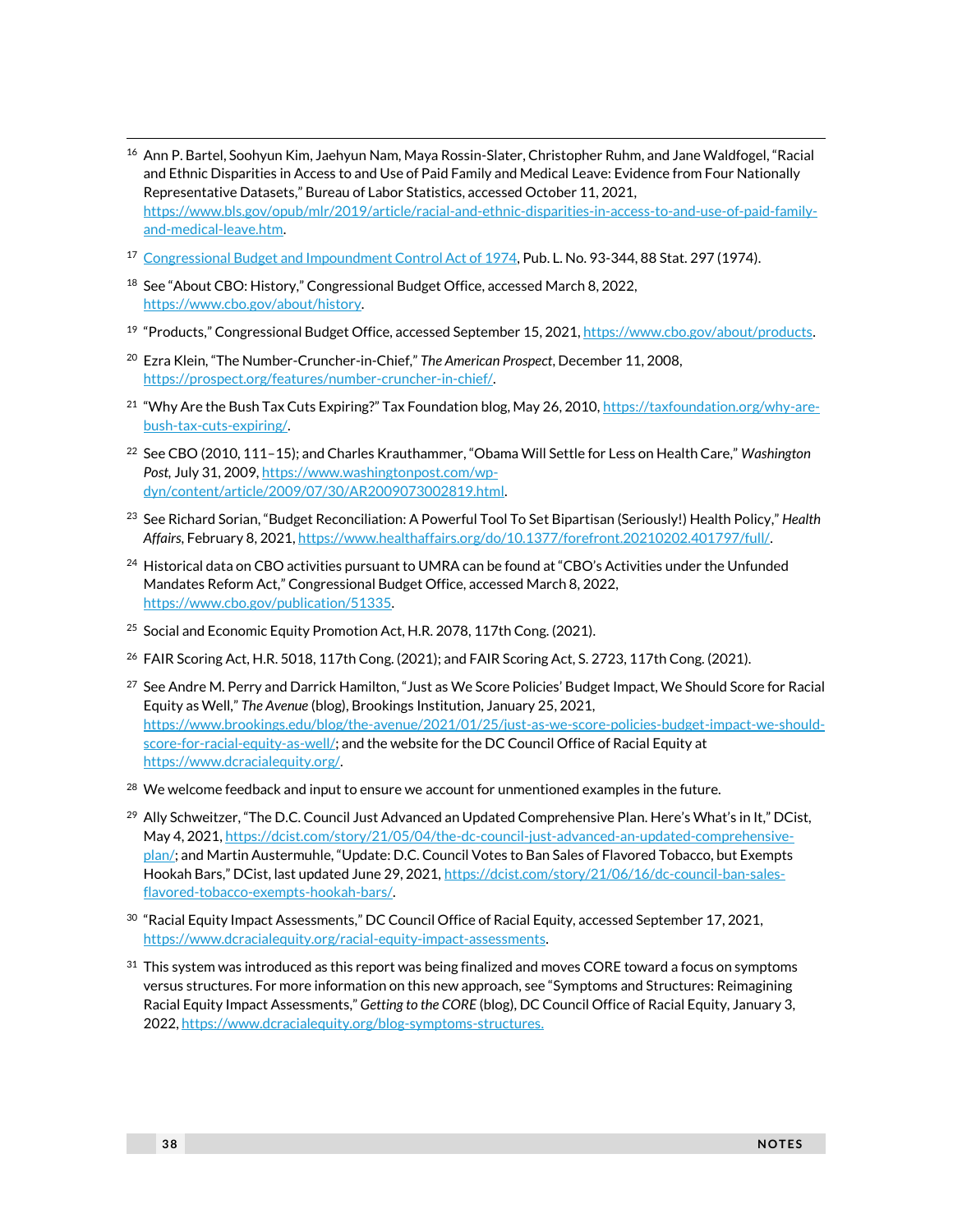- <sup>32</sup> Schweitzer, "The D.C. Council Just Advanced an Updated Comprehensive Plan"; and Austermuhle, "Update: D.C. Council Votes to Ban Sales of Flavored Tobacco."
- <sup>33</sup> Nicole D. Porter, "Racial Impact Statements," The Sentencing Project, June 16, 2021, [https://www.sentencingproject.org/publications/racial-impact-statements/.](https://www.sentencingproject.org/publications/racial-impact-statements/)
- 34 Holly Lyons, Beth Lenstra, and Jennifer Acton, "Correctional and Minority Impact Statements," memorandum to members of the Iowa General Assembly, April 29, 2013, [https://www.legis.iowa.gov/DOCS/lsaReports/FiscalLunchLearn/MinorityImpactStatementPresentation.pdf.](https://www.legis.iowa.gov/DOCS/lsaReports/FiscalLunchLearn/MinorityImpactStatementPresentation.pdf)
- <sup>35</sup> Holly Lyons, Beth Lenstra, and Jennifer Acton, "Correctional and Minority Impact Statements," letter to members of the general assembly, April 29, 2013, [https://www.legis.iowa.gov/DOCS/lsaReports/FiscalLunchLearn/MinorityImpactStatementPresentation.pdf.](https://www.legis.iowa.gov/DOCS/lsaReports/FiscalLunchLearn/MinorityImpactStatementPresentation.pdf)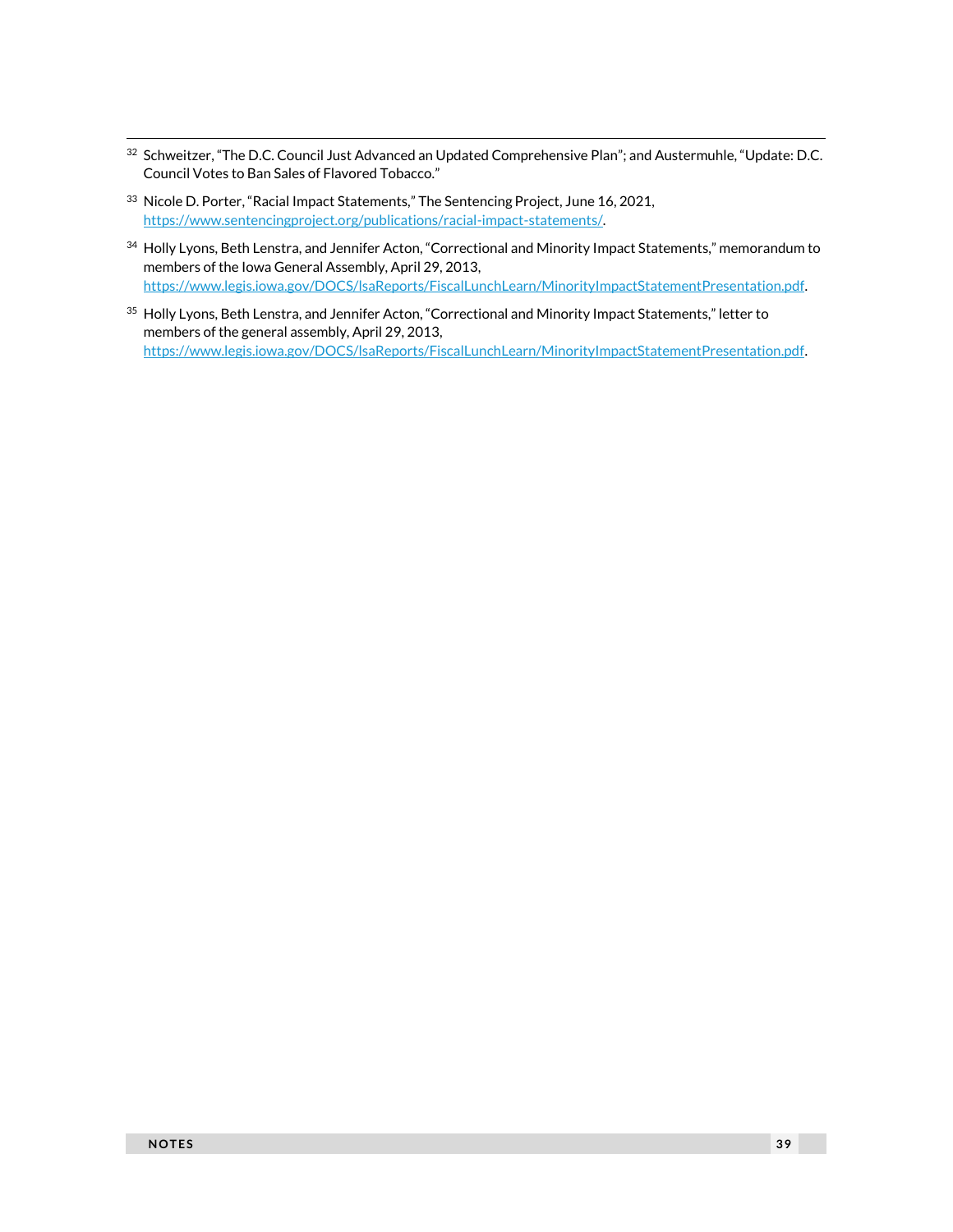## References

- Acs, Gregory, Diana Elliott, and Emma Kalish. 2016. *What Would Substantially Increasing Mobility from Poverty Look Like?* Washington, DC: Urban Institute.
- Acs, Gregory, and Kevin Werner. 2021. "How a Permanent Expansion of the Child Tax Credit Could Affect [Poverty](https://www.urban.org/research/publication/how-permanent-expansion-child-tax-credit-could-affect-poverty)." Washington, DC: Urban Institute.
- Appelbaum, Eileen, and Ruth Milkman. 2011. *[Leaves That Pay: Employer and Worker Experiences with Paid Family](https://cepr.net/documents/publications/paid-family-leave-1-2011.pdf)  Leave in [California](https://cepr.net/documents/publications/paid-family-leave-1-2011.pdf)*. Washington, DC: Center for Economic and Policy Research.
- Bernabei, Erika. 2017. "[Racial Equity: Getting to Results](https://www.racialequityalliance.org/wp-content/uploads/2017/09/GARE_GettingtoEquity_July2017_PUBLISH.pdf)." Government Alliance on Race and Equity.
- California EDD (Employment Development Department). 2014. "[Paid Family Leave: Ten Years of Assisting](https://www.edd.ca.gov/Disability/pdf/Paid_Family_Leave_10_Year_Anniversary_Report.pdf)  [Californians in Need](https://www.edd.ca.gov/Disability/pdf/Paid_Family_Leave_10_Year_Anniversary_Report.pdf)." Sacramento: California EDD.
- CBO (Congressional Budget Office). 2010. *[Selected CBO Publications Related to Health Care Legislation, 2009](https://www.cbo.gov/sites/default/files/111th-congress-2009-2010/reports/12-23-selectedhealthcarepublications.pdf)–2010*. Washington, DC: CBO.
- ---. 2018. "[How CBO Prepares Cost Estimates](https://www.cbo.gov/publication/53519)." Washington, DC: CBO.
- CBPP (Center on Budget and Policy Priorities). 2020. "[Introduction to the Federal Budget Process](https://www.cbpp.org/sites/default/files/atoms/files/3-7-03bud.pdf)." Washington, DC: CBPP.
- CELP and NJJN (Community Empowerment Law Project and National Juvenile Justice Network). 2020. *The Promise of Racial Impact Statements: Findings from a Case Study of Minority Impact Statements in Iowa*. Washington, DC: NJJN.
- CRS (Congressional Research Service). 2020. *[Introduction to the Federal](https://crsreports.congress.gov/product/pdf/R/R46240) Budget Process*. Washington, DC: CRS.
- Falkenburger, Elsa, Nora Hakizimana, Ebonie Megibow, and Eona Harrison. 2021. *[Promoting Adolescent Sexual](https://www.urban.org/research/publication/promoting-adolescent-sexual-health-and-safety-community-based-collaboration)  [Health and Safety, a Community-Based Collaboration](https://www.urban.org/research/publication/promoting-adolescent-sexual-health-and-safety-community-based-collaboration)*. Washington, DC: Urban Institute.
- Fischer, Will, Sonya Acosta, and Erik Gartland. 2021. "More Housing Vouchers: Most Important Step to Help More [People Afford Stable Homes](https://www.cbpp.org/sites/default/files/4-14-21hous.pdf)." Washington, DC: Center on Budget and Policy Priorities.
- Gahn, Tristan, Bryan Porter, and Anthony Dopp. 2020. "The Promise of Racial Impact Statements: Findings from a [Case Study of Minority Impact Statements in Iowa](https://www.njjn.org/uploads/digital-library/thepromiseofracialimpactstatements_njjnoctober2020(small).pdf)." Washington, DC: National Juvenile Justice Network.
- Garrett, Bowen, and Anuj Gangopadhyaya. 2016. "Who Gained Health Insurance Coverage under the ACA, and [Where Do They Live?](https://www.urban.org/sites/default/files/publication/86761/2001041-who-gained-health-insurance-coverage-under-the-aca-and-where-do-they-live.pdf)" Washington, DC: Urban Institute.
- House Committee on Ways and Means. 2021. *[Something Must Change: Inequities in U.S. Policy and Society](https://waysandmeans.house.gov/sites/democrats.waysandmeans.house.gov/files/documents/WMD%20Health%20and%20Economic%20Equity%20Vision_REPORT.pdf)*. Washington, DC: House Committee on Ways and Means.
- Isaacs, Julia, Olivia Healy, and H. Elizabeth Peters. 2017. "Paid Family Leave in the United States: Time for a New [National Policy](http://www.urban.org/sites/default/files/publication/90201/paid_family_leave.pdf)." Washington, DC: Urban Institute.
- Kendi, Ibram X. 2019. *How to Be an Antiracist*. New York: One World.
- McAfee, Michael, Josh Kirschenbaum, Ashleigh Gardere, Tracey Ross, Shaibya Dalal, Vanice Dunn, Sarah Treuhaft, and Chione Flegal. 2021. *[For Love of Country: A Path for the Federal Government to Advance Racial Equity](https://www.policylink.org/sites/default/files/For_Love_of_Country_Report_July2021.pdf)*. Oakland, CA: PolicyLink.
- McNichol, Elizabeth, Iris J. Lav, and Kathleen Masterson. 2015. "[Better Cost Estimates, Better Budgets: Improved](https://www.cbpp.org/sites/default/files/atoms/files/10-15-15sfp2.pdf)  [Fiscal Notes Would Help States Make More Informed Decisions](https://www.cbpp.org/sites/default/files/atoms/files/10-15-15sfp2.pdf)." Washington, DC: Center on Budget and Policy Priorities.
- Minneapolis Division of Race and Equity. n.d. "[Strategic and Racial Equity Action Plan \(SREAP\): Planning](https://www2.minneapolismn.gov/media/content-assets/www2-documents/government/SREAP-Brochure-.pdf) for a [Stronger, More Equitable Minneapolis](https://www2.minneapolismn.gov/media/content-assets/www2-documents/government/SREAP-Brochure-.pdf)." Minneapolis Division of Race and Equity.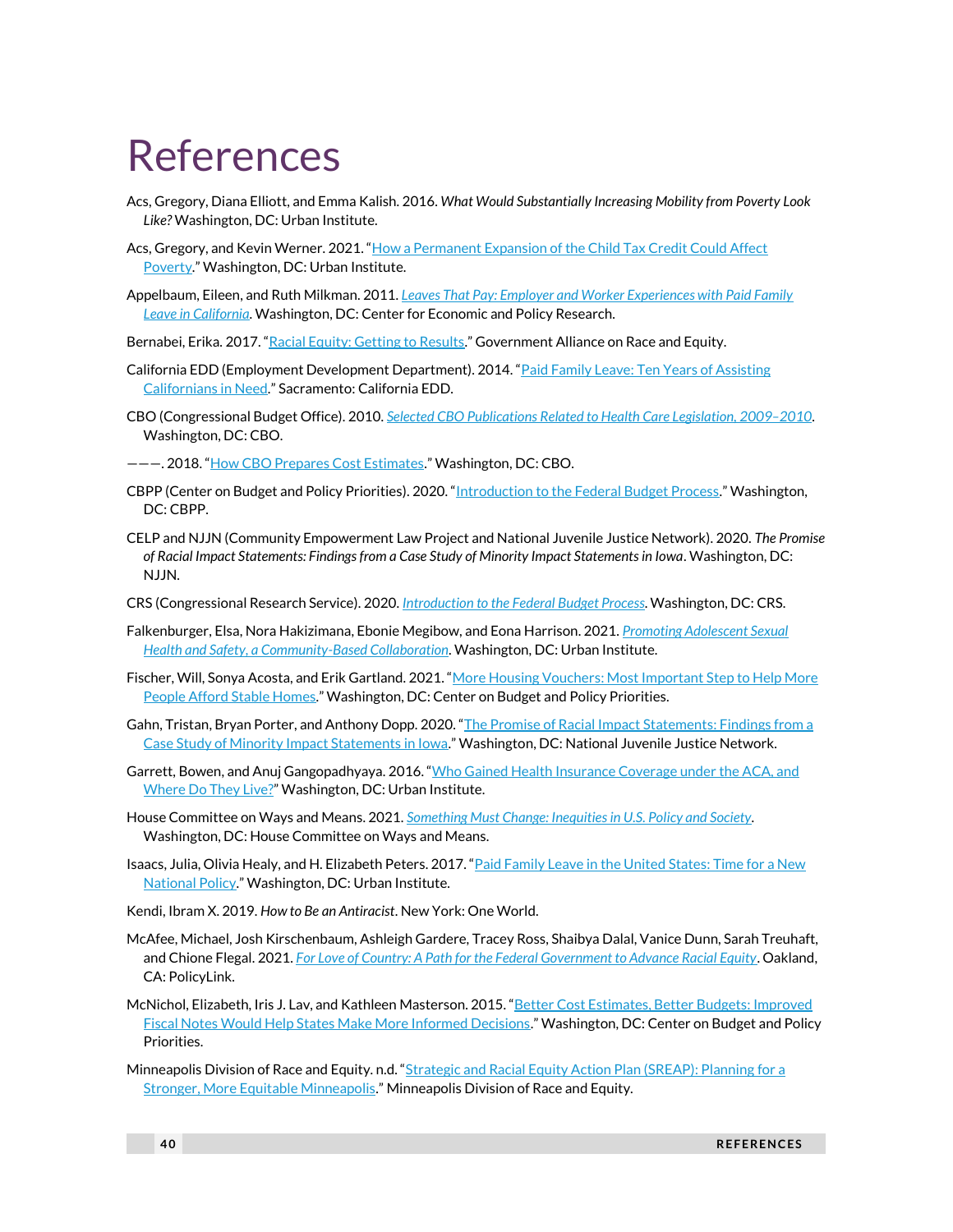- Nelson, Julie, and Lisa Brooks. n.d. *Racial Equity Toolkit: An [Opportunity to Operationalize Equity](https://racialequityalliance.org/wp-content/uploads/2015/10/GARE-Racial_Equity_Toolkit.pdf)*. Government Alliance on Race and Equity.
- OMB (Office of Management and Budget). 2021. *[Study to Identify Methods to Assess Equity: Report to the President](https://www.whitehouse.gov/wp-content/uploads/2021/08/OMB-Report-on-E013985-Implementation_508-Compliant-Secure-v1.1.pdf)*. Washington, DC: OMB.
- Parolin, Zachary, Sophie Collyer, Megan A. Curran, and Christopher Wimer. 2021. "[The Potential Poverty](https://static1.squarespace.com/static/5743308460b5e922a25a6dc7/t/601acf15866c634924d12963/1612%20369686861/Poverty-Reduction-Analysis-Biden-Economic-Relief-CPSP-2021.pdf)  Reduction Effect of President-[Elect Biden's Economic Relief Proposal.](https://static1.squarespace.com/static/5743308460b5e922a25a6dc7/t/601acf15866c634924d12963/1612%20369686861/Poverty-Reduction-Analysis-Biden-Economic-Relief-CPSP-2021.pdf)" New York: Columbia School of Social Work, Center on Poverty and Social Policy.
- powell, john a., Stephen Menendian, and Wendy Ake. 2019. *[Targeted Universalism: Policy and Practice](https://belonging.berkeley.edu/targeteduniversalism)*. Berkeley: University of California, Berkeley, Haas Institute for a Fair and Inclusive Society.
- Sard, Barbara, Mary Cunningham, and Robert Greenstein. 2018. "Helping Young Children Move Out of Poverty by [Creating a New Type of Rental Voucher](https://www.mobilitypartnership.org/helping-young-children-move-out-poverty-creating-new-type-rental-voucher)." Washington, DC: US Partnership on Mobility from Poverty.
- Scally, Corianne Payton, Eric Burnstein, Nicole DuBois, Marcus Gaddy, Chris Hayes, Clare Salerno, Patrick Spauster, et al. 2019. *[Evaluation of the Resident Opportunity and Self-Sufficiency](https://www.huduser.gov/portal/sites/default/files/pdf/Self-Sufficiency-Service-ROSS.pdf)–Service Coordinator Program*. Washington, DC: US Department of Housing and Urban Development, Office of Policy Development and Research.
- Urban Institute. 2015. ["DYNASIM: Projecting Older Americans' Future Well](https://www.urban.org/research/publication/dynasim-projecting-older-americans-future-well-being)-Being." Washington, DC: Urban Institute.
- Werner, Kevin, Kristin Blagg, Gregory Acs, Steven Martin, Alison McClay, Kristin Anderson Moore, Gabriela Piña, and Vanessa Sacks. 2021. *[Social Genome Model 2.0: Technical Documentation and User's Guide](https://www.urban.org/research/publication/social-genome-model-20-technical-documentation-and-users-guide)*. Washington, DC: Urban Institute.
- Wheaton, Laura, Sarah Minton, Linda Giannarelli, and Kelly Dwyer. 2021. "2021 Poverty Projections: Assessing [Four American Rescue Plan Policies](https://www.urban.org/research/publication/2021-poverty-projections-assessing-four-american-rescue-plan-policies)." Washington, DC: Urban Institute.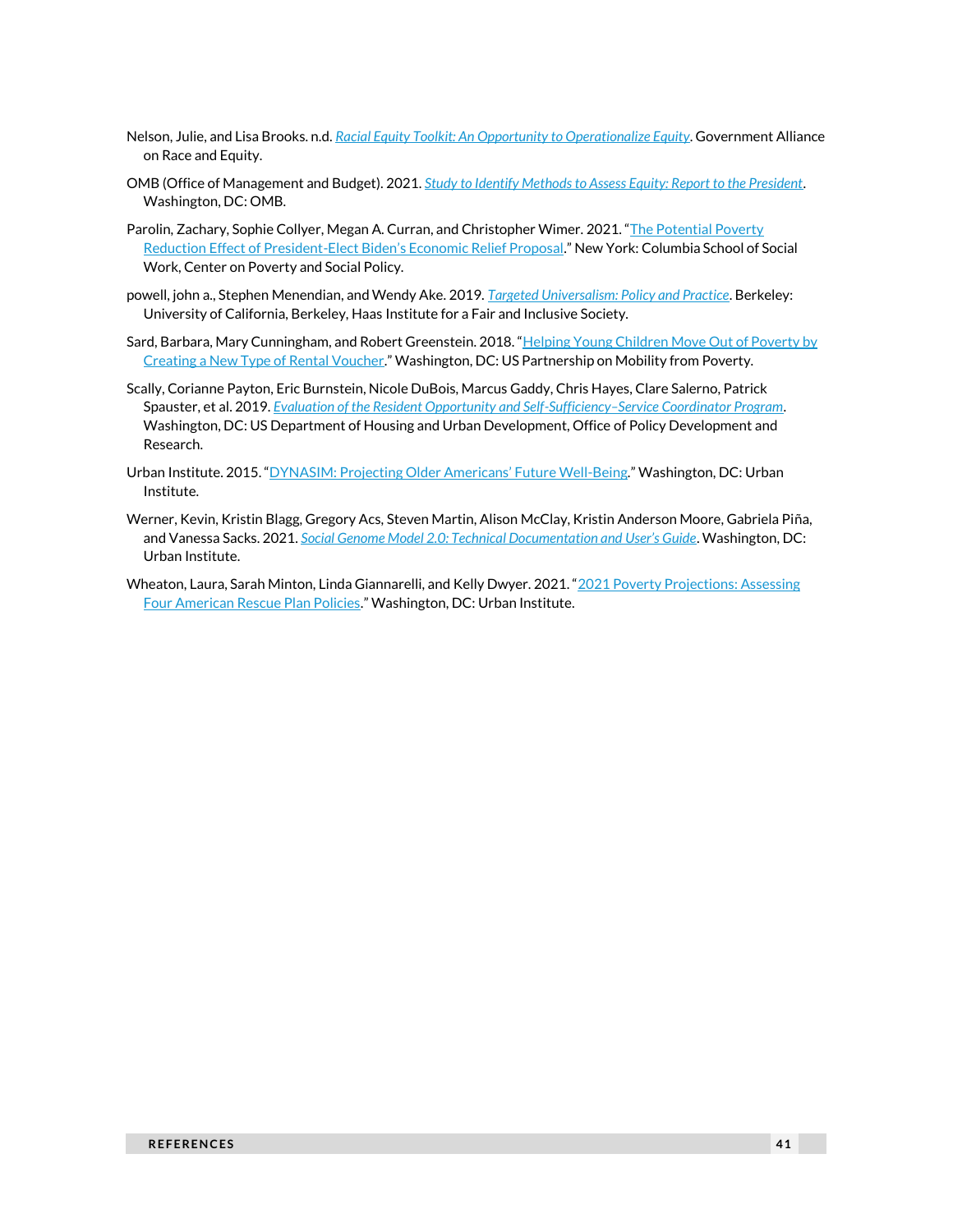## About the Authors

**Shena Ashley** became the head of programs within the Community Impact and Investment team at Capital One and president of the Insights Center and the Capital One Foundation in May 2022. She focuses on accelerating an innovative and equity-enhancing national philanthropic strategy based on and integrated with the highest quality of data and evidence. Previously, Ashley launched the Office of Race and Equity Research at the Urban Institute to stand as a center of excellence toward empowering race and equity consciousness throughout policy research. This followed the collaborative launch of the Racial Equity Analytics Lab, an effort that brought data science and structural racism colleagues together to create data tools and methods in response to the lack of racially disaggregated data at the start of the COVID-19 pandemic. An accomplished educator, consultant, and researcher, Ashley has been quoted as an expert thought leader on issues of philanthropy and charitable giving in several national media outlets. As a nonprofit and philanthropy scholar, Ashley led Urban's Center on Nonprofits and Philanthropy from 2016 to 2022. She led researchers and strategists to build a research-in-action portfolio focused on community investing, equitable grantmaking, democratizing charitable giving, and nonprofit and philanthropic policy. She transformed the National Center on Charitable Statistics to an open-data repository. Ashley holds a bachelor's degree from Tennessee State University, a master's degree in public policy from the University of Michigan, and a doctoral degree in public policy from Georgia Tech and Georgia State University.

**Gregory Acs** is vice president for income and benefits policy at the Urban Institute, where his research focuses on social insurance, social welfare, and the compensation of workers. Previously, he served as unit chief for Labor and Income Security in the Congressional Budget Office's Health and Human Resources Division and as vice president of the Association for Policy Analysis and Management. His recent work examines economic and social mobility and economic security with a focus on low-income working families. In the past, he has studied the employment patterns of young women to determine the paths women take to obtain jobs paying enough to leave them better off working than on welfare. He has also examined the well-being of children across living arrangements, the ways welfare policies influence family composition, the status of families leaving welfare, and how policies affect the incentives families face as they move from welfare to work. Acs has a PhD in economics and social work from the University of Michigan.

**Steven Brown** is a senior research associate in the Center on Labor, Human Services, and Population and associate director of the Racial Equity Analytics Lab at the Urban Institute. He regularly leads and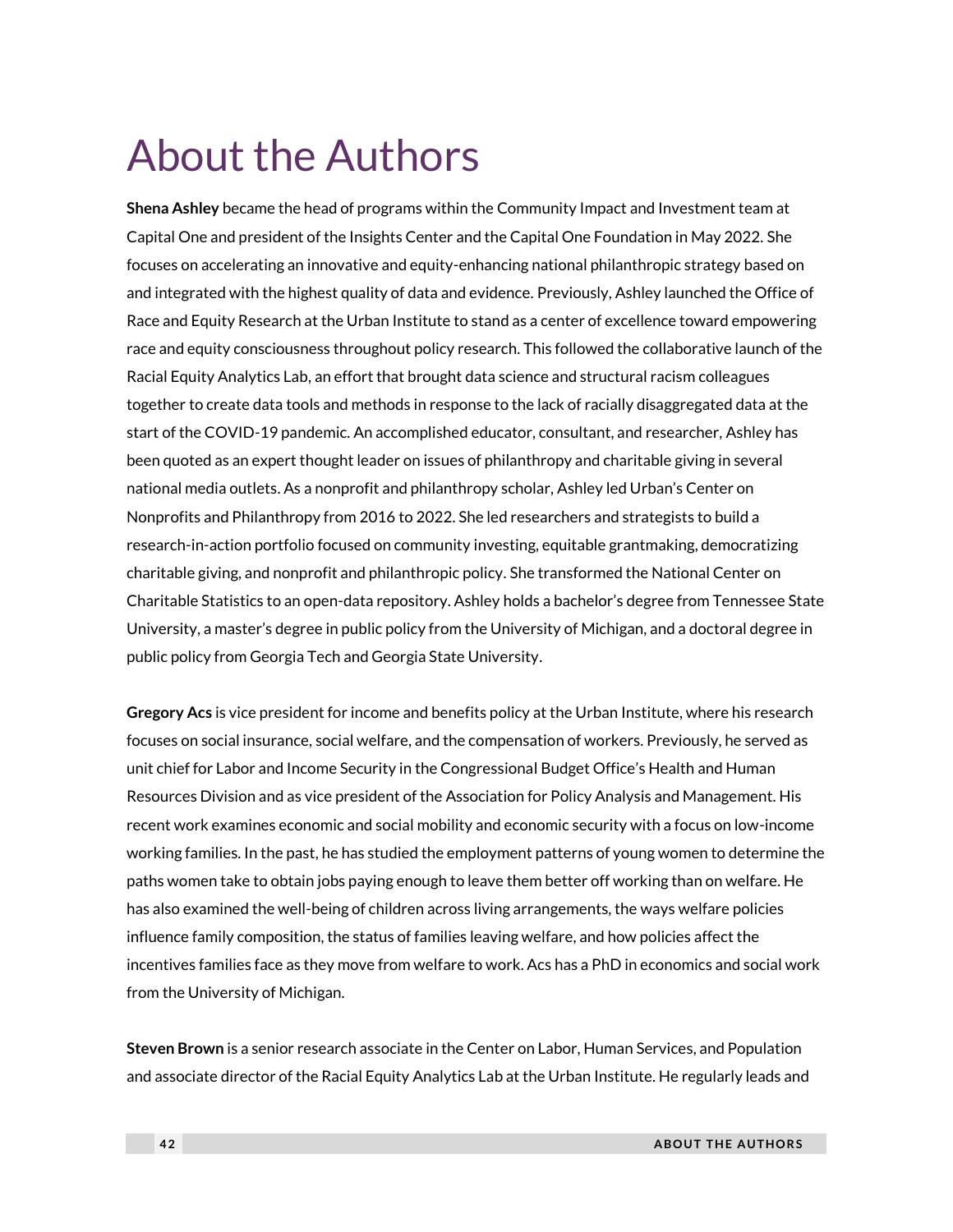collaborates on research and policy-advising projects that explore sources of and solutions to racial inequalities in economic opportunity. His primary research focuses on employment, particularly career pathways, earnings, and workplace protections; financial well-being; and economic mobility. Previous work includes federal evaluation and academic research on segregation and homeownership, access to affordable housing, and educational equity. Brown received his bachelor's degree from Princeton University and his master's degree in sociology from Harvard University, where he was a fellow in the Multidisciplinary Program for the Study of Inequality and Social Policy at the Harvard Kennedy School.

**Michael Deich** is an Institute fellow at the Urban Institute, focusing on economic mobility and inclusive economic growth. Previously, Deich served in various government and philanthropy roles. His government positions included designated deputy director of the Office of Management and Budget, special assistant to the president for economic policy, and senior director at the National Economic Council. In the philanthropic and nonprofit sectors, Deich has been the director of policy and government affairs for the Bill & Melinda Gates Foundation, executive vice president for policy and advocacy at Arnold Ventures, and managing director at the Hamilton Project at the Brookings Institution. Michael holds a BA in economics from the University of California, Berkeley, and a PhD in economics from the University of Michigan.

**Graham MacDonald** is chief information officer and vice president for technology and data science at the Urban Institute, where he works with researchers to improve access to data, analytic tools, and innovative research methods. MacDonald uses and advises on such tools as machine learning, natural language processing, web scraping, big data platforms, and data visualization techniques and their application to relevant public policy issues. Before starting his current role, MacDonald worked for the Terner Center for Housing Innovation, the San Francisco Planning Department, and the California Housing Partnership Corporation, where he used innovative data collection, machine learning, data linking, and microsimulation techniques to solve problems. Before that, he was a research associate in the Urban Institute's Metropolitan Housing and Communities Policy Center and was the lead data visualization developer for interactive digital communications projects. MacDonald holds a BA in economics from Vanderbilt University and earned an MPP from the University of California, Berkeley.

**Donald Marron** is an Institute fellow and director of economic policy initiatives at the Urban Institute. He conducts research on tax and budget policy and identifies opportunities for Urban to develop policyrelevant research on economic and financial issues. From 2010 to 2013, he led the Urban-Brookings Tax Policy Center. Before joining Urban, Marron served in senior government positions, including as a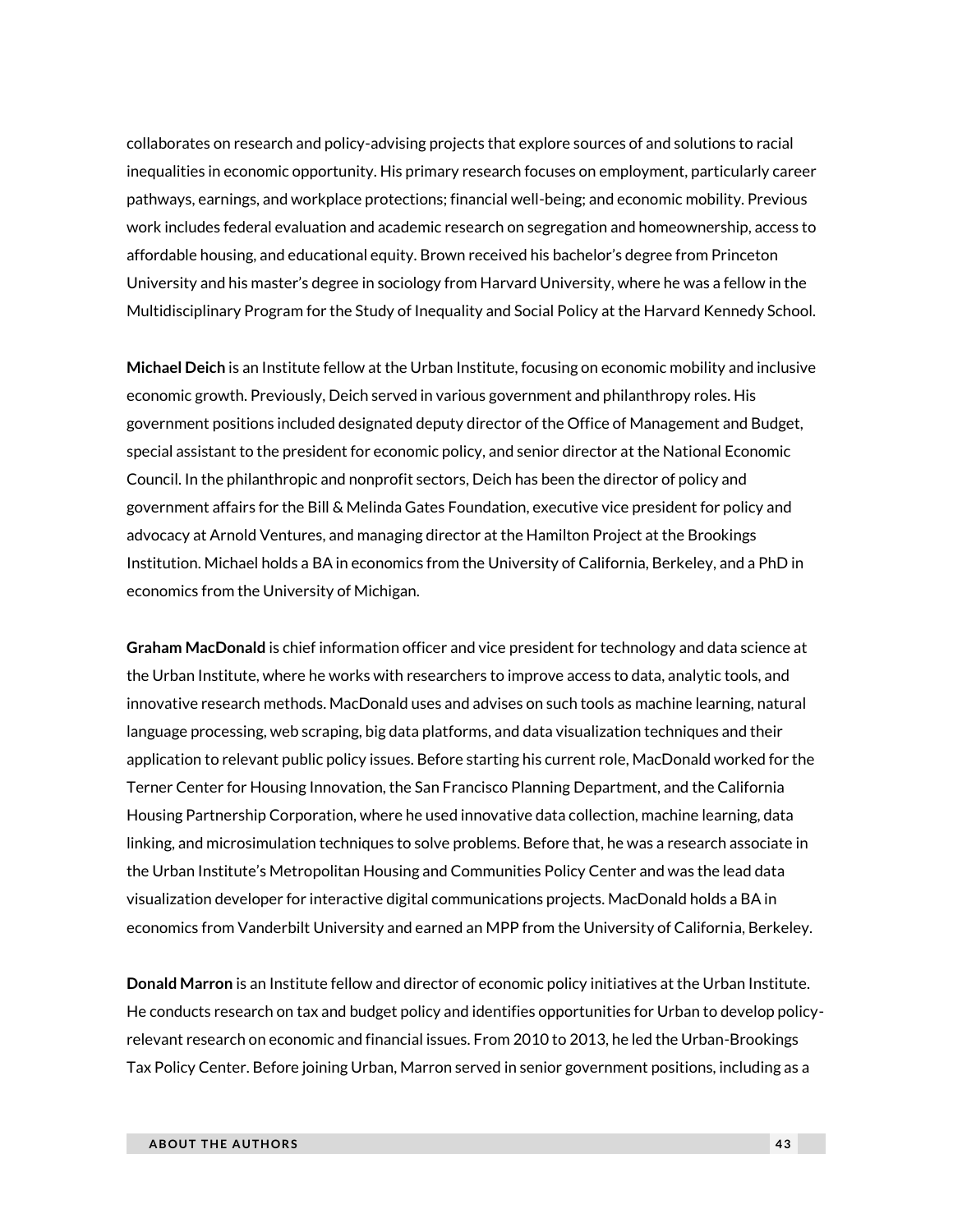member of the President's Council of Economic Advisers and acting director of the Congressional Budget Office. He has also taught at the University of Maryland School of Public Policy, the Georgetown Public Policy Institute, and the University of Chicago Graduate School of Business; consulted on major antitrust cases; and been chief financial officer of a health care software start-up. Marron has broad experience in economic policy issues, including America's fiscal challenges, tax reform, energy and the environment, and the financial crisis. He has testified frequently before Congress, appears often at conferences and in the media to discuss economic policy, and works to popularize economics through his blog and writings. He is the editor of *30-Second Economics*, which introduces readers to 50 of the most important ideas in economics, and *30-Second Money*, which does the same for finance. Marron serves on the boards of FairVote, Pomona College, and the Concord Coalition, advises Fair Observer and YieldStreet, and is a senior research fellow at the Climate Leadership Council. He studied mathematics at Harvard College and received his PhD in economics from the Massachusetts Institute of Technology.

**Rekha Balu** is director of federal equity initiatives and co–vice president of the Office of Race and Equity Research at the Urban Institute. She directs research on new approaches to measurement of equitable outcomes across a wide range of policy topics. She deploys Urban's suite of analytic tools and evidence to inform federal agencies on how to advance equity. Balu joins Urban from MDRC, where she was a senior fellow and director of the Center for Applied Behavioral Science. There, she launched a portfolio of studies and designed interventions tackling challenges in human services, K–12 education, and the transition to postsecondary education. Balu has partnered with federal agencies and grantees around the country to help them base their decisions on data and evidence. A graduate of Northwestern University, she holds a PhD in economics of education from Stanford University.

**Matthew Rogers** is director of strategy in the executive office at the Urban Institute. He works with Urban executive leadership to identify and execute on institutional priorities and works with research and policy experts to build bodies of work in multiple policy areas. He has helped manage Urban initiatives, including work informing presidential elections, the US Partnership on Mobility from Poverty, and Urban's Next50. Previously, Rogers was deputy political director at ActBlue, a political nonprofit. A graduate of Brandeis University, he has a master's degree in public policy from Georgetown University's McCourt School of Public Policy. Rogers is a member of the board of directors of ActBlue Charities, which democratizes and facilitates giving to charitable organizations.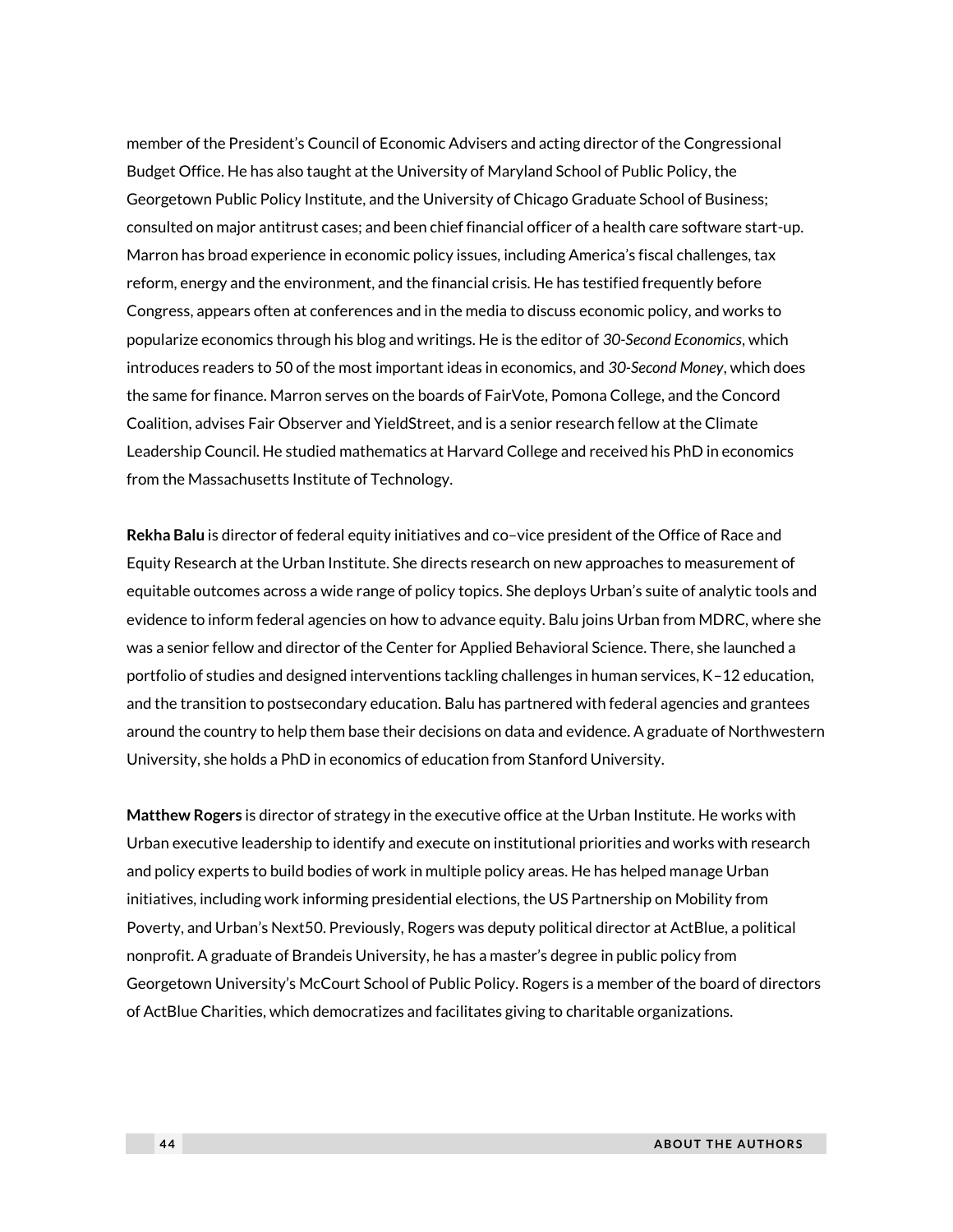**Michael McAfee** is president and CEO of PolicyLink. He secured Promise Neighborhoods as a permanent federal program, led efforts to improve outcomes for more than 300,000 children, and facilitated the investment of billions of dollars in neighborhoods of concentrated poverty. He leads a growing body of corporate racial equity work, including the first comprehensive tool to guide privatesector companies in assessing and promoting equity in every aspect of their company's value chain. Before joining PolicyLink, McAfee served as senior community planning and development representative in the Chicago Regional Office of the US Department of Housing and Urban Development, and director of community leadership for the Greater Kansas City Community Foundation and Affiliated Trusts. He earned his EdD in human and organizational learning from the George Washington University and completed Harvard University's Executive Program in Public Management.

**Josh Kirschenbaum** is chief operating officer at PolicyLink and one of the original PolicyLink staff members. He has worked across the programmatic, communications, and operations teams, which allows him to bring comprehensive organizational knowledge to bear on supporting diverse alliances of internal and external teams to deliver on the promise of equity. Kirschenbaum's broad understanding of PolicyLink programs, funding, and partners enables him to design and launch new initiatives, drive organizational strategy, and chart the future of PolicyLink. Before joining PolicyLink, he was the director of special projects at the University of California, Berkeley, Institute of Urban and Regional Development, where he managed a defense conversion research program and fostered partnerships between the university and the City of Oakland to strengthen and revitalize low-income neighborhoods. He holds a BA from Brown University and an MS in city and regional planning from the University of California, Berkeley.

**Tracey Ross** is a director at Frontline Solutions, helping clients with strategic planning, program design, and implementation. Before joining Frontline, she was director of federal policy and narrative change at PolicyLink, advancing the organization's federal agenda. Before joining PolicyLink, Ross worked at the Center for American Progress focused on urban poverty and environmental justice, and at Living Cities on place-based efforts to address inequality. She began her career in the offices of former US Senator Hillary Rodham Clinton (D-NY) and former US Senator Ken Salazar (D-CO). Ross received a BA in political science and anthropology from the University of California, Berkeley, and completed her master's in public affairs with a focus on urban policy and planning at Princeton University.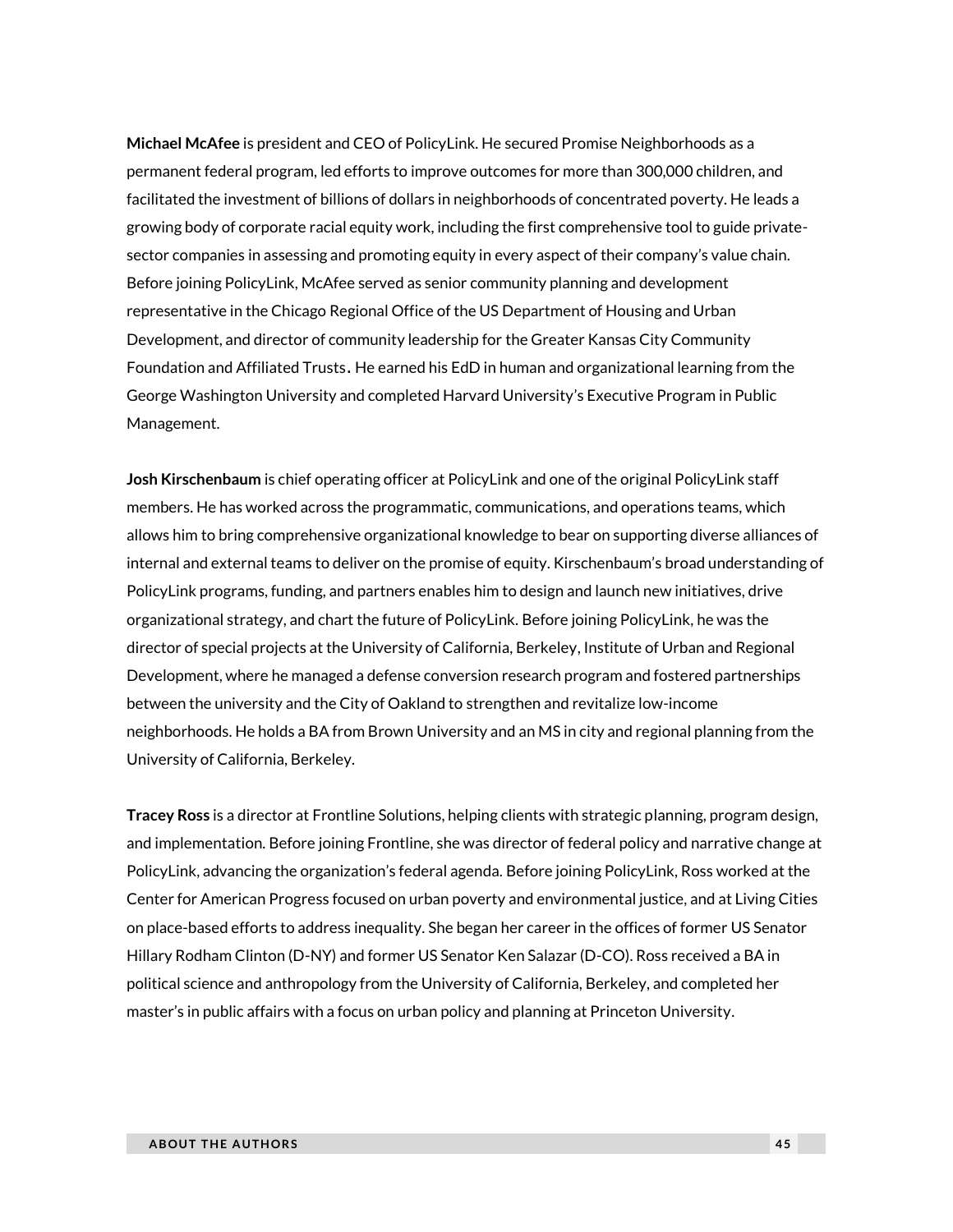**Ashleigh Gardere** is executive vice president at PolicyLink**.** She manages programs and strategy to deliver a higher level of leadership and partnership across the broader equity ecosystem, activating common and uncommon partners to realize a shared national equity agenda. Formerly, Gardere served as executive vice president and chief operating officer at the New Orleans Business Alliance, the city's economic development agency, and has been recognized by Living Cities as one of the nation's "Top 25 Disruptive Leaders" working to close racial opportunity gaps. She is an expert in economic and workforce development, organizational leadership and culture change, and large-scale systems transformation. Gardere holds a bachelor's degree in urban studies from New York University and a master's degree in public policy from the Harvard Kennedy School.

**Sarah Treuhaft** is vice president of research at PolicyLink, leading the organization's work to produce original research and data and policy tools (e.g., the National Equity Atlas and the Bay Area Equity Atlas) that support grassroots partners, boost local campaigns, and advance transformative policy wins nationally. Treuhaft built and now oversees the National Equity Atlas partnership with USC Dornsife Equity Research Institute. She holds master's degrees in city planning and international and area studies from the University of California, Berkeley, and is a part of the University of California, Los Angeles, Housing Justice in Unequal Cities Network.